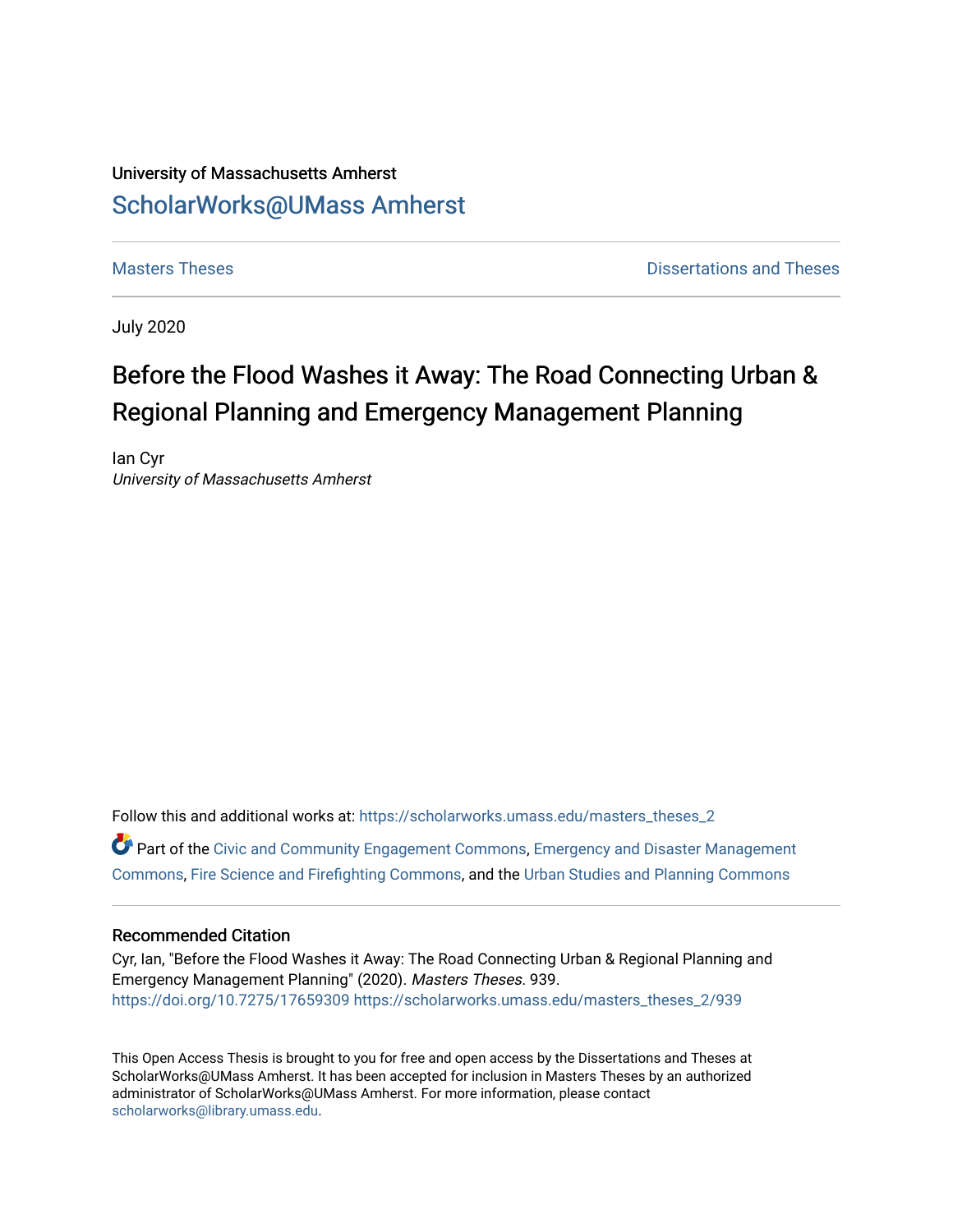University of Massachusetts Amherst

# [ScholarWorks@UMass Amherst](https://scholarworks.umass.edu/)

[MastersTheses](https://scholarworks.umass.edu/masters_theses_2) [DissertationsandTheses](https://scholarworks.umass.edu/etds)

BeforetheFloodWashesitAway:TheRoadConnectingUrban& Regional PlanningandEmergencyManagementPlanning

Ian Cyr

Follow this and additional works at: [https://scholarworks.umass.edu/masters\\_theses\\_2](https://scholarworks.umass.edu/masters_theses_2?utm_source=scholarworks.umass.edu%2Fmasters_theses_2%2F1&utm_medium=PDF&utm_campaign=PDFCoverPages)

Partofth[eCivicandCommunityEngagementCommons,](http://network.bepress.com/hgg/discipline/1028?utm_source=scholarworks.umass.edu%2Fmasters_theses_2%2F1&utm_medium=PDF&utm_campaign=PDFCoverPages)[EmergencyandDisasterManagement](http://network.bepress.com/hgg/discipline/1321?utm_source=scholarworks.umass.edu%2Fmasters_theses_2%2F1&utm_medium=PDF&utm_campaign=PDFCoverPages) [Commons,](http://network.bepress.com/hgg/discipline/1321?utm_source=scholarworks.umass.edu%2Fmasters_theses_2%2F1&utm_medium=PDF&utm_campaign=PDFCoverPages)[FireScienceand](http://network.bepress.com/hgg/discipline/1411?utm_source=scholarworks.umass.edu%2Fmasters_theses_2%2F1&utm_medium=PDF&utm_campaign=PDFCoverPages) [FirefightingCommons,](http://network.bepress.com/hgg/discipline/1411?utm_source=scholarworks.umass.edu%2Fmasters_theses_2%2F1&utm_medium=PDF&utm_campaign=PDFCoverPages)andth[eUrbanStudiesandPlanningCommons](http://network.bepress.com/hgg/discipline/436?utm_source=scholarworks.umass.edu%2Fmasters_theses_2%2F1&utm_medium=PDF&utm_campaign=PDFCoverPages)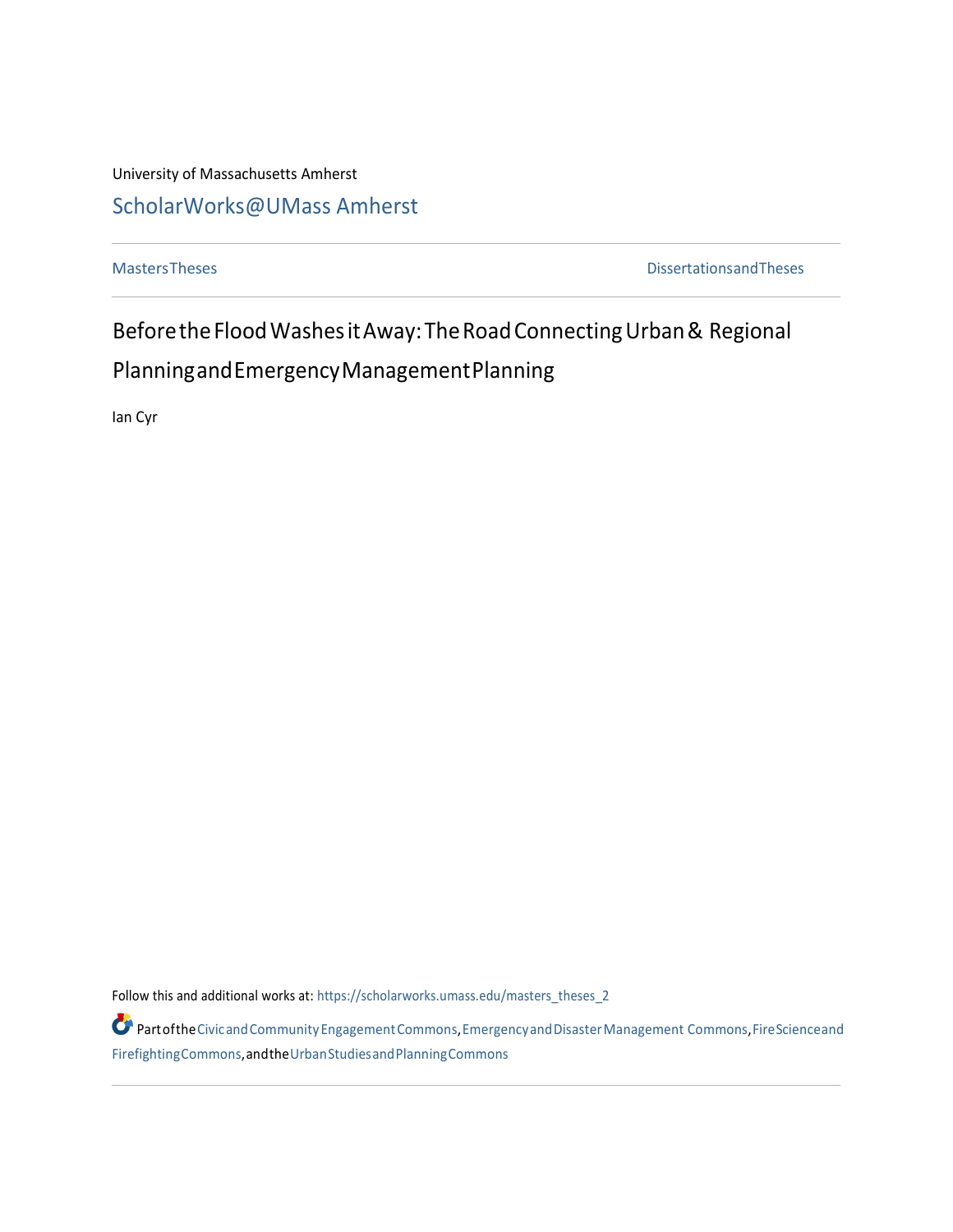# BEFORE THE FLOOD WASHES IT AWAY: THE ROAD CONNECTING URBAN & REGIONAL PLANNING AND EMERGENCY MANAGEMENT PLANNING

A Thesis Presented

by

IAN P. CYR

Submitted to the Graduate School of the

University of Massachusetts Amherst in partial fulfillment

of the requirements for the degree of

MASTER OF REGIONAL PLANNING

May 2020

Department of Landscape Architecture and Regional Planning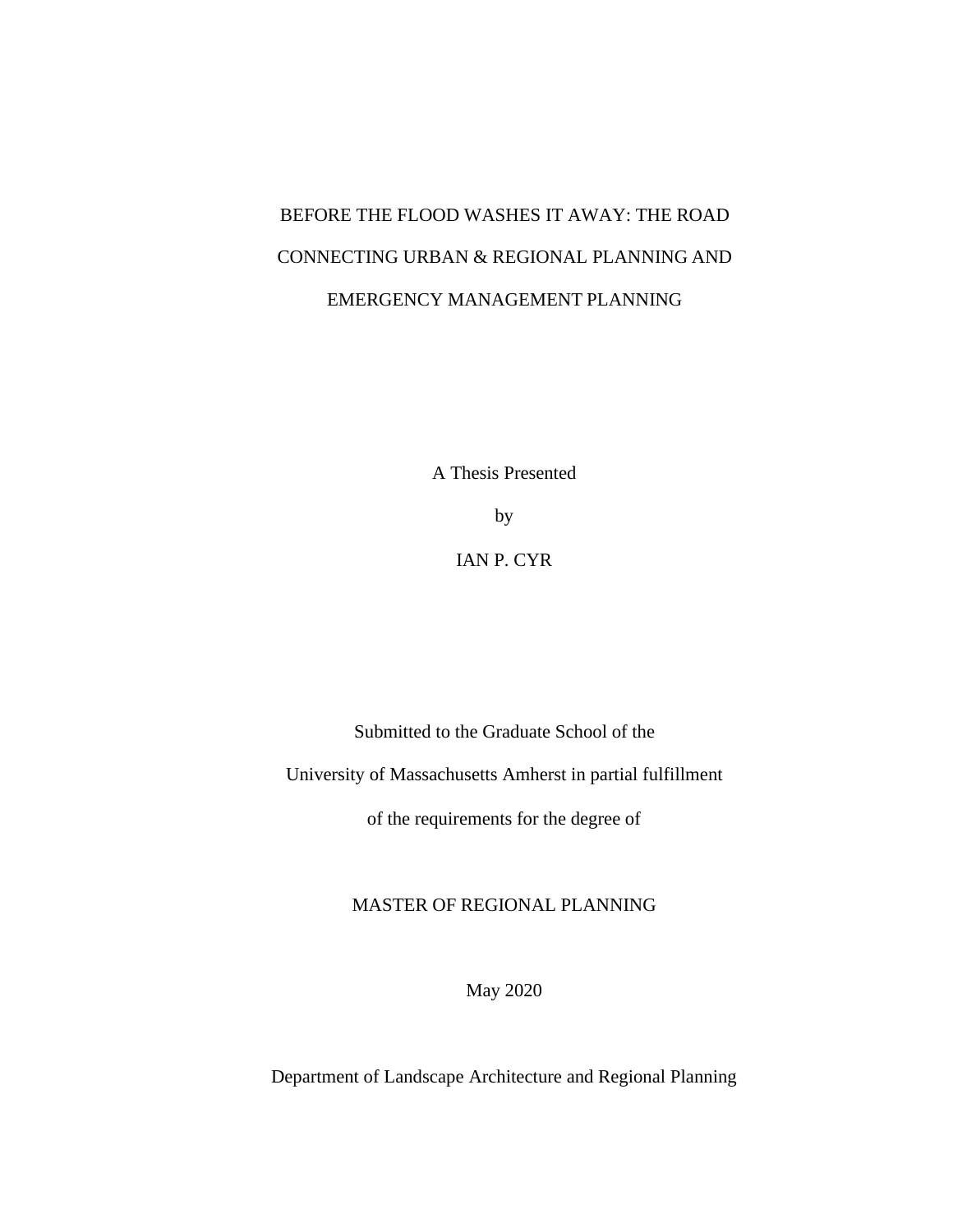# BEFORE THE FLOOD WASHES IT AWAY: THE ROAD CONNECTING URBAN & REGIONAL PLANNING AND EMERGENCY MANAGEMENT PLANNING

A Thesis Presented

by

IAN P. CYR

Approved as to style and content by:

DocuSigned by: Elizabeth Brabec<br>Elizabeth Brabec, Chair

DocuSigned by:

Ellen pader

Ellen Pader, Member

-DocuSigned by:

Robert L. Ryan

Robert Ryan, Member

-DocuSigned by:

Robert L. Ryan<br>B366480A46F84F3...<br>Robert Ryan, Department Chair Landscape Architecture and Regional Planning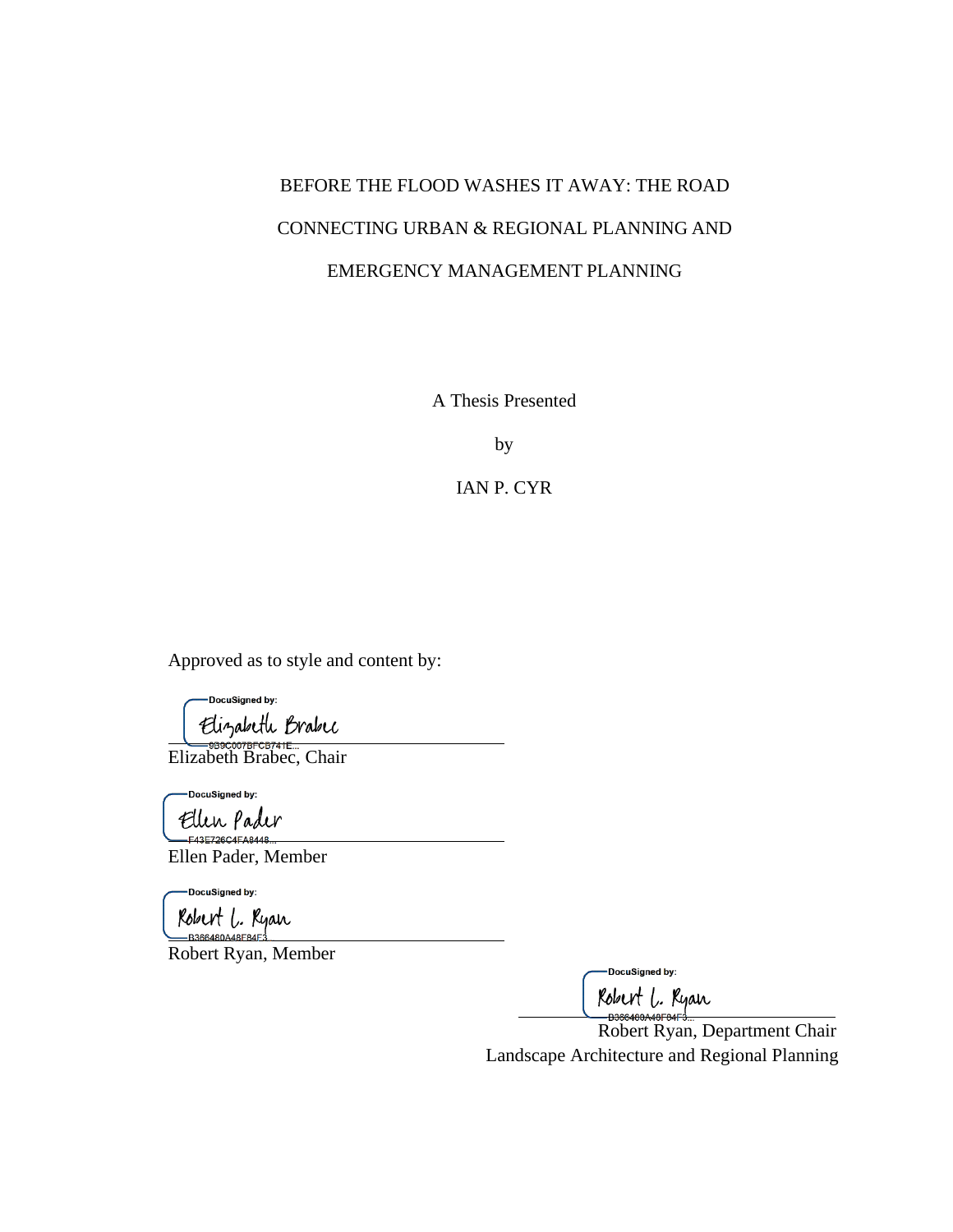#### ABSTRACT

# <span id="page-4-0"></span>BEFORE THE FLOOD WASHES IT AWAY: THE ROAD CONNECTING URBAN & REGIONAL PLANNING AND EMERGENCY MANAGEMENT PLANNING

## MAY 2020

#### IAN P. CYR

# B.A., WESTFIELD STATE UNIVERSITY M.R.P., UNIVERSITY OF MASSACHUSETTS AMHERST

Directed by: Professor Elizabeth Brabec

This master's thesis examines the relationship between emergency management planning and comprehensive land use planning. The incorporation of emergency management practices into the comprehensive planning process allows for a better understanding of the impact of development, zoning, building code, and economic development on the mitigation of hazards that face the community. Academic curricula may provide a brief introduction of the relationship between hazard mitigation and land use; however, a more detailed exploration of how emergency management planning and regional or urban planning are interrelated is needed. The impact of weather-related events, natural disasters, or other human-caused shock or disruption can dramatically impact the physical, social, and psychological structures of a community. This research provides regional planners with the history of emergency management planning in the United States. It examines how cross-sharing of information and process between both planning disciplines can contribute to more robust community development and disaster plans. A case study illustrates the impact of urban development on natural hazard

iii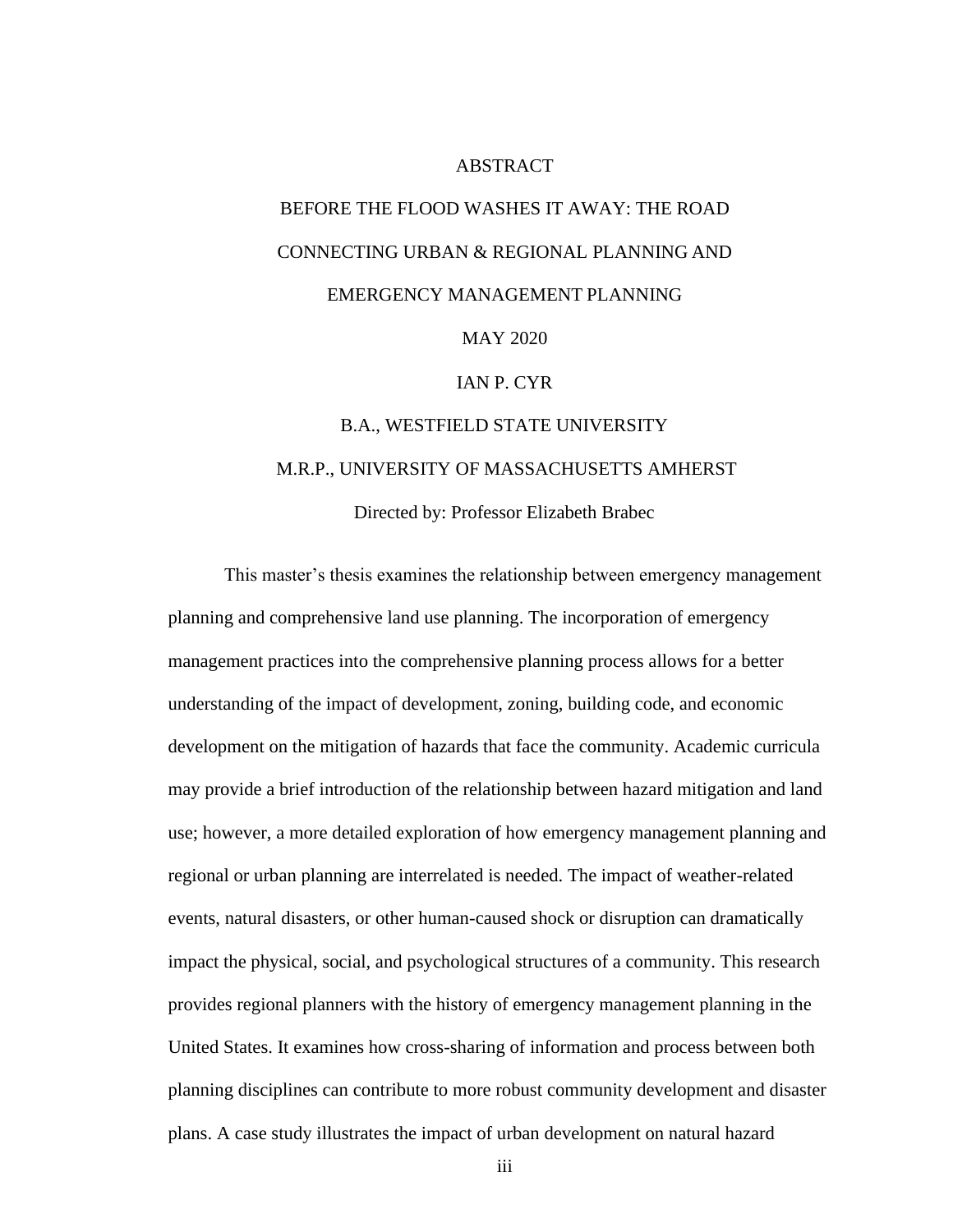mitigation and the subsequent risks to public safety, which resulted from the planning decisions. Place identity, place dependence, and public participation concerning hazard mitigation and disaster management are explored to provide planners and emergency managers with a context of the psychological influences which may impact a community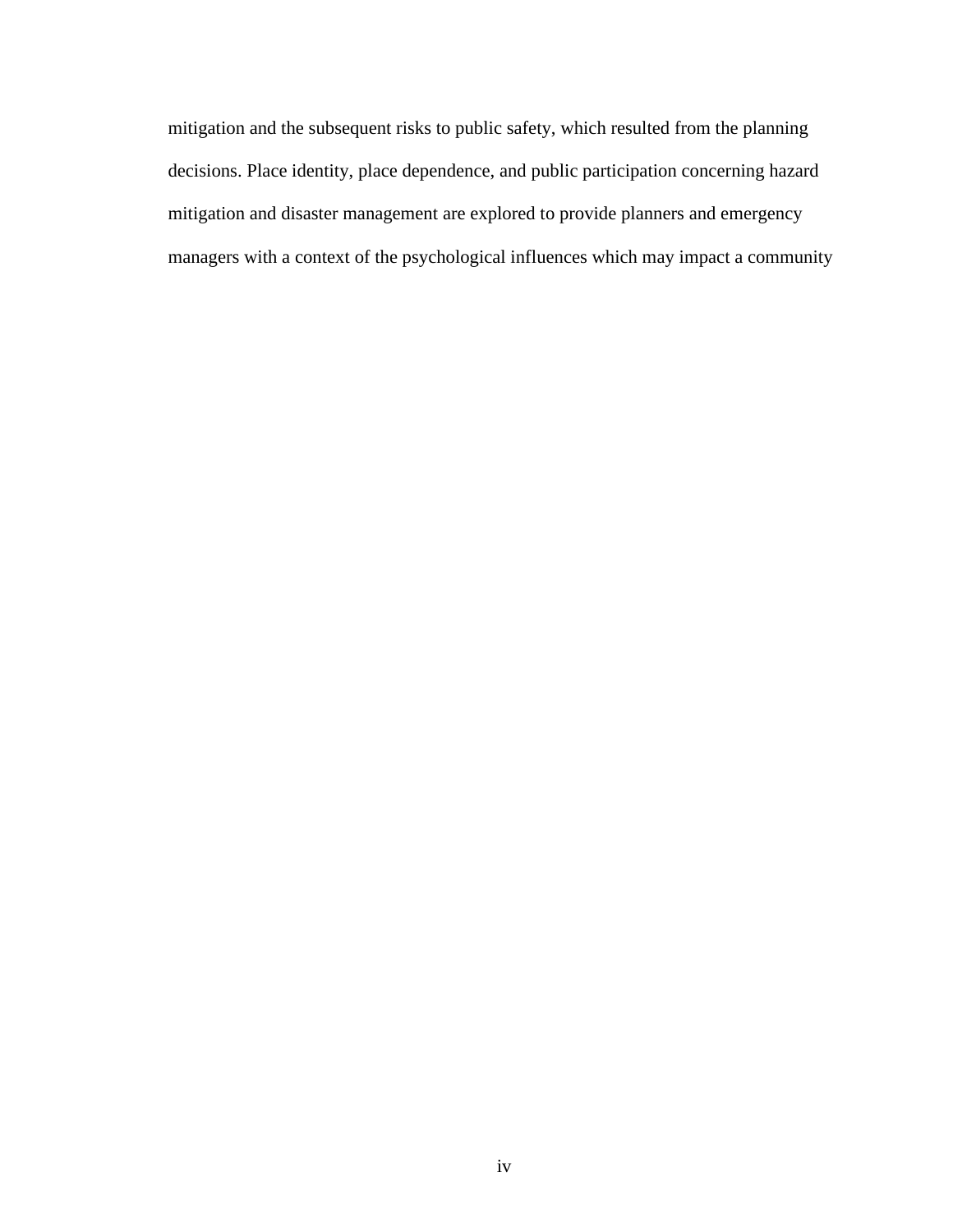member's decisions when faced with significant disruption of place. Best practices that guide the integration of regional planning and emergency management planning are provided to increase the understanding of both planning processes to increase the capacity of a community to absorb and rebound from a natural disaster or sudden shock.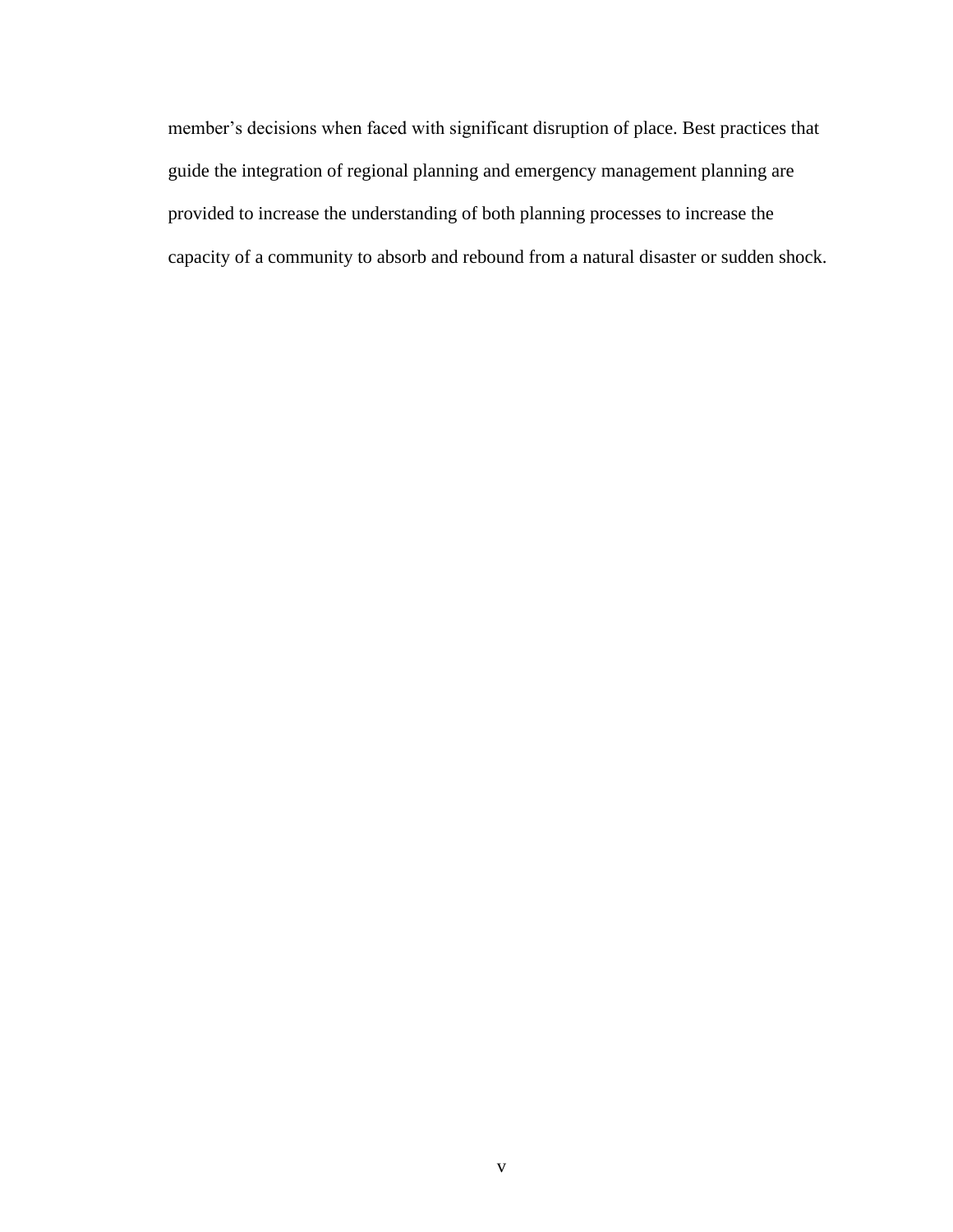# TABLE OF CONTENTS

|                | Page |
|----------------|------|
|                |      |
| <b>CHAPTER</b> |      |
|                |      |
|                |      |
|                |      |
|                |      |
|                |      |
|                |      |
|                |      |
|                |      |
|                |      |
|                |      |
|                |      |
|                |      |
|                |      |
|                |      |
|                |      |
|                |      |
|                |      |
|                |      |
|                |      |
|                |      |
|                |      |
|                |      |
|                |      |
|                |      |
|                |      |
|                |      |
|                |      |
|                |      |
|                |      |
|                |      |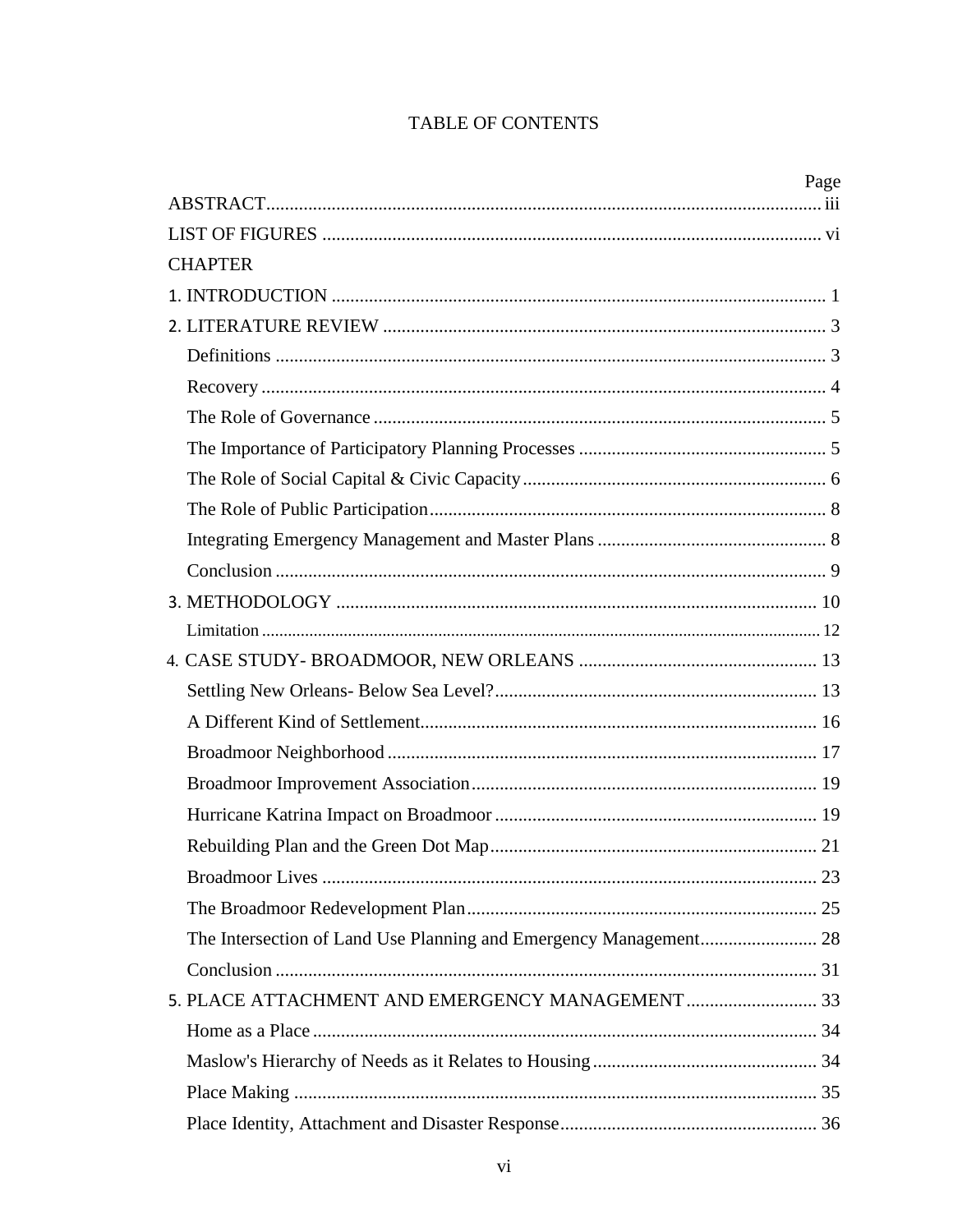| 6. THE EMERGENCY MANAGEMENT PROCESS AND ROLE OF THE LAND USE |  |
|--------------------------------------------------------------|--|
|                                                              |  |
|                                                              |  |
|                                                              |  |
|                                                              |  |
|                                                              |  |
|                                                              |  |
|                                                              |  |
|                                                              |  |
|                                                              |  |
|                                                              |  |
|                                                              |  |
|                                                              |  |
|                                                              |  |
|                                                              |  |
|                                                              |  |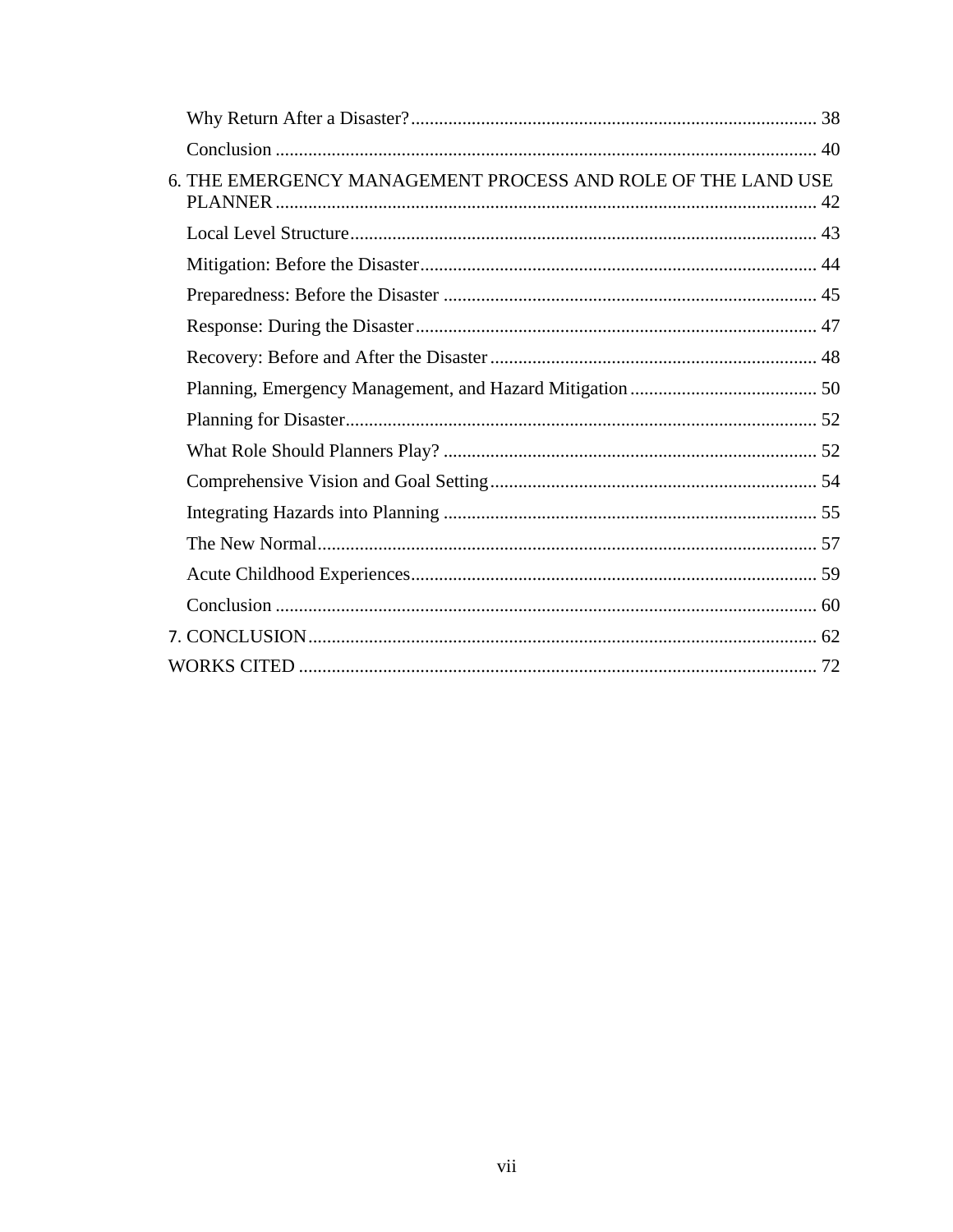# LIST OF FIGURES

| Figure | Page |
|--------|------|
|        |      |
|        |      |
|        |      |
|        |      |
|        |      |
|        |      |
|        |      |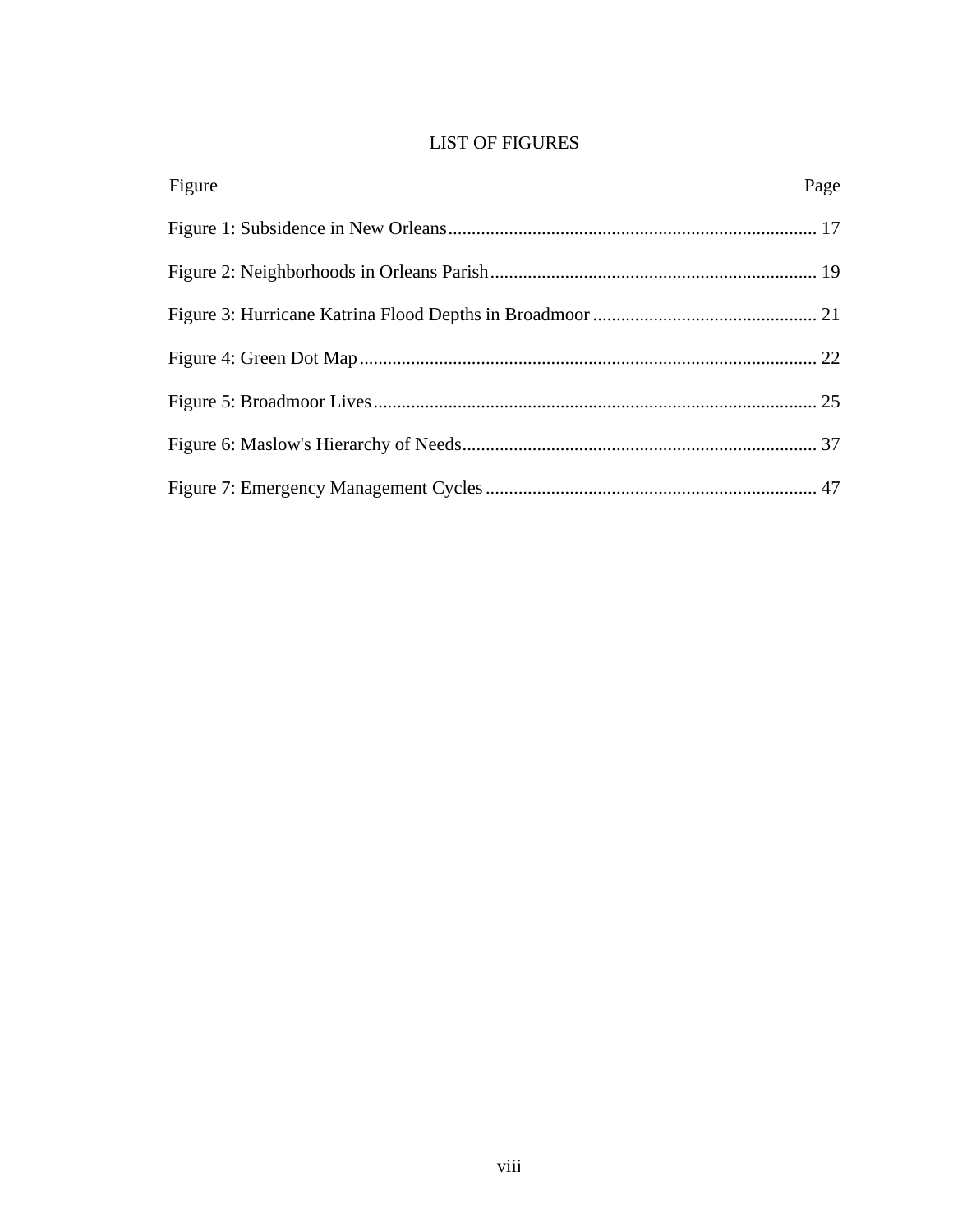### <span id="page-10-1"></span>CHAPTER 1

## INTRODUCTION

<span id="page-10-0"></span>Regional planners should understand the emergency management planning process as both planning efforts rely on and can impact each other. The incorporation of emergency management practices into the comprehensive planning process allows for a better understanding of the impact of development, zoning, building code, and economic development on the mitigation of hazards that face the community. Academic curricula may provide a brief introduction of the relationship between hazard mitigation and land use; however, a more detailed exploration of how emergency management planning and regional or urban planning are interrelated is needed. The impact of weather-related events, natural disasters, or other human-caused shock or disruption can dramatically impact the physical, social, and psychological structures of a community. This research provides regional planners with the history of emergency management planning int the United States. It examines how cross-sharing of information and process between both planning disciplines can contribute to more robust community development and disaster plans. A case study illustrates the impact of urban development on natural hazard mitigation and the subsequent risks to public safety, which resulted from the planning decisions. Place identity, place dependence, and public participation concerning hazard mitigation and disaster management are explored to provide planners and emergency managers with a context of the psychological influences which may impact a community member's decisions when faced with significant disruption of place. Best practices that guide the integration of regional planning and emergency management planning are provided to increase the understanding of both planning processes to increase the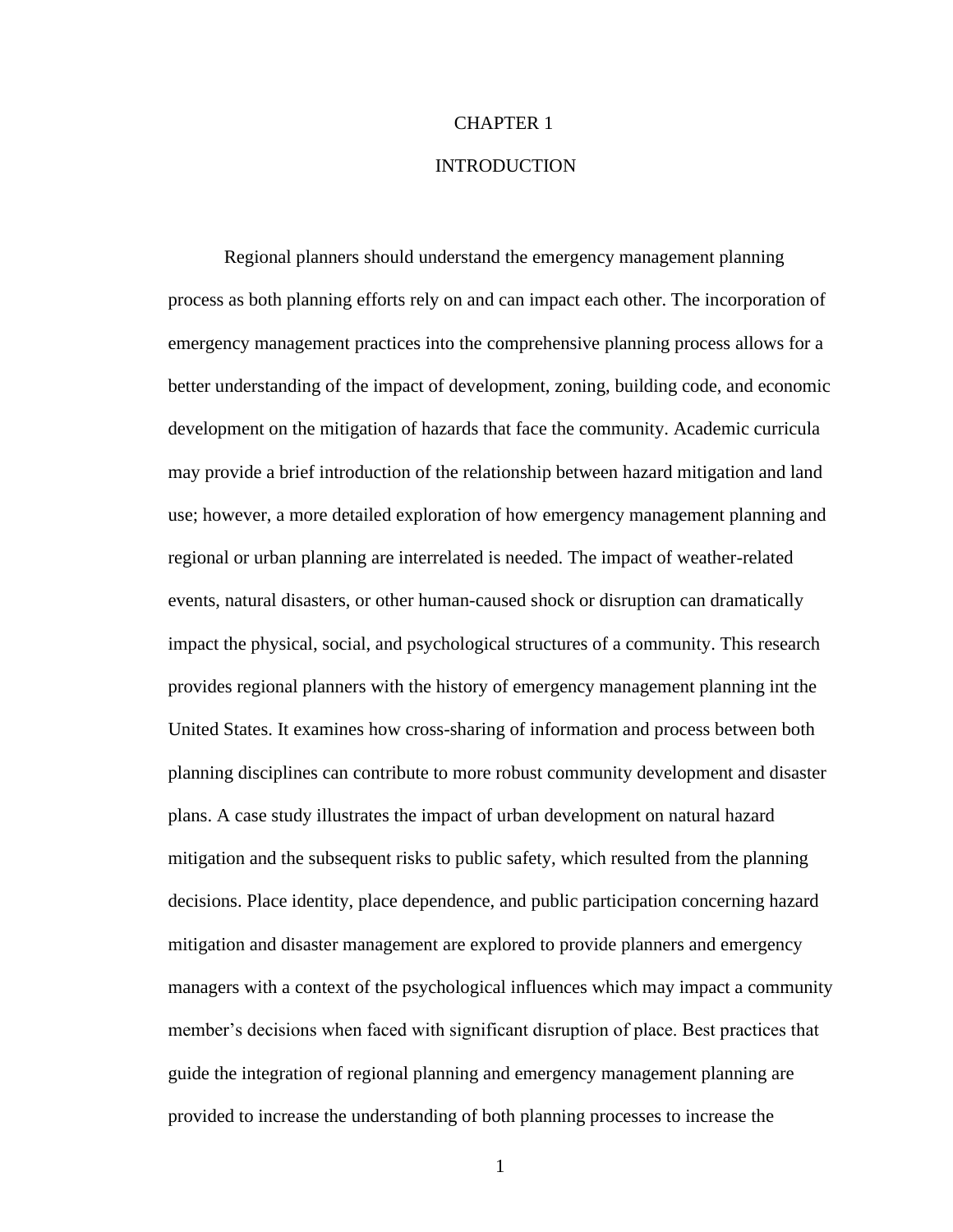capacity of a community to absorb and rebound from a natural disaster or sudden shock.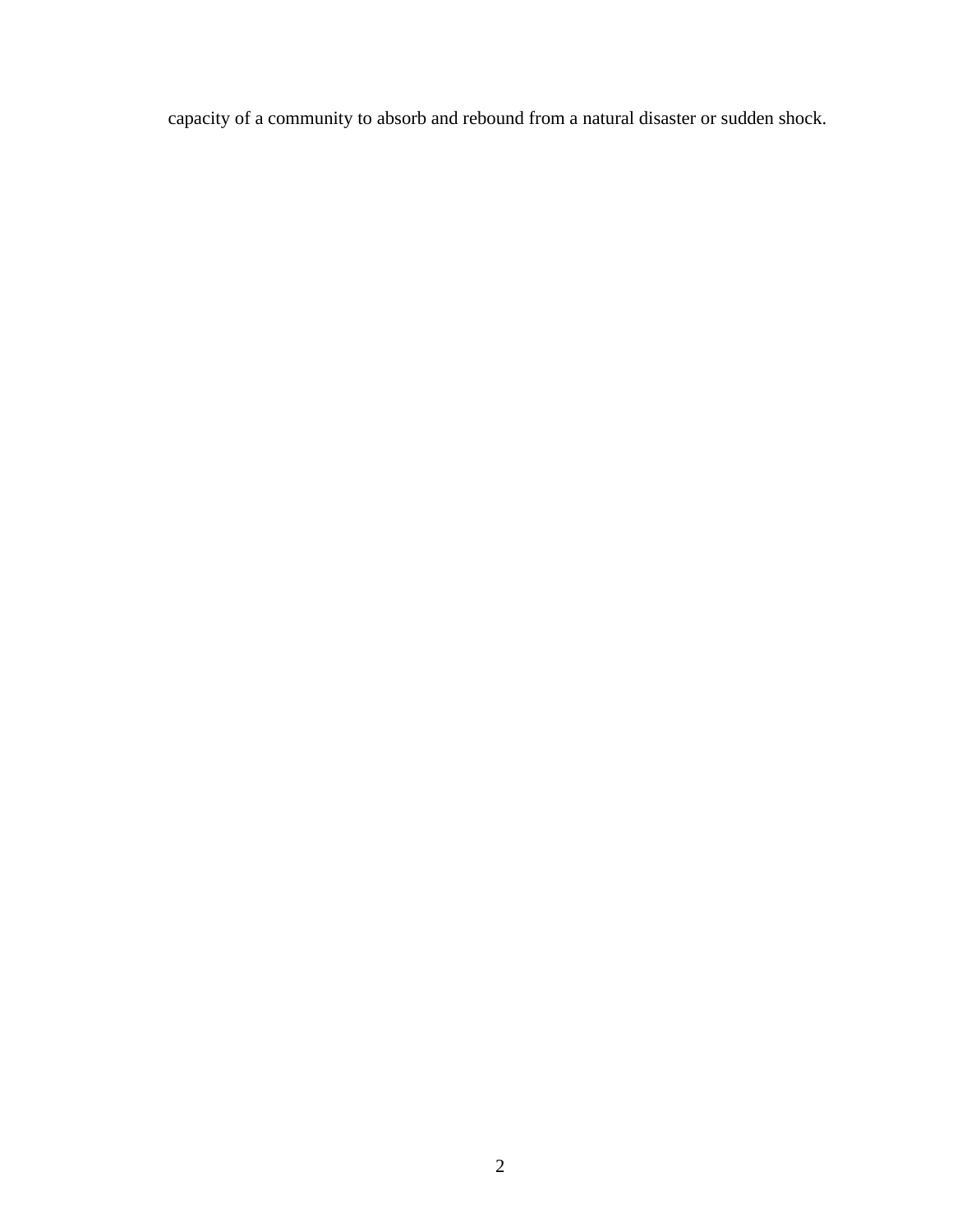#### <span id="page-12-0"></span>CHAPTER 2

#### LITERATURE REVIEW

This chapter provides an overview of the literature discussing the intersection of emergency management, theory, the emergency management planning process and comprehensive land use plans. Examining the literature on these topics establishes the critical context that grounds this thesis research and informs the interpretation of results, as well as the resulting discussion and recommendations.

Disasters occur with regular frequency in the United States. Floods, earthquakes, hurricanes, and tornados are only a few events that impact various communities within the country. The impact of these events may include physical damage, loss of life, number of displaced persons, and economic loss. While there is no guarantee that residents who are displaced or impacted as a result of such events will return and rebuild this phase of disaster recovery is critical to supporting the broader social and economic efforts to restore the viability of impacted communities (Quarantelli, 1999).

#### **Definitions**

For consistency and brevity, the term "planner" will be used to describe Urban or Regional planners and those who are responsible for the creation of comprehensive or master plans for a given community, city, etc. The terms "emergency management" and "hazard mitigation" are used to describe the process of assessing risks to the community and developing appropriate plans to address those risks (FEMA, 2004). "Natural disaster" is used to describe severe natural weather events such as hurricanes, tornadoes, and wildfires (FEMA, 2004). The term "sudden shock" is used to describe acute emergencies such as gas explosions, acts of terror, or other rapidly occurring events where there is a significant loss of life or disruption to the community (FEMA,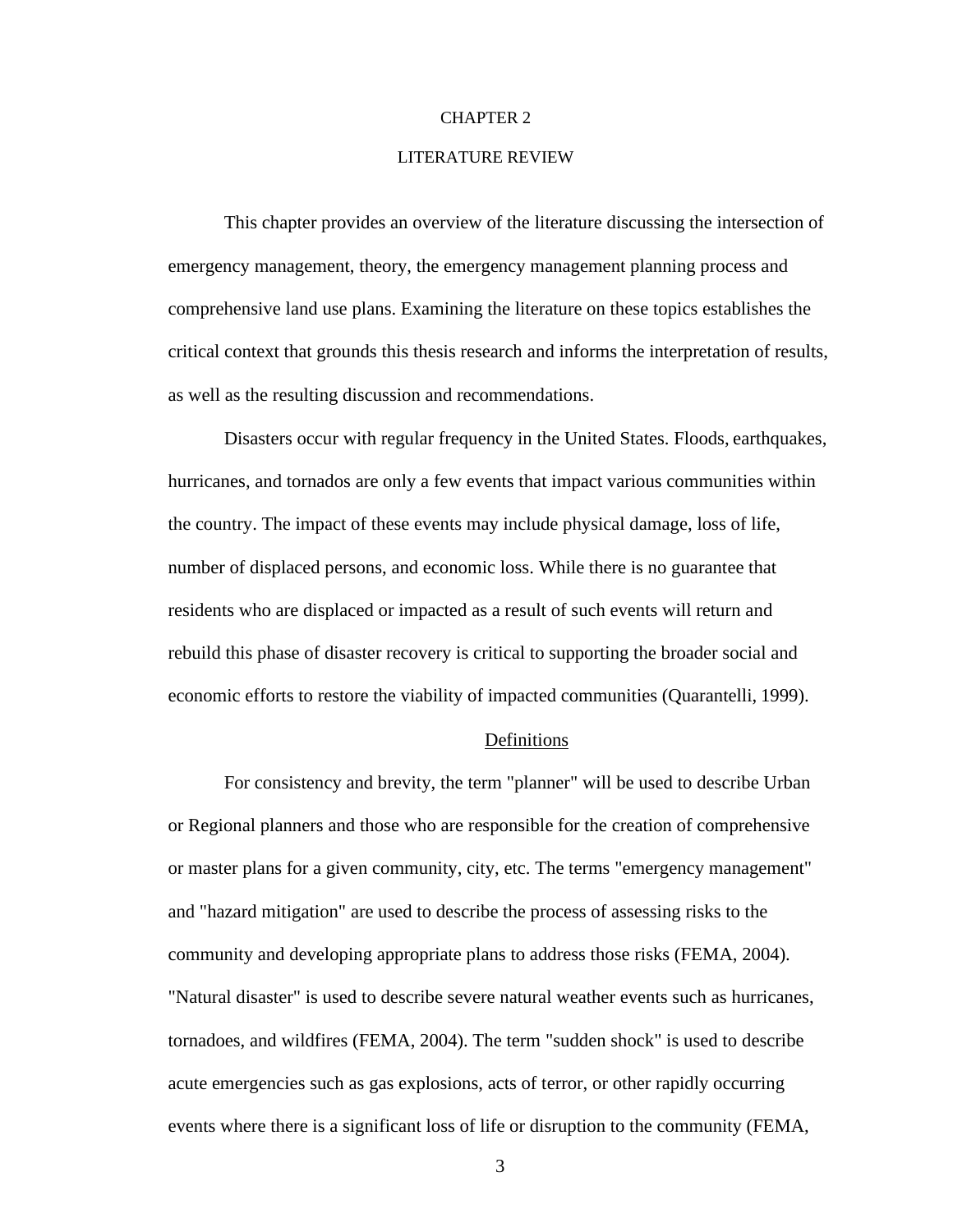2010). Sudden shocks are rapid; however, there may be known risk factors such as a fuel storage facility, hazardous material location, or failing infrastructure that should provide planners and emergency managers with advanced notice of concern. "Disaster" is often the term associated with these events and may or may not be inclusive of a nationally declared disaster, which is a policy mechanism to invoke management or financial assistance from State or Federal government entities. This language is not inclusive of all types of disasters or sudden shock, nor is it intended to diminish the significance of an event on the affected community.

#### Recovery

Smith and Wenger (2007) define disaster recovery as the "differential process of restoring, rebuilding, and reshaping the physical, social, economic and natural environment through pre-event planning and post-event actions" (237). Rumbach and Foley (2014) state that recent research on community recovery post-disaster, especially after Hurricanes Katrina and Rita, presents powerful evidence that recovery is often a function of community input, power, and capacity, but the impact on individual households is less clear (e.g., Haas et al. 1977; Kweit and Kweit 2004; Olshansky and Johnson 2010; Smith 2012; Kim and Olshansky 2015). Regardless of physical location Quarantelli (1999) shows that disaster recovery varies due to the social characteristics of victims such as socioeconomic status, age, knowledge, and social positioning (57). Enarson and Fordham (2001) show similar findings by race, ethnicity, and gender. Olshansky, Johnson, and Topping (2006) describe "considerable consensus" in the disaster recovery literature that the "higher the socioeconomic level, the more likely households, and businesses are to recover to pre-disaster levels" (356). Additionally,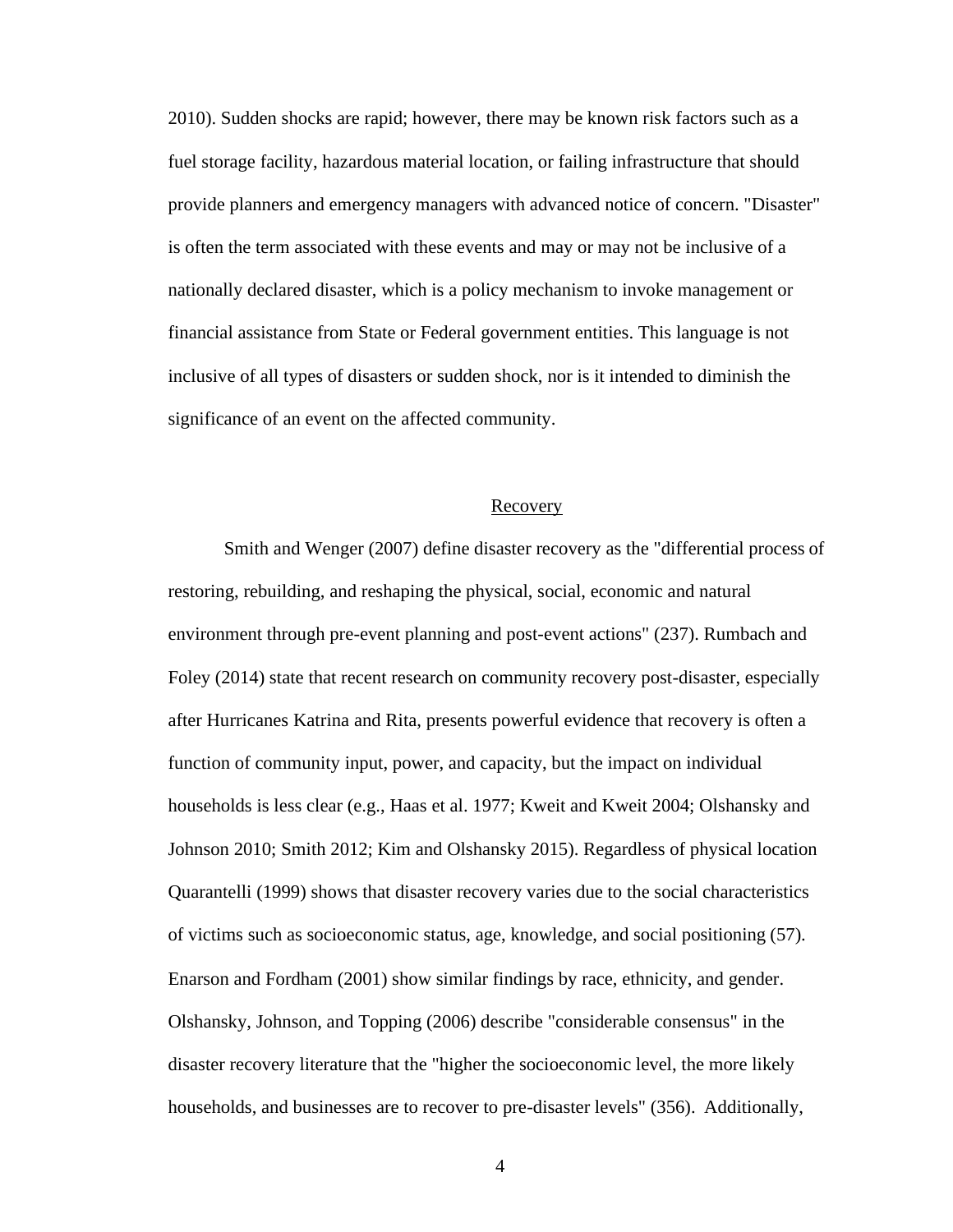there is a well-documented connection between social vulnerability and environmental exposure, as low-income and marginalized communities tend to be disproportionately located in hazardous areas (e.g., Adger 2005; Dewan 2013; Peacock et al. 2015; Sherly et al. 2015).

#### The Role of Governance

Disaster recovery is, in many respects, a function of local governance, and how a local government represents its constituents and the decisions it makes play a central role in the recovery trajectory of individual households (Rumbach & Foley, 2014). Olshansky, Johnson, & Topping (2006) find that local leadership is critical to a successful recovery. Effective leaders can provide vision, work with community organizations, and act as a bridge between citizens and other government agencies, among other roles (see also Prater, Peacock, Arlikatti, & Grover, 2006; Smith, 2011). Specific to disaster management, local governance over disasters and disaster recovery varies widely in terms of capacity, coordination between agencies and organizations, and views on the appropriate role of local government (Olshanksy, Johnson, and Topping 2006; Dewan 2013). Local governments with pre-existing expertise in key recovery areas such as community planning, social services, or housing development can act more quickly and with less reliance on outside resources than those without this background or experience (Rumbach & Foley, 2014).

#### The Importance of Participatory Planning Processes

While a strong local government is helpful, there must be a focus on local leadership engaging the public before the disaster. Historically, governmental guidance was provided by agencies that have been constructed from military models and include an authoritarian, top-down approach (FEMA, 2004). Participation must be approached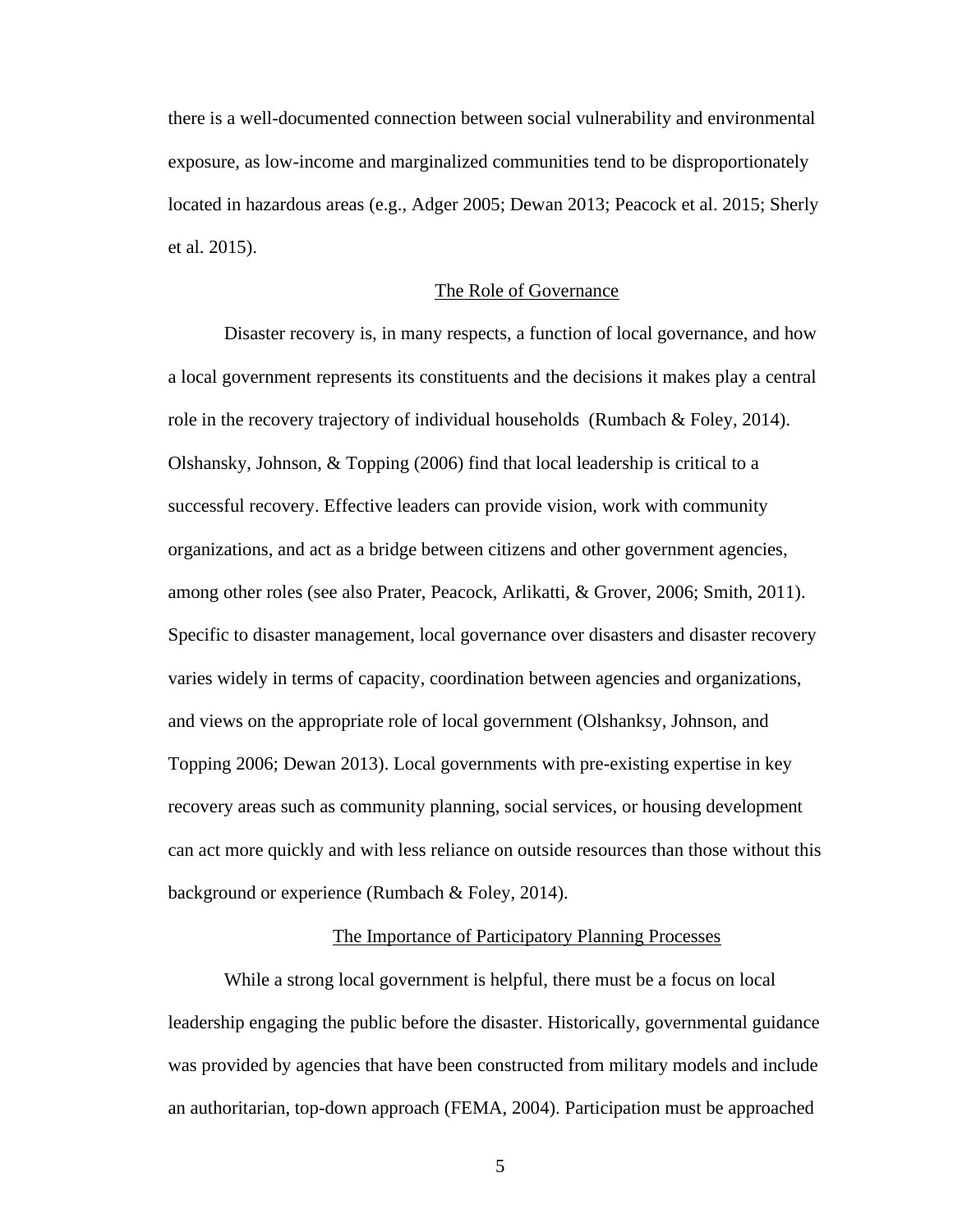from the bottom-up and achieve acceptance and cooperation from community participants to be effective (Creighton, 2012). The goal is to engage the public to build a knowledgeable constituency, able to create a plan that reflects local values, needs, and capabilities, and enable ongoing public input throughout the recovery process (Berke, Cooper, Aminto, Grabich, & Horney, 2014). Cutter, Burton, & Emrich, (2010) argue that community recovery is, in part, dependent on "preparedness and mitigation efforts taken pre-storm, and the capacity (economic, social, and institutional) of the community" (64). Local leaders and planning professionals should evaluate communities that are at risk for disaster impact and develop strategies that engage the community in a dialog. This dialogue should discuss the risks, the required planning efforts to ensure life and property safety, the expected government and community actions during the disaster, and how the community will recover and rebuild from any damage sustained by the disaster.

#### The Role of Social Capital & Civic Capacity

Social capital has different meanings among different areas of study. In general terms, social capital refers to the social relationships and social structures that have productive benefits (Onyx & Bullen, 2000). Social capital has multiple positive effects on household resilience to disasters and household and community recovery (Onyx & Bullen, 2000). During times of crisis, neighbors with strong ties look out for one another and share emotional, material, and logistical support (Klinenberg 2015; Rumbach and Foley 2014).

Civic capacity refers to shared goals and values and the ability to work collectively using resources that allow communities to establish and achieve shared goals, mobilize political and financial capital, and adapt to change. As the core of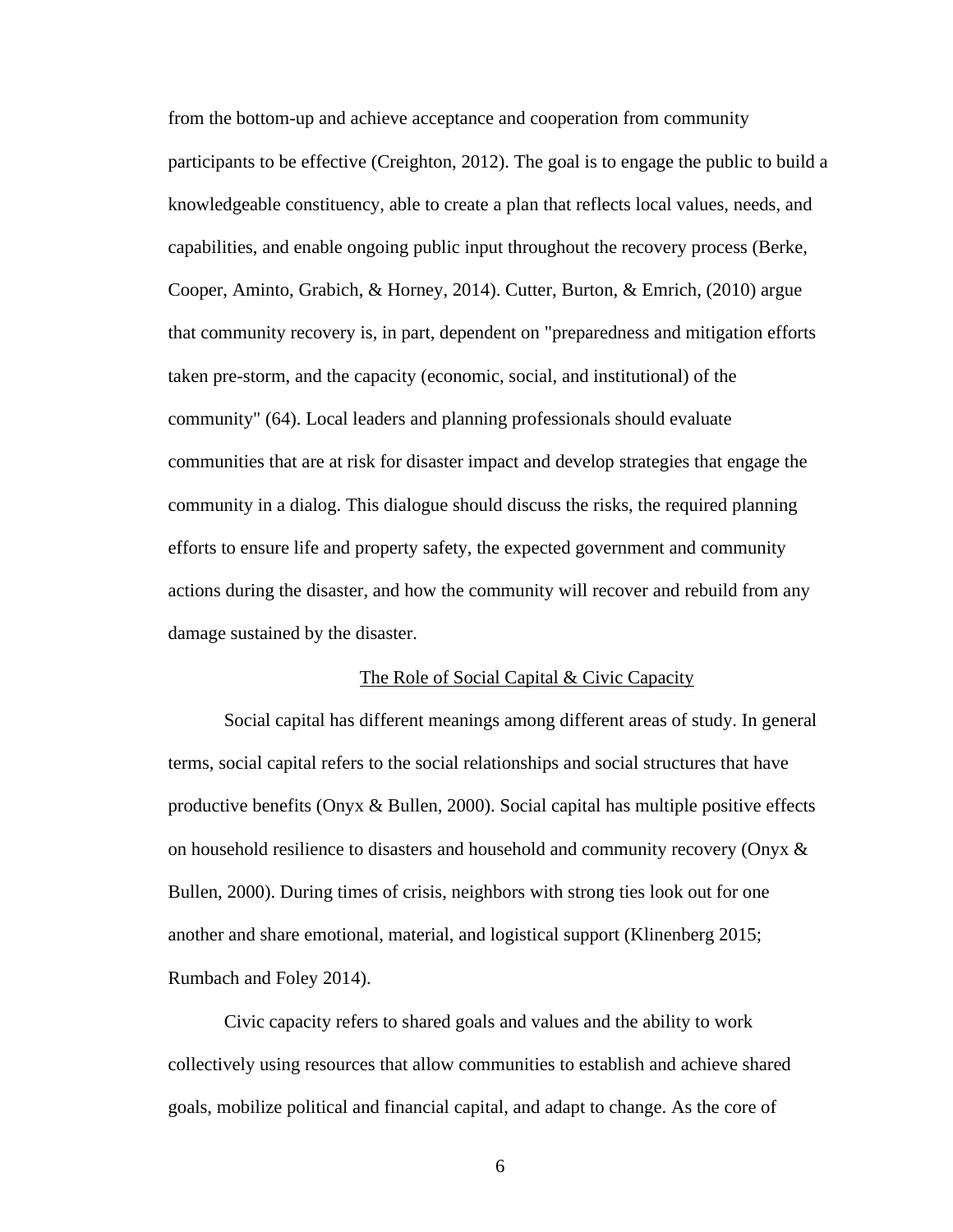community resilience, this is critical not only to recovery from disasters but in responding to the ongoing economic, political, and social changes faced by cities and neighborhoods (Seideman, 2013). Each community, even each neighborhood, will bring varying skills and talents held by residents in its population. During disaster and recovery, these pre-existing skills and knowledge bases will need to be honed and expanded. Furthermore, where there are knowledge and skill gaps within a community, these capabilities will have to be developed (Fung, 2008).

The resilience of a household can be supported through local governance activities like promoting cultures of volunteerism, creating more robust and inclusive planning cultures, developing pre-disaster plans and policies, and improving the relationships between vulnerable populations and their local governments (Rumbach, 2015). Government leaders and planning professionals can use public participation strategies to promote broader community participation in planning and empower local action to facilitate buy-in and, in turn, increase community capacity to prepare for and respond to a disaster (FEMA, 2011).

After a significant catastrophe, confidence is often shaken. It is a major commitment to return to a place where everything is lost and put the time, money, and emotional investment into rebuilding. Even in disasters where recovery is speedy and well-funded, some residents choose not to return (Fung, 2008). Minority communities often face specific challenges when deciding to return to disaster-damaged communities. For African Americans, the decision to return to their original home is not directly influenced by the damage of a disaster, but rather, they make their decisions based on political trust (Jamali & Nejat, 2016). Deeply embedded patterns of gender, racial/ethnic, and class stratification and segregation shape the relative vulnerability of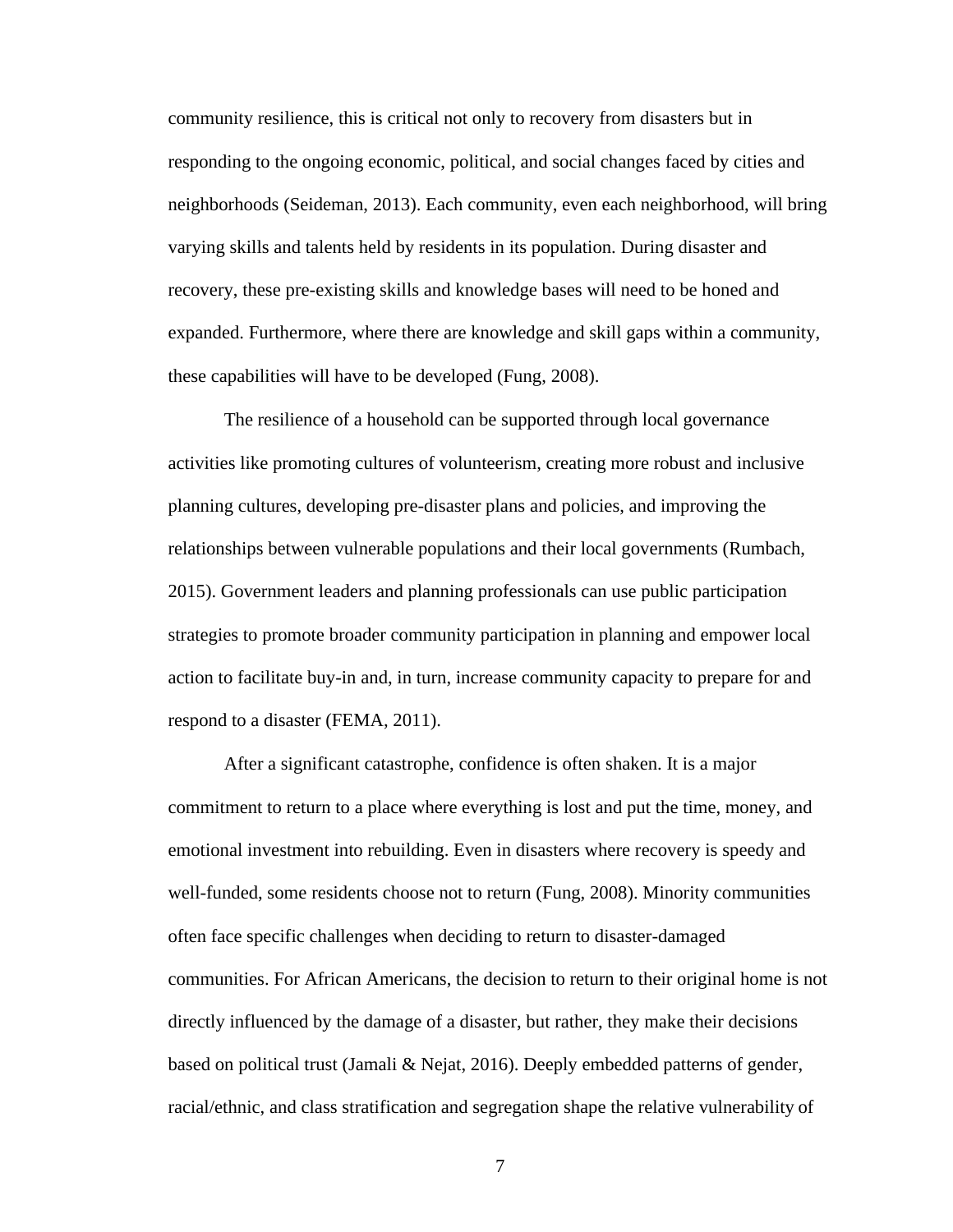residents to extreme events like floods, their capacity to recover from flood effects, and their power to engage in community reconstruction (Enarson, 2001).

#### The Role of Public Participation

Public participation is the process by which public concerns, needs, and values are incorporated into governmental and corporate decision making (Creighton, 2005). It is an interactive process that considers the level of impact or influence on the decisions made by government or private organizations. Leaders at the community, local, and state levels can use public participation strategies to increase fruitful dialogue among stakeholders. Tools described in texts such as The Public Participation Handbook (Creighton, 2005), and FEMA's The Whole Community Approach (2011) can serve as a guide to leaders to develop strategies to improve engagement with communities, especially those communities that lack resources—understanding the community complexity, recognizing community capabilities and needs, while fostering relationships with community leaders helps to build and maintain partnerships, which empowers local action (FEMA, 2011).

#### Integrating Emergency Management and Master Plans

The process of integrating emergency management and master plans is specific to an individual community. It depends on the known hazards, coupled with the range of planning processes and tools that influence how the built environment is exposed to those hazards (FEMA, 2013). Effective integration of hazard mitigation occurs when a community's planning framework leads to development patterns that do not increase risks from known hazards or leads to redevelopment that reduces risk from known hazards (Schwab, 2010). Frequently, emergency managers lead mitigation planning efforts but may not always take advantage of the unique expertise that community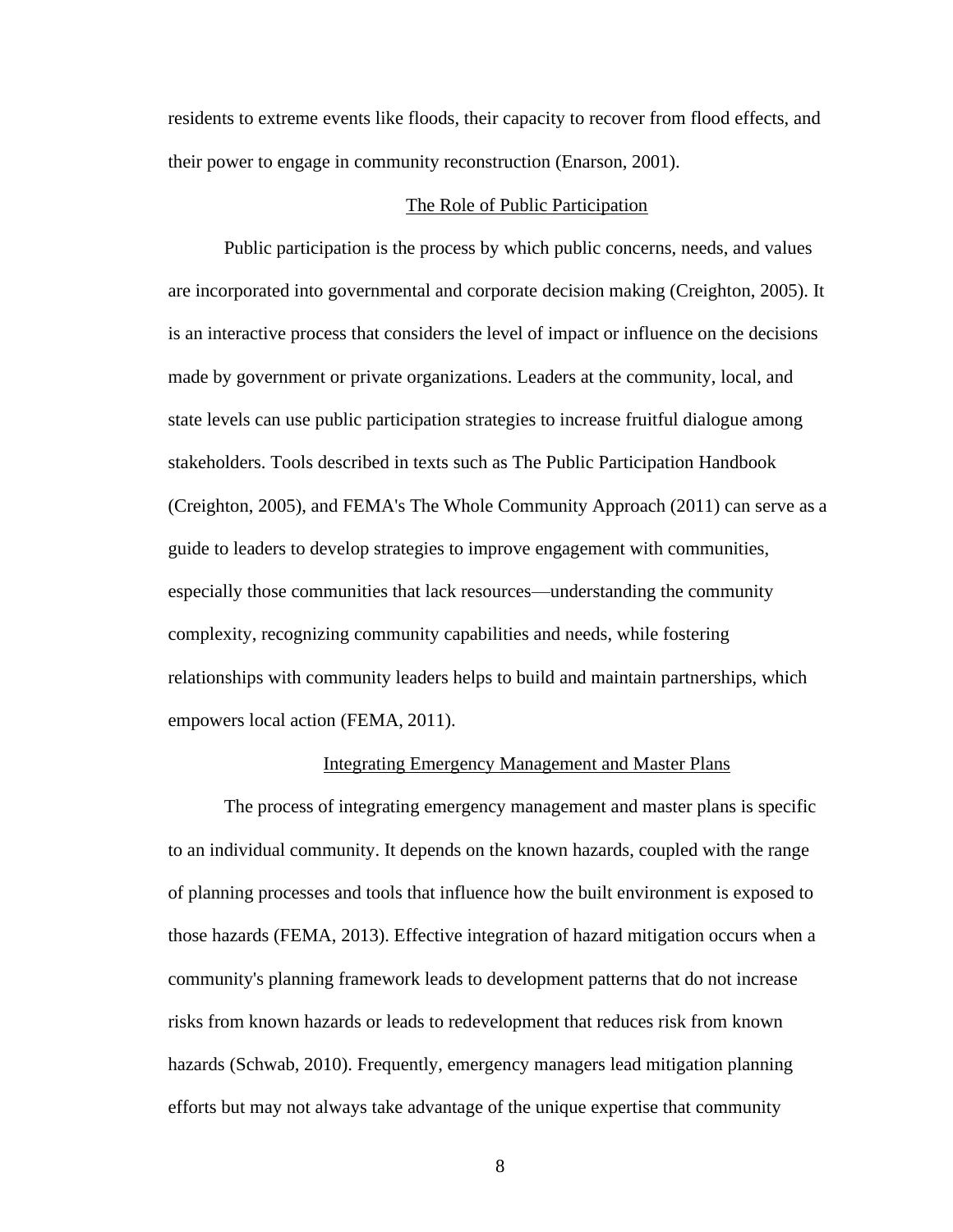development or zoning officials can bring to bear in the preparation of these plans (Schwab, 2010). Community planners share the responsibility to seek out their emergency management counterparts and become part of the emergency management team to determine what shared values and potential solutions jointly work best for their community (Schwab, 2010).

## Conclusion

<span id="page-18-0"></span>The literature serves as important context as preparation before a disaster and recovery after a disaster are related. Planning professionals, emergency management experts and policymakers must understand the relationship between hazard mitigation and land use planning process. Without an understanding of the relationship, practitioners working in these areas cannot make fully informed decisions about the effects that their individual plans may have on their communities.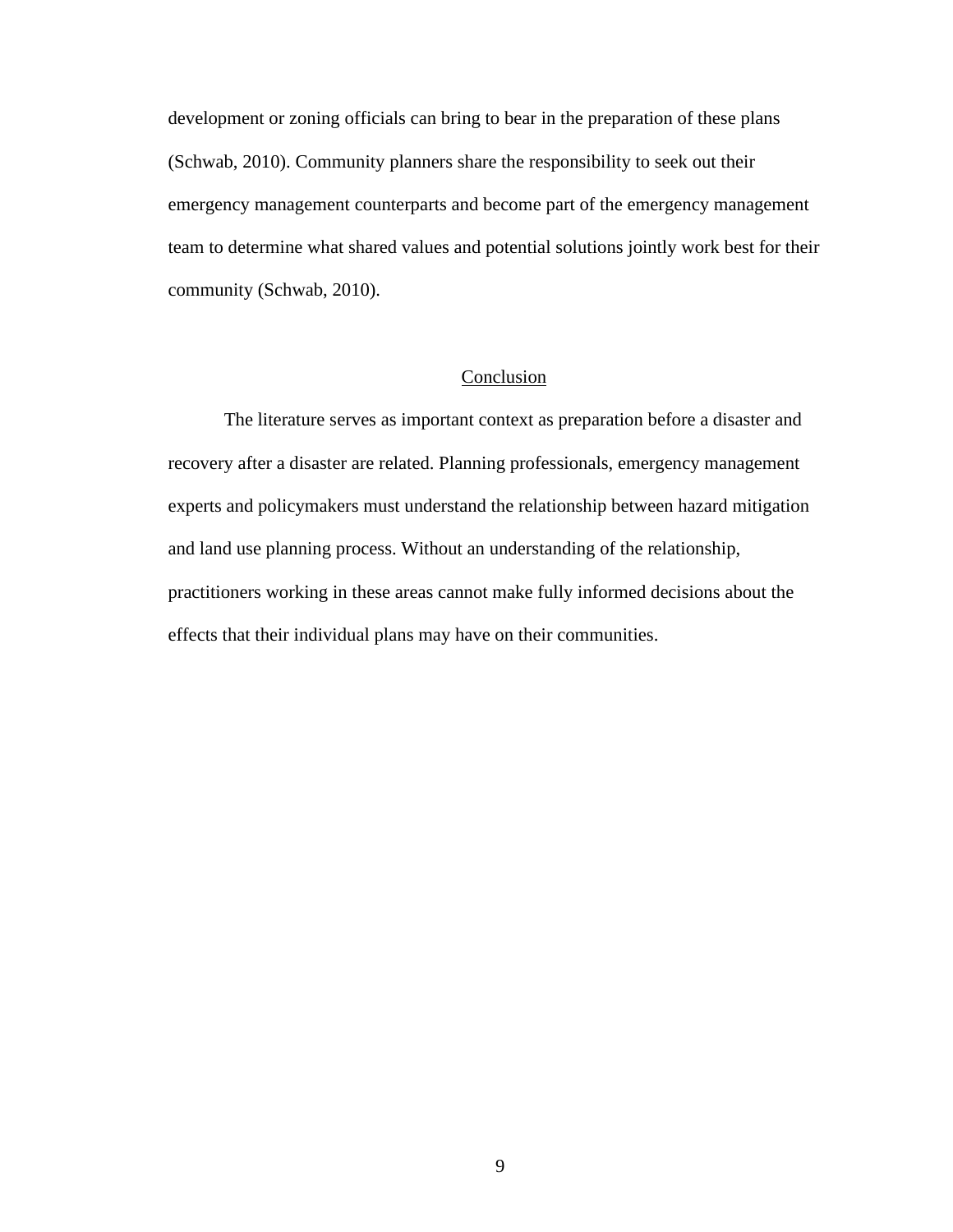#### CHAPTER 3

#### METHODOLOGY

The purpose of this chapter is to introduce the research methodology for this qualitative study regarding the relationship between emergency management planning processes and land use or master planning processes. This approach allowed for a deeper understanding of the benefits of incorporating various aspects of the respective planning processes to create more robust and comprehensive plans and it provided a way to identify potential gaps in the respective planning processes.

This study builds a theory in answer to the following research questions:

- How does the relationship between emergency management plans and comprehensive or land use plans influence community preparation for, response to a disaster?
- How can the relationship between these separate plans be improved to increase community capacity to absorb and recover from a disaster?

The relationship between emergency planning processes and comprehensive land use planning processes is often weak due to a siloed approach when creating the individual plan. A contributing factor to this disconnect is a lack of awareness or understanding of the respective and concurrent planning process. The two planning processes are different yet share common attributes that practitioners can use to increase collaboration and understanding between the two planning processes. Lack of coordination between the two planning processes affects the overall efficacy of the individual plans and may result in a weakened capacity for a community to absorb and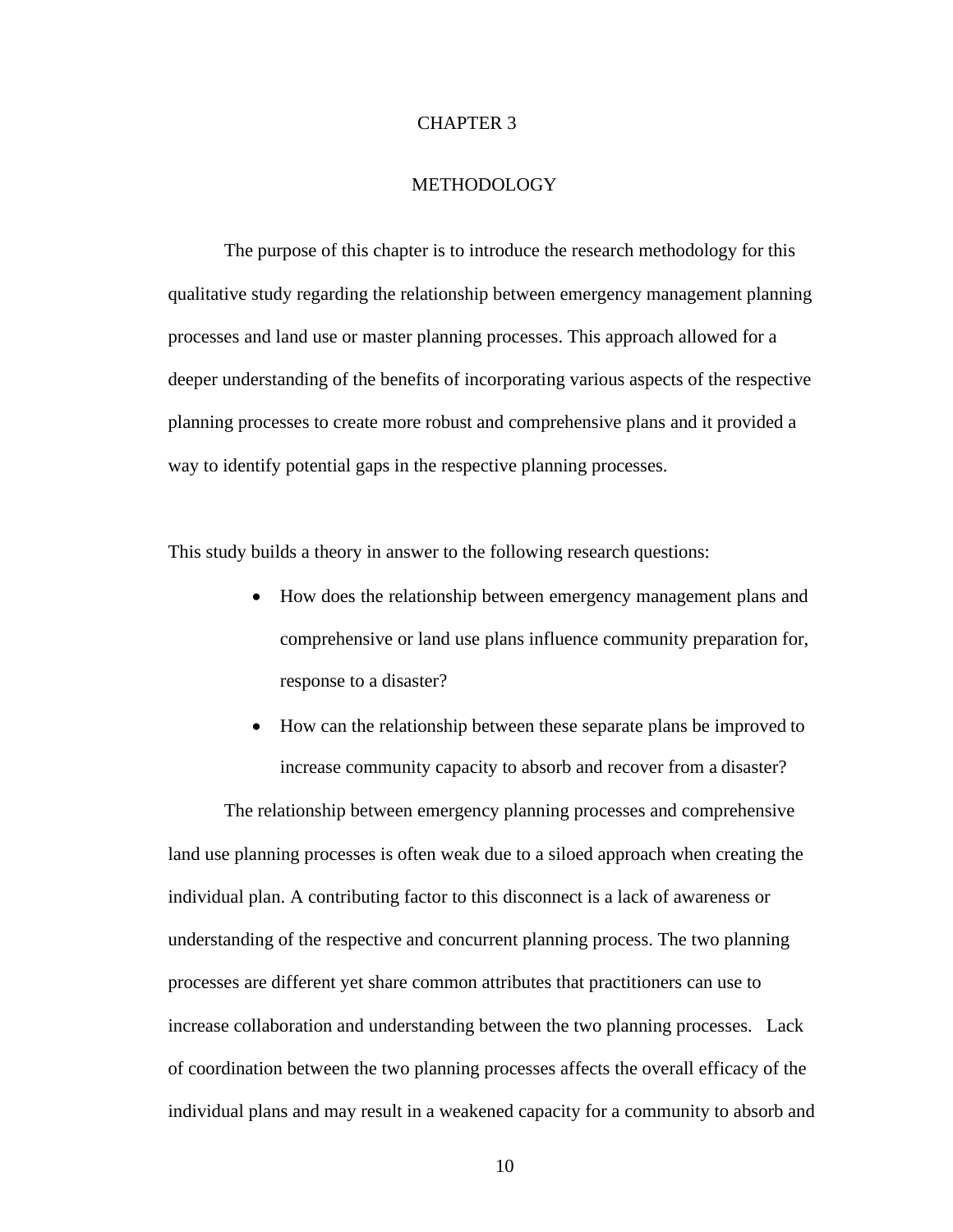recover from a disaster or sudden shock to the community. Lack of coordination may influence government decision making, and community stakeholder's ability to recover from a disaster. Governing bodies such as the Federal Emergency Management Agency and the American Planning Association both identify the gap between the two planning processes and have created guidance and strategies to increase collaboration.

This project explores the relationship between emergency management planning and comprehensive land use or master planning to learn more about how planners and emergency managers can work more collaboratively to increase overall community resilience and capacity to mitigate and recover from a disaster.

The methodology incorporated two approaches: a review of the literature focusing on relevant research publications, training documents, and educational guides; and a case study of emergency management and planning outcomes. This approach contributes to the researcher's practical and academic experience in emergency management and regional planning disciplines.

Existing literature sources were collected and reviewed. The data was sourced from online publications of scholarly research, including journal articles, textbooks, and other research documents to understand the existing academic research regarding this relationship. Government documents such as educational texts from the Federal Emergency Management Agency, and congressional reports were also reviewed to understand the position of the emergency management community regarding the inclusion of regional or land use planning in those efforts. Educational resources from governing bodies like the American Planning Association were reviewed to understand the position of regional planning practitioners concerning the inclusion of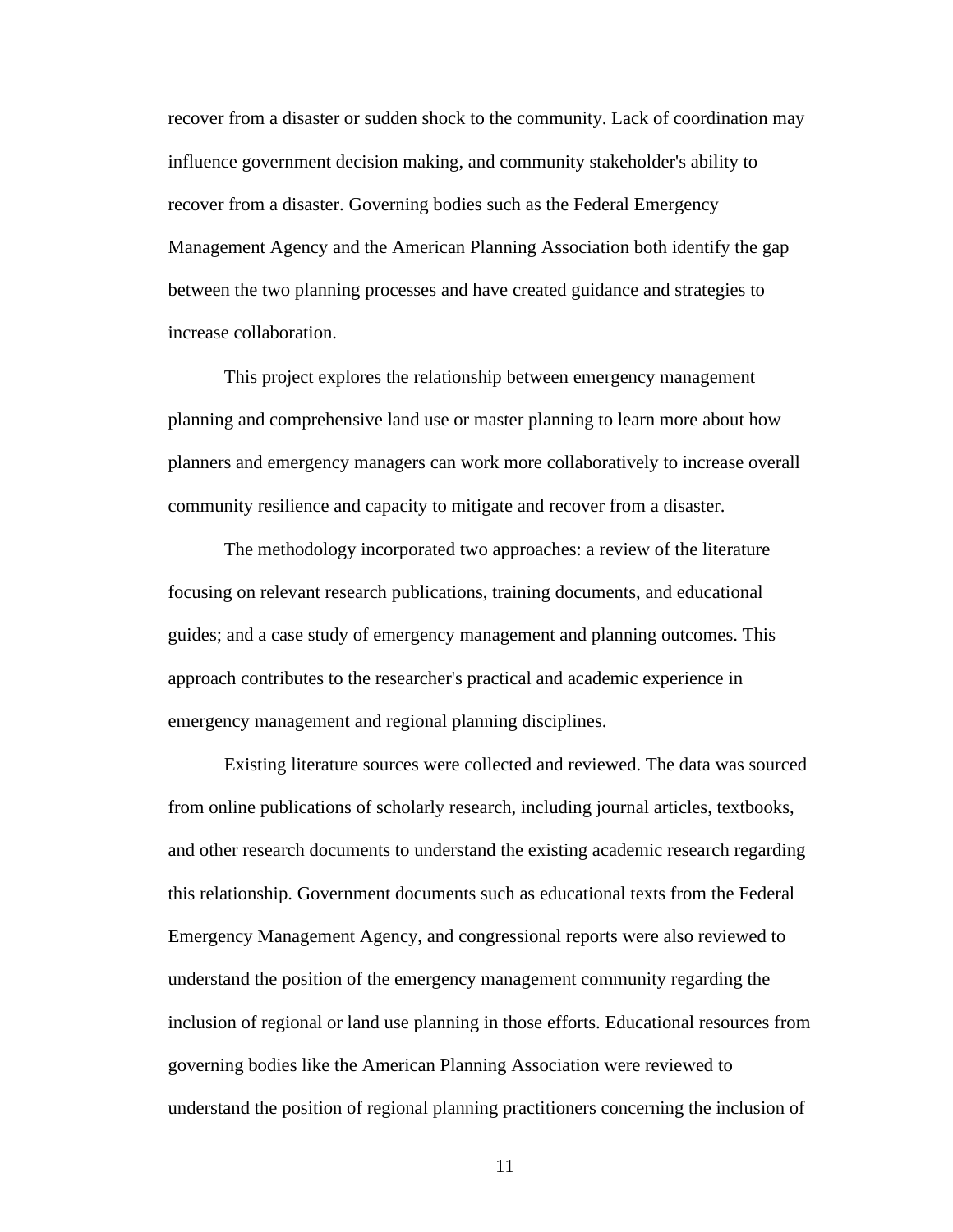<span id="page-21-0"></span>emergency management in their planning processes.

The literature selected focused on material produced after 2001 because of substantial changes to the field of emergency management after the 9/11 terror attacks in the United States. Data sources before 2001 were consulted to provide historical context when appropriate.

A case study was conducted to explore the outcomes which may result from a lack of collaboration between emergency management planning and comprehensive land use planning. This case study was selected because it illustrated the impact of a siloed planning approach on the affected community, which threatened the physical and social rebuilding of the community.

### Limitations

Due to a change in focus of this research and compressed time allowances, surveys of emergency management, and land use planning, practitioners were not able to be conducted. Additionally, there was no direct analysis of related planning documents to determine to what extent there is, or is not, a collaborative relationship between existing emergency management and comprehensive land use plans.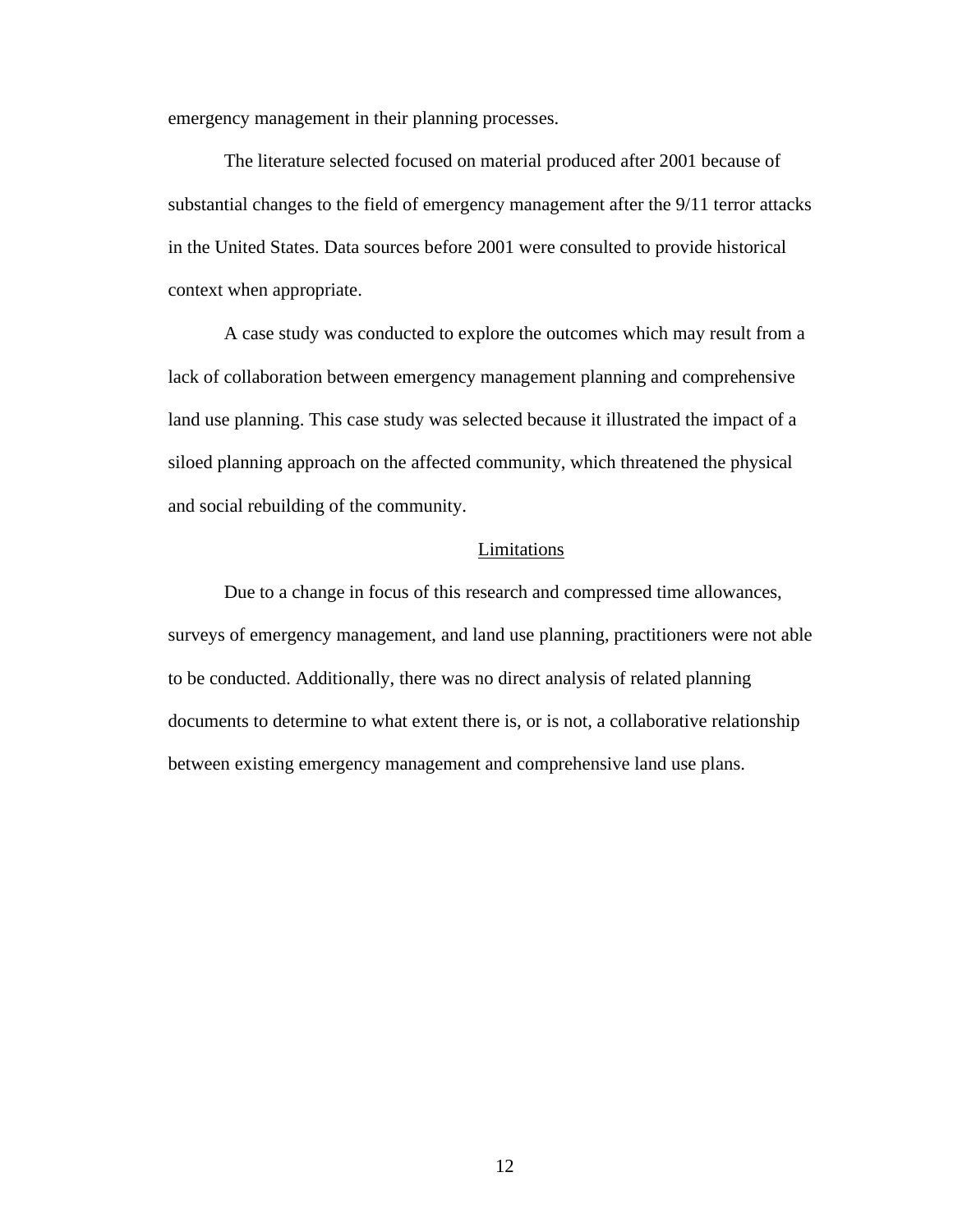#### CHAPTER 4

#### CASE STUDY- BROADMOOR, NEW ORLEANS

This research used a case study of the impact of planning and disaster management post-Hurricane Katrina on the Broadmoor neighborhood of New Orleans, Louisiana. This neighborhood was chosen because even though, like much of the city, Katrina left high floodwaters and significant property damage in her wake, Broadmoor faced a unique repopulation and rebuilding challenges. This challenge is discussed in greater detail, and it serves as the backdrop of the discussion about planning and emergency management.

It is important to provide a contextual, though limited, history of development within New Orleans. The planning, land use, and engineering used to transform the geography and natural environment to spur developments within the city were innovative and, at the time, a technological marvel that enabled impressive growth. However, it is likely the cause of the continued challenges that the city faces concerning water management and increased risk of future flooding.

#### Settling New Orleans- Below Sea Level?

The Mississippi River has created most of Louisiana through natural sediment deposits and naturally occurring changes of direction in its quest to reach the Gulf of Mexico by the shortest and steepest gradient (McPhee & Kolbert, 1989). In his article "How Humans Sank New Orleans," Tulane University Geographer Richard Campenella (2018) details how the efforts to remove groundwater from the city have contributed to an increased risk of flooding. He describes that naturally occurring flooding of the Mississippi River deposited coarse sediment along the riverbanks and progressively finer deposits farther away from the river. Areas near the river were higher in elevation, and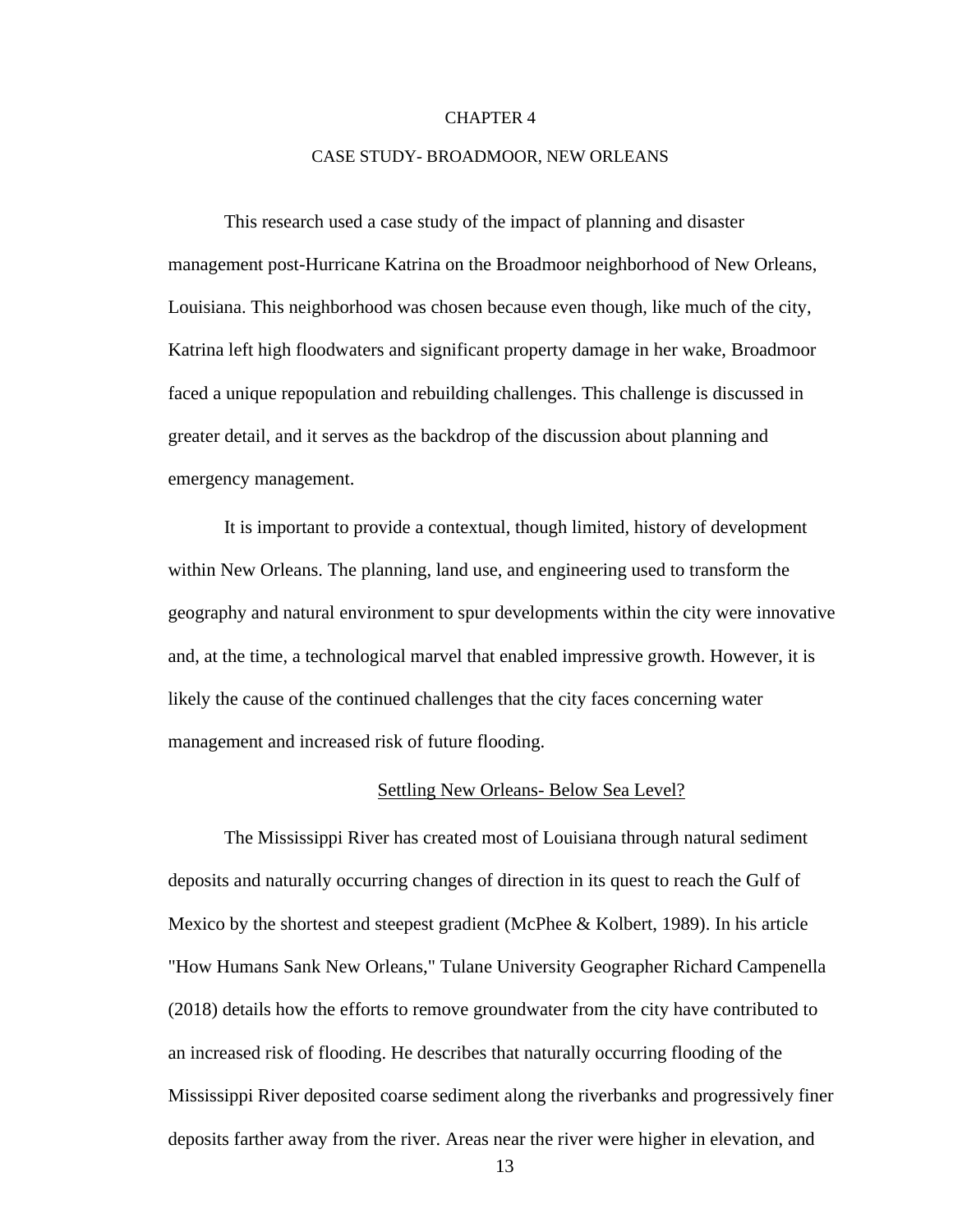areas farther from the river remained lower in elevation with a high water table. Most of these areas remained swampland and marsh. As the colonists started the development of the city, which serves as a major industrial port, they built upon the riverbanks, and other naturally developed higher ground. The proximity of swampland to inhabitants created hygiene, and health issues, specifically insect-borne illnesses, and many inhabitants saw the swamp and marsh as a source of illness and a constant strain on growth and prosperity. Campanella states that at this time, the early 1700s, the city of New Orleans, including the swamps and marshes, was above sea level.

Increased settlement and development were routinely in conflict with the natural deltaic process of flooding, and strategies to remove groundwater and floodwater were developed Campanella, (2018). As the river lengthens toward the Gulf of Mexico, the gradient lessens, and the river slows, developing more sand and silt buildups, which eventually causes the river to spill to one side or another (McPhee & Kolbert, 1989). Early efforts were simple drainage ditches created by property owners, which used gravity to channel water to the lower areas of the city, predominately north of the Mississippi River. In the 1830s, improved engineering and design brought the advent of steam-powered pumps which provided a limited capacity to pump excess groundwater out of low-lying areas, into a system of drainage ditches and ultimately toward Lake Ponchartrain to the north. This drainage system was adequate; however, increased capacity was desired, and the city undertook a process to develop a more robust drainage system. Campanella (2018) states that the city became more serious toward addressing groundwater issues and, in the late 1800s, used surveyors for the first time to map the topography and elevations of locations. As a result of this mapping, in 1895, a system of canals was designed to remove groundwater from areas of the city, and it also revealed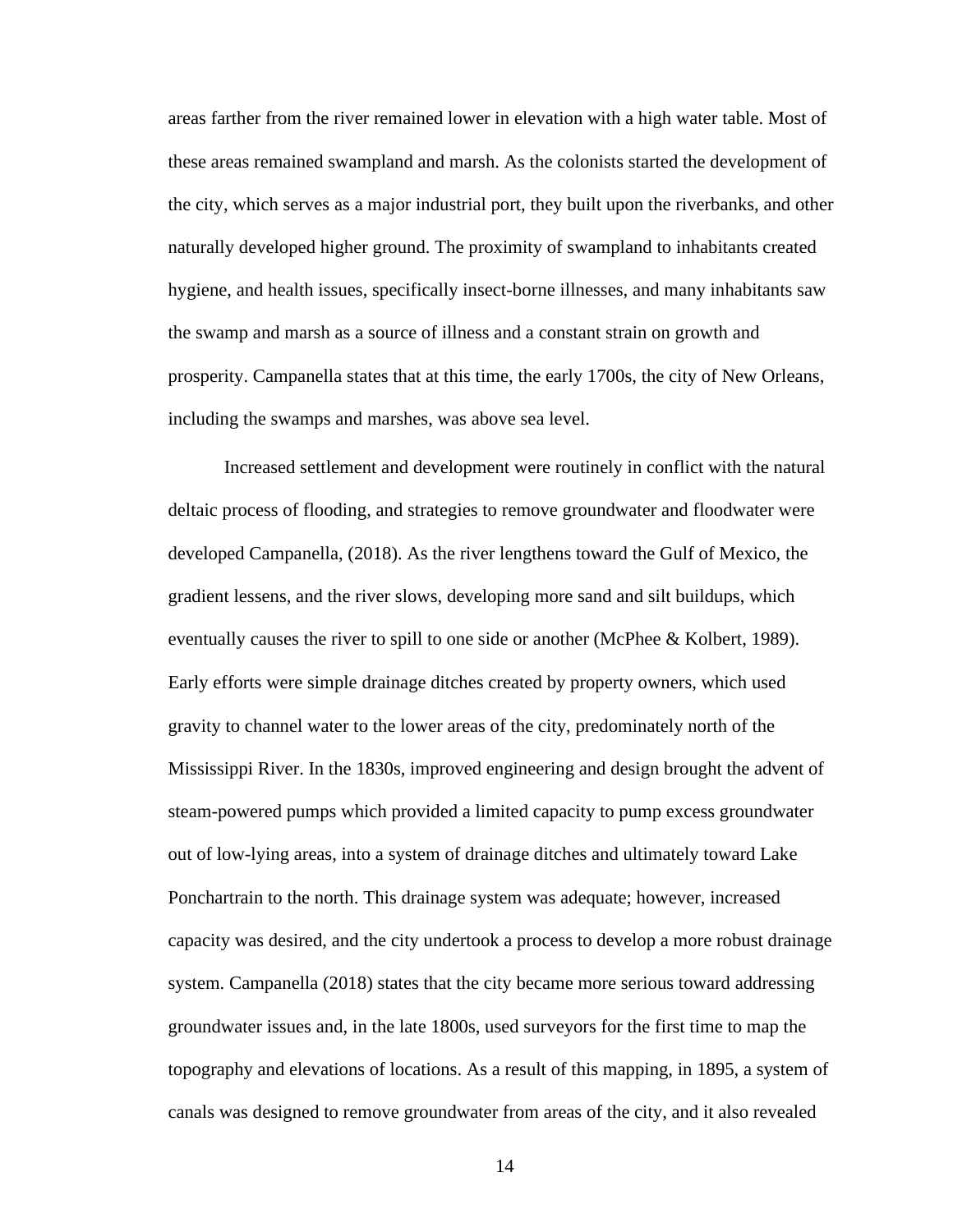that some areas had, for the first time dipped below sea level.

With the technology and support to develop drainage systems, the effort to rid the city of swamp and marsh began and, in a very short period, transformed the geographical landscape. Campanella (2018) states,

"Construction of the new drainage system began in 1896 and accelerated in 1899 when voters overwhelmingly approved a two-mill property tax to create the New Orleans Sewerage and Water Board. By 1905, 40 miles of canal had been excavated, hundreds of miles of pipelines and drains had been laid, and six pumping stations were draining up to 5,000 cubic feet of water per second. System efficacy improved dramatically after 1913 when a young engineer named Albert Baldwin Wood designed an enormous impeller pump that could discharge water even faster. Eleven wood screw pumps were installed by 1915, and many are still in use today. By 1926, over 30,000 acres of land had been reclaimed via 560 miles of pipes and canals with a capacity of 13,000 cubic feet of water per second. New Orleans had finally conquered its back swamp." (para. 16)

The successful drainage of the swampland allowed for increased growth and building opportunities. "Developers promoted expansion, newspapers heralded it, the City Planning Commission encouraged it, the city built streetcars to service it, [and] the banks and insurance companies underwrote the financing." (Campanella, 2018, para. 19). There was a period of white flight during this time where middle-class whites relocated to newly developed lakefront locations. The drainage also affected the architecture of newly created homes. The canals and pumps had not stopped the flooding, but the public perception was that the technology had prevented and mitigated flood damage by removing excess water. No longer were homes built on pilings above the ground. Homes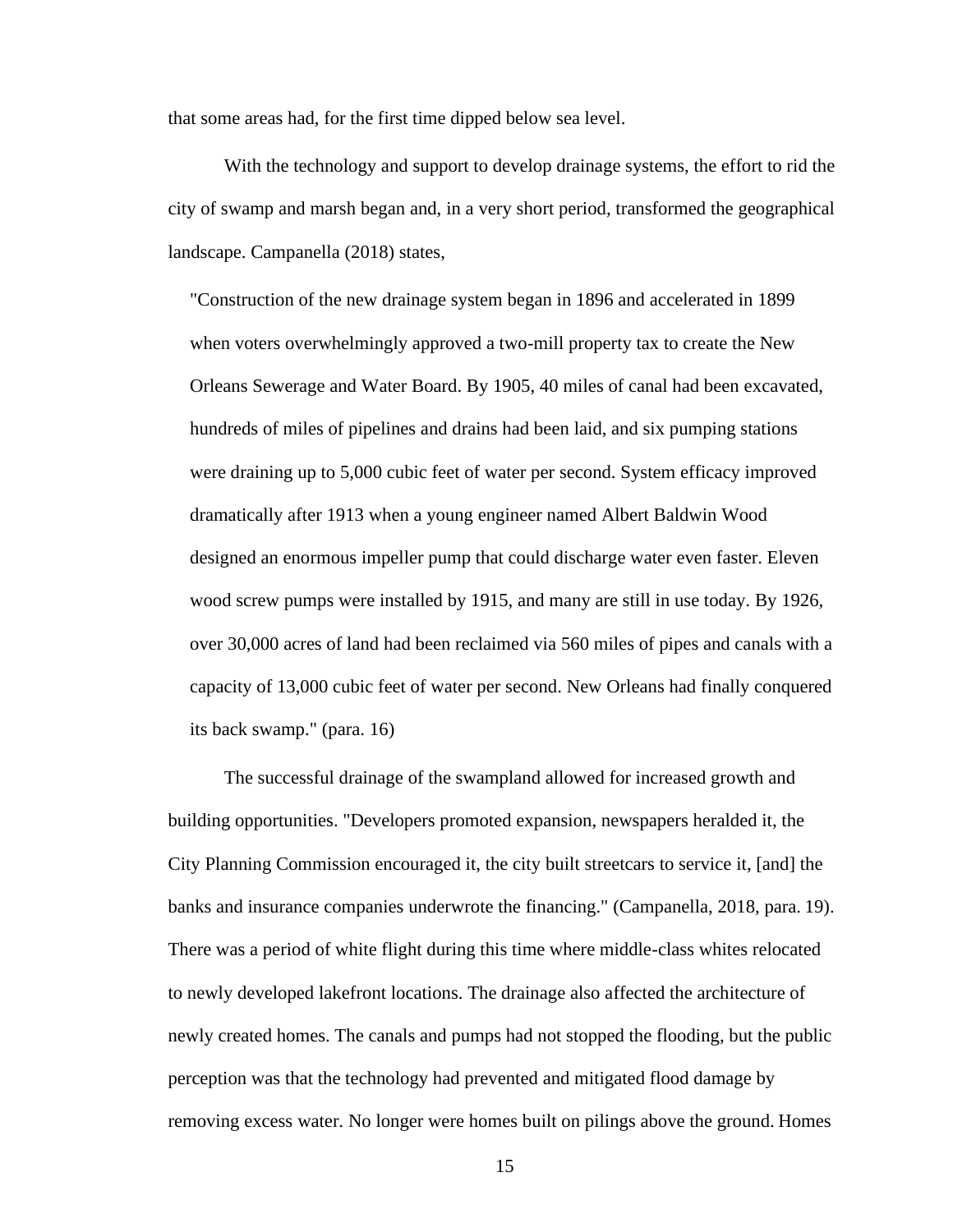in many of the newly developed areas were constructed on concrete slabs at grade.

#### A Different Kind of Settlement

The removal of groundwater from the city was slowly creating another concern for the development of the city. Campanella (2018) states that "what was beginning to happen was anthropogenic soil subsidence—the sinking of the land by human action

(Figure 1). When runoff is removed, and artificial levees prevent the river from overtopping, the groundwater lowers, the soils dry out, and the organic matter decays. All this creates air pockets in the soil body, into which those sand, silt, and clay particles settle, consolidate—and



*Figure 1: Subsidence in the New Orleans Metro Area. Source: Richard Campanella, 2018*

drop below sea level."(para.15). Subsidence continued even as more and more people moved into subsiding areas. While most New Orleans's 300,000 residents lived above sea level in the early 1900s, only 48 percent remained above the water in 1960, when the city's population peaked at 627,525. That year, 321,000 residents lived on a former swamp, over which time they dropped into a series of topographical bowls four to seven feet below sea level. (Campanella, 2018)

Most Americans likely believe that New Orleans was built below sea level, which is, in part, correct, but it did not start that way. According to Campanella's account, the impact of technology, planning, and development served to be much more destructive than the natural weather events that impact the city. Subsidence cannot be stopped. As it continues, the city will continue to face challenges such as buckling road surfaces,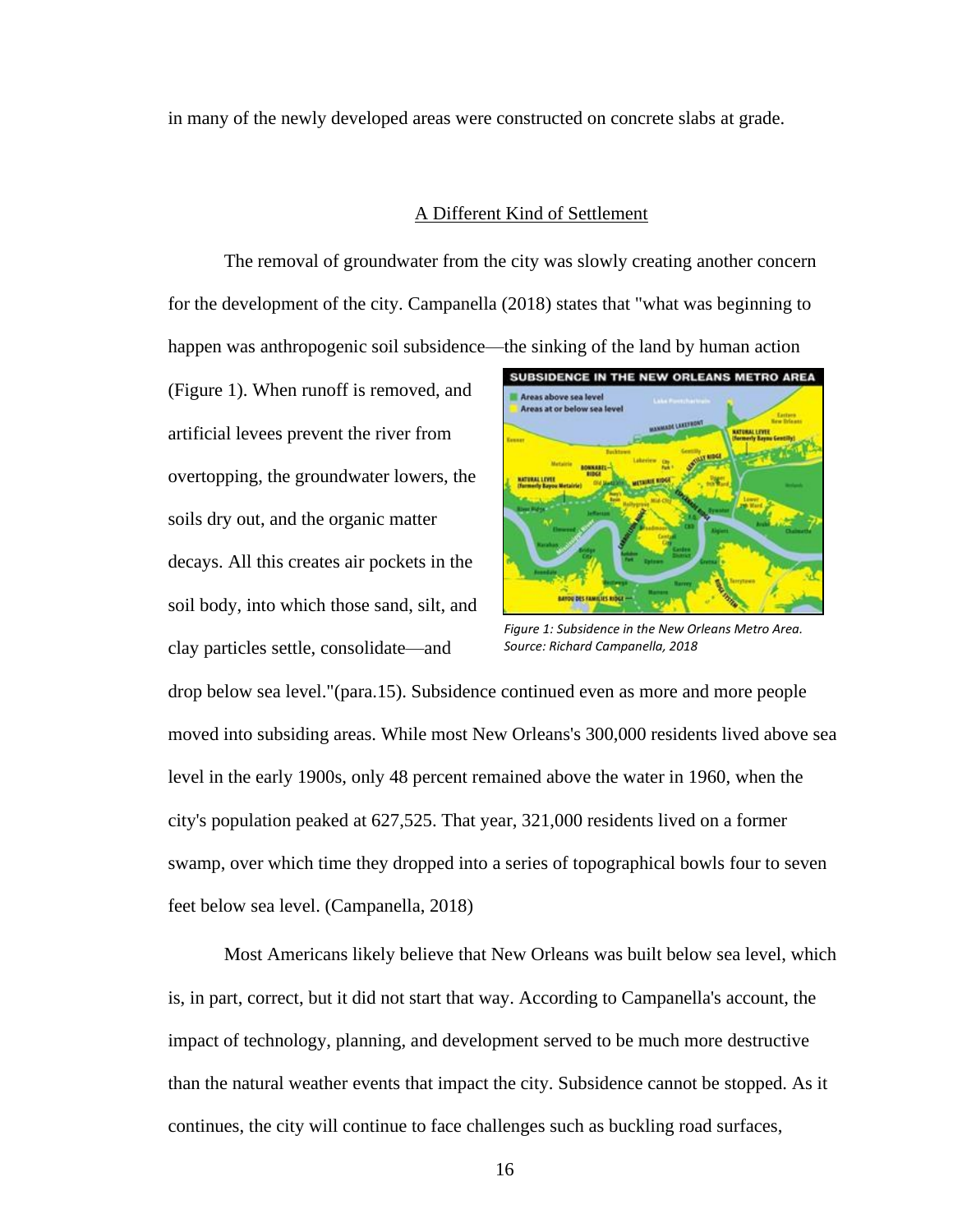sinking foundations, ruptured gas lines, and increased risk to higher flood levels even despite zoning and building code adjustments to mitigate risks.

In 1965, rainfall from Hurricane Betsy overtopped existing levees and flooded the low-lying basins in the city (Rosenthal, n.d.). Congress established the Flood Control Act of 1965, which, among other issues, gave authority for the design and construction of the flood protection in the New Orleans metropolitan area to the United States Army Corps of Engineers. After 1965, the corps built a levee system around a much larger geographic footprint that included previous marshland and swamp. The creation of new levees and improved pumping technology increased the buildable land in the city. Many new subdivisions were developed to cater to those who preferred a more suburban lifestyle but were open to remaining within the city limits of New Orleans (Rosenthal, n.d.).

#### Broadmoor Neighborhood

New Orleans is a city that defines itself by its individual and unique neighborhoods (New Orleans.com, 2020). Each neighborhood has a distinct identity and flavor that complements the overall feeling of the city called "The Big Easy." As a very old city, large old-growth oak trees line most of the major streets. The architecture of homes is distinctly New Orleans; shotgun homes, cottages, and townhouses that reflect a deep history of French, Caribbean, and Spanish roots. There are 13 identified planning districts within the city and approximately 72 individual neighborhoods (New Orleans.com, 2020). The Broadmoor neighborhood is in the Uptown/Carrolton District and is approximately two miles west of the French Quarter and two miles away from the banks of the Mississippi River.

The Broadmoor neighborhood is 358 acres (.5 sq. mi.) situated in a low-lying basin between the high ground of the Mississippi River's natural levee and the Metairie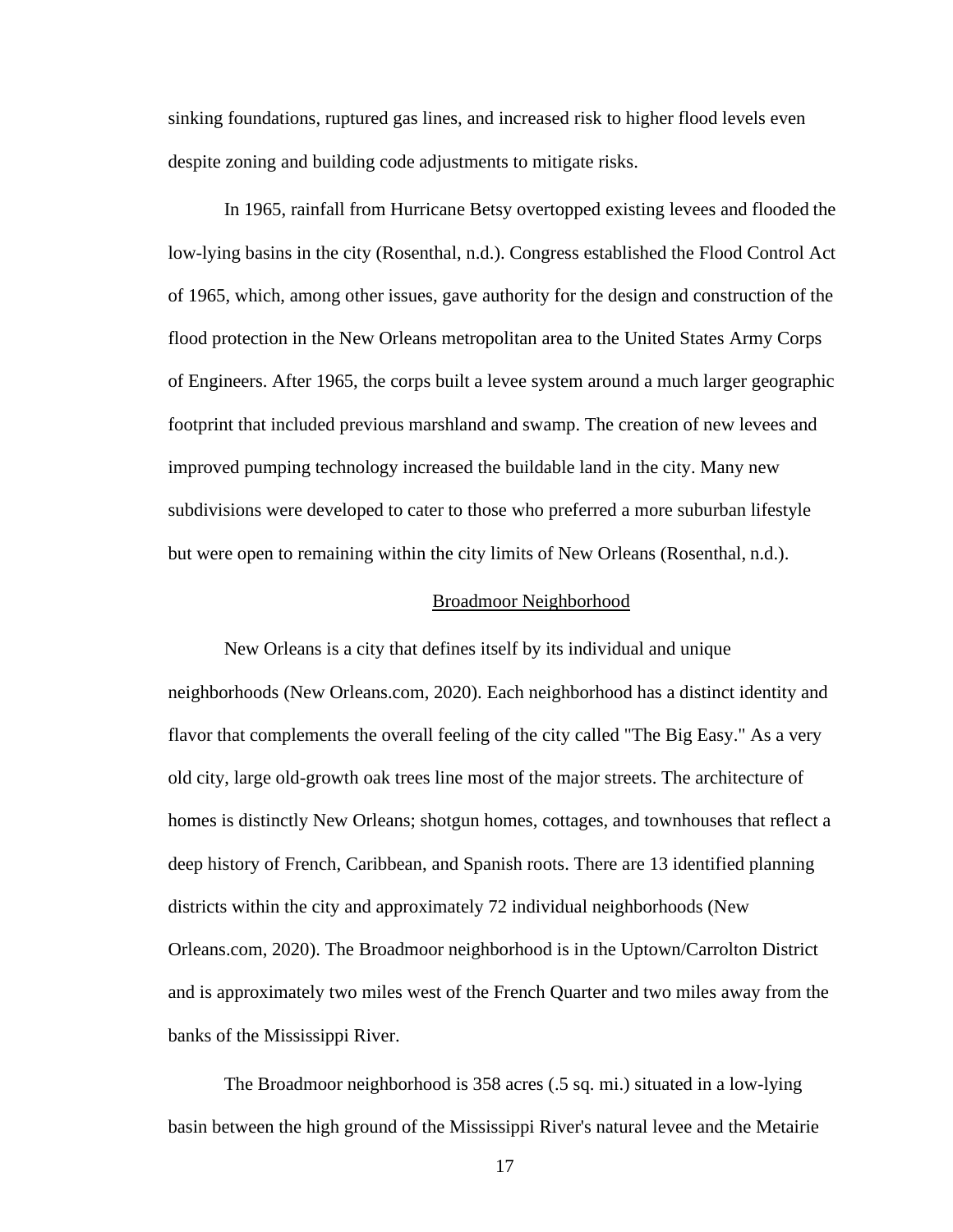Ridge (Figure 2). With an elevation of of 2 feet above sea level, Broadmoor was

originally part of the city's back swamps, which would often flood, creating a 12-acre lake. It was considered a favorite fishing location for New Orleanians and early twentieth century (Seidman, 2013). The first area drainage canals were built in 1885. A



Figure 2: Neighborhoods in Orleans Parish. Source: Joy Bonaguro

pumping station at Broad Street and Washington within the Broadmoor boundaries opened in 1903. In 1915, pumps more powerful than previous ones were established at that pumping station. After 1915, smaller groups of people began settling the area. (Seidman, 2013).

Before Hurricane Katrina, Broadmoor had 7,232 residents living in 2,915 households, equal to 1.5 percent of New Orleans' population (U.S. Census Bureau, 2000). Broadmoor reflected the demographic makeup of New Orleans as a whole. It was 68 percent black and 26 percent white, compared to roughly 67 percent black and 27 percent white for all of Orleans Parish (U.S. Census Bureau, 2000). It had roughly the same number of homeowners. Forty-eight percent of its 2,915 housing units were owner-occupied, but it was somewhat poorer than the city overall, with an average household income in 2000 of \$36,400, compared to about \$43,200 for Orleans Parish. Almost 32 percent of households in Broadmoor lived in poverty, and fully 22 percent reported total household incomes of less than \$10,000 a year (Scott, Fung, 2008).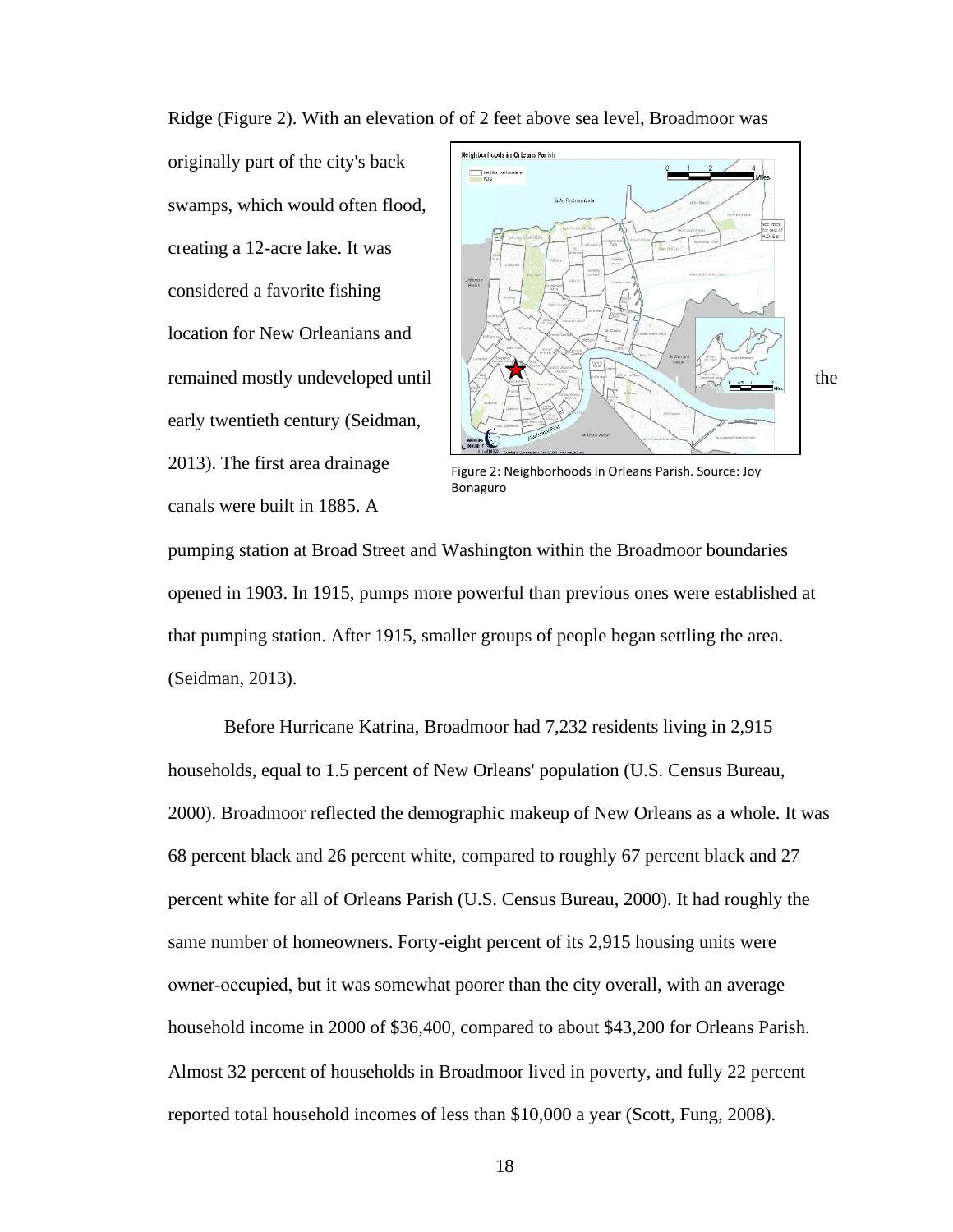#### Broadmoor Improvement Association

The Broadmoor Improvement Association (BIA) was established in 1930 as the Broadmoor Civic Improvement Association to address the needs of the developing Broadmoor neighborhood (Broadmoor Improvement Association, 2019). It was incorporated in 1970 as the Broadmoor Improvement Association, Inc. to stop "blockbusting" in Broadmoor, which was a well-established, multi-racial/multi-ethnic community already living in harmony (The Broadmoor Project, 2007). Even so, by the late 1970s, the neighborhood had substantially deteriorated (Broadmoor Improvement Association, 2019). Undaunted, BIA partnered with the nonprofit Neighborhood Housing Services of New Orleans to secure low-interest home improvement loans for Broadmoor residents (Broadmoor Improvement Association, 2019).

Today, the BIA serves as a hub of wellness for the neighborhood. It offers food pantry assistance, counseling services, educational opportunities, and hosts events to bring community members closer together. It also serves as a conduit to the city government and advocates on behalf of the residents when seeking remedies to infrastructure repairs and addressing blighted homes. The BIA contributed greatly to the success of the repopulation and rebuilding of Broadmoor after Hurricane Katrina (The Broadmoor Project, 2007).

#### Hurricane Katrina's Impact on Broadmoor

On the morning of Sunday, August 29, 2005, Hurricane Katrina made landfall just east of New Orleans, Louisiana. Katrina was downgraded from a Category 5 hurricane to a Category 3 hurricane by the time it reached land; however, New Orleans and much of the Gulf Coast of the United States had been subjected to days of rain and wind as the storm tracked north over the area (WFAA, 2015). Prior to landfall, storm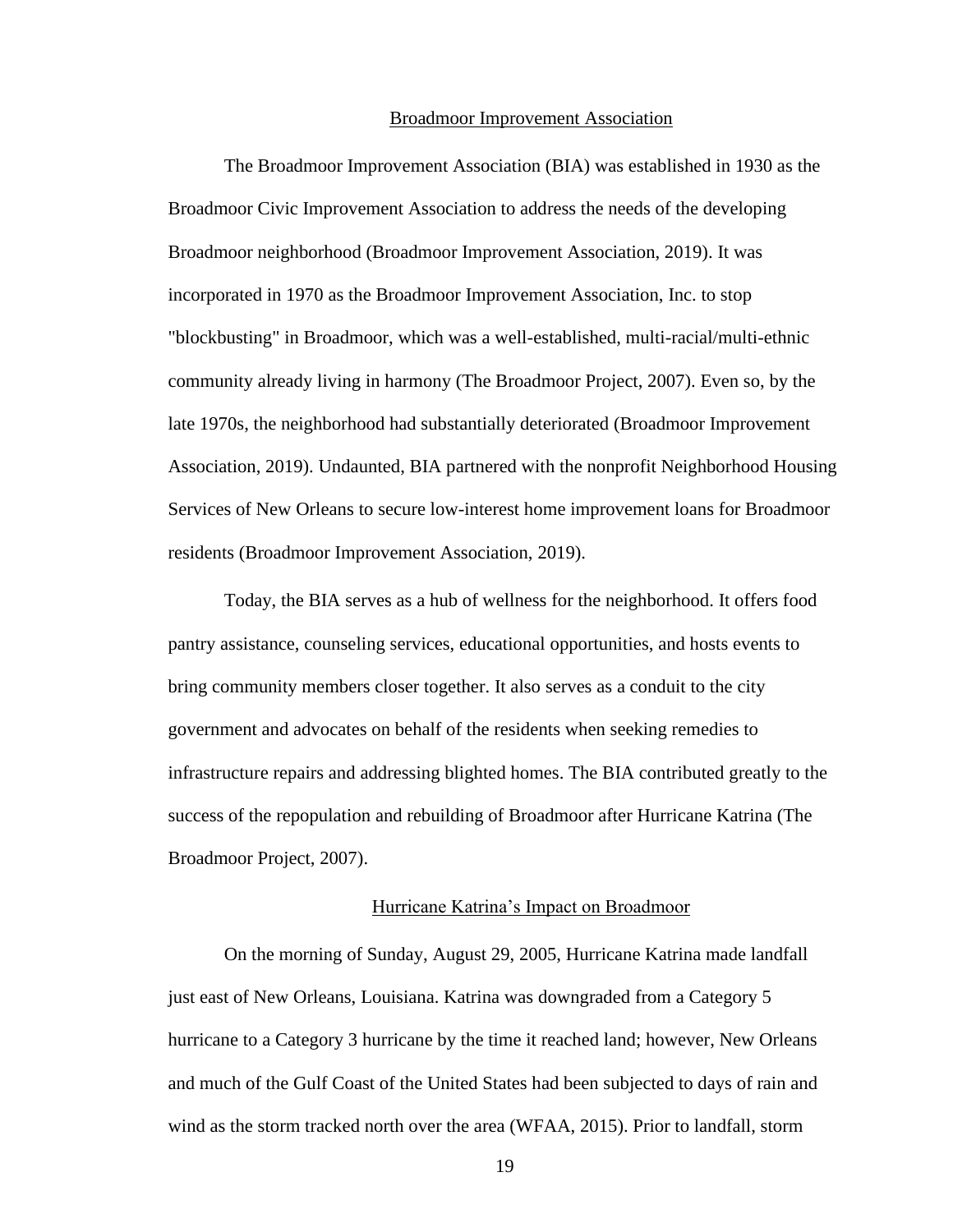experts predicted that Katrina would be a more intense storm than the city had previously experienced. As a precautionary measure, Mayor Ray Nagin ordered mandatory evacuations of the residents of New Orleans. He opened shelters in the Superdome, a sizeable covered football field and the nearby convention center as places of last resort (WFAA, 2015). Though estimates vary, there are reports of sustained winds of 95 mph and 8-10 inches of rain over 48 hours inundating New Orleans. As a result of the storm damage, pumping stations designed to remove floodwater from lower elevations of the city lost power (WFAA, 2015). They were unable to pump water into Lake Ponchartrain as designed, which increased residential flooding. Katrina's storm surge also raised water levels in Lake Ponchartrain, causing a breach of several of the protective levees. The breaches poured floodwater into the city, leaving approximately 80% of New Orleans underwater with depths ranging from 2-15 feet. The putrid water would take over two weeks to recede (WFAA, 2015).

Broadmoor, like all areas of New Orleans, suffered immediate damage from the hurricane effects of the storm. It would be the failure of the levees; however, that was the most significant contributor to the damage and extended displacement (The Broadmoor

Project, 2007). The average flood level in Broadmoor was 5.08 feet, whereas, in affected areas, the average flood level was 4.43 feet (Figure 3). Further observation shows that Broadmoor's blocks sustained on average between 2.9 and 6.52 feet of water, whereas in



Figure3: Hurricane Katrina Flood Depths in Broadmoor. Source: U.S. Army Corps of Engineers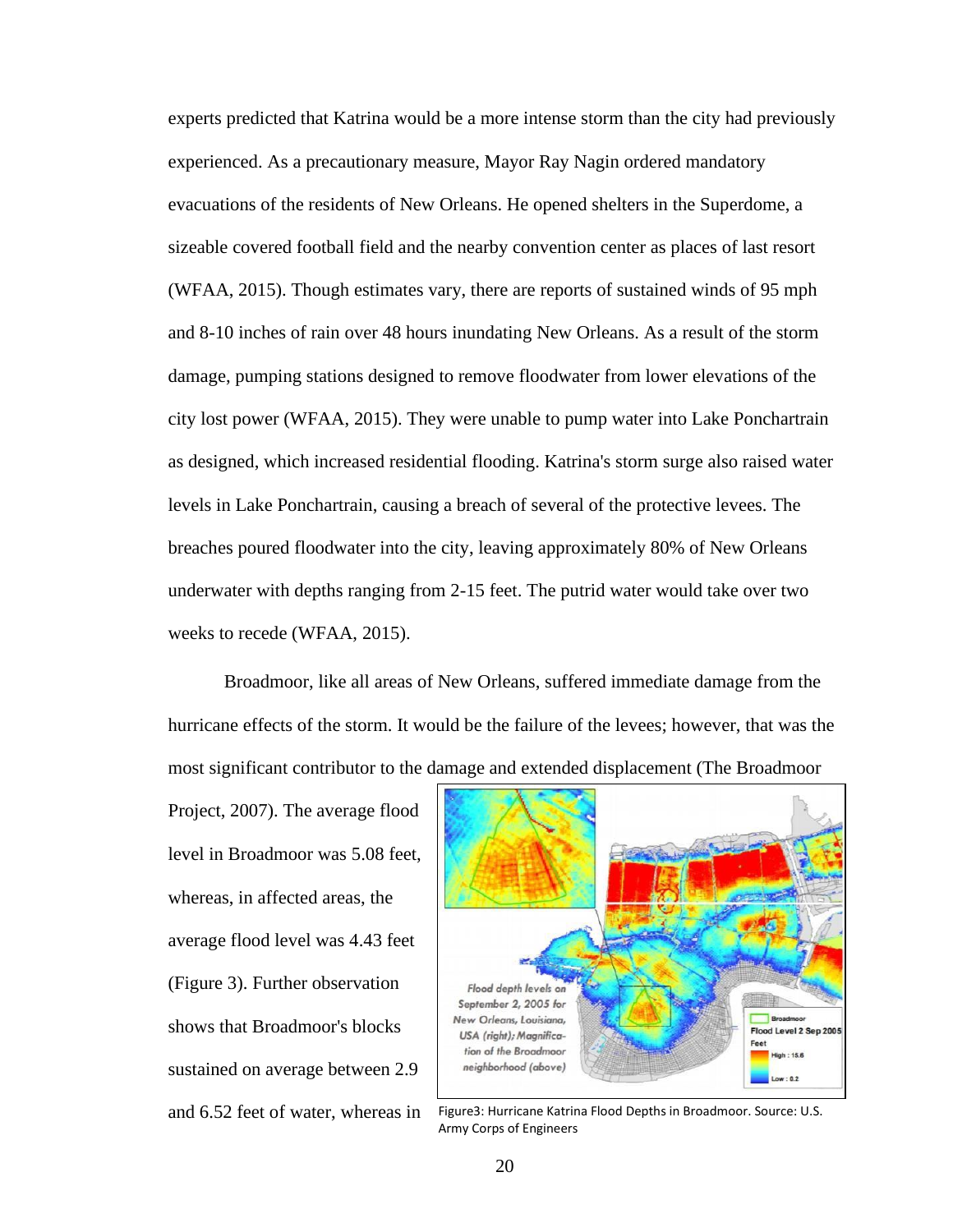affected areas, the spread ranged from 2 to 9.59 feet (The Broadmoor Project, 2007). In Broadmoor, 100 percent of the housing units had sustained major or severe damage; 90 percent would require major remediation and repair to be inhabitable again (Scott, Fung, 2008).

### Rebuilding Plan and the Green Dot Map

Almost immediately after the storm, the top-down process began with actions by city leaders to quickly craft a rebuilding plan and gain federal implementation funding. This process soon became engulfed in conflicts, mistrust, policies, and bureaucratic rules and processes that slowed the creation of a formal recovery plan as well as the flow of

rebuilding funds (Sideman, 2013). It was around and in response to, this top-down system that the grassroots neighborhood rebuilding efforts by New Orleans' citizens took shape (Sideman, 2013). On September 30, Mayor Nagin formally announced the formation of the 17-member Bring New Orleans Back (BNOB) Commission and charged it with creating a rebuilding plan for the city. Earlier in September, the City Council had announced its intention to appoint an Advisory Committee on Hurricane



Recovery, but this committee was Figure 4: Green Dot Map Source: New Orleans Times-Picayune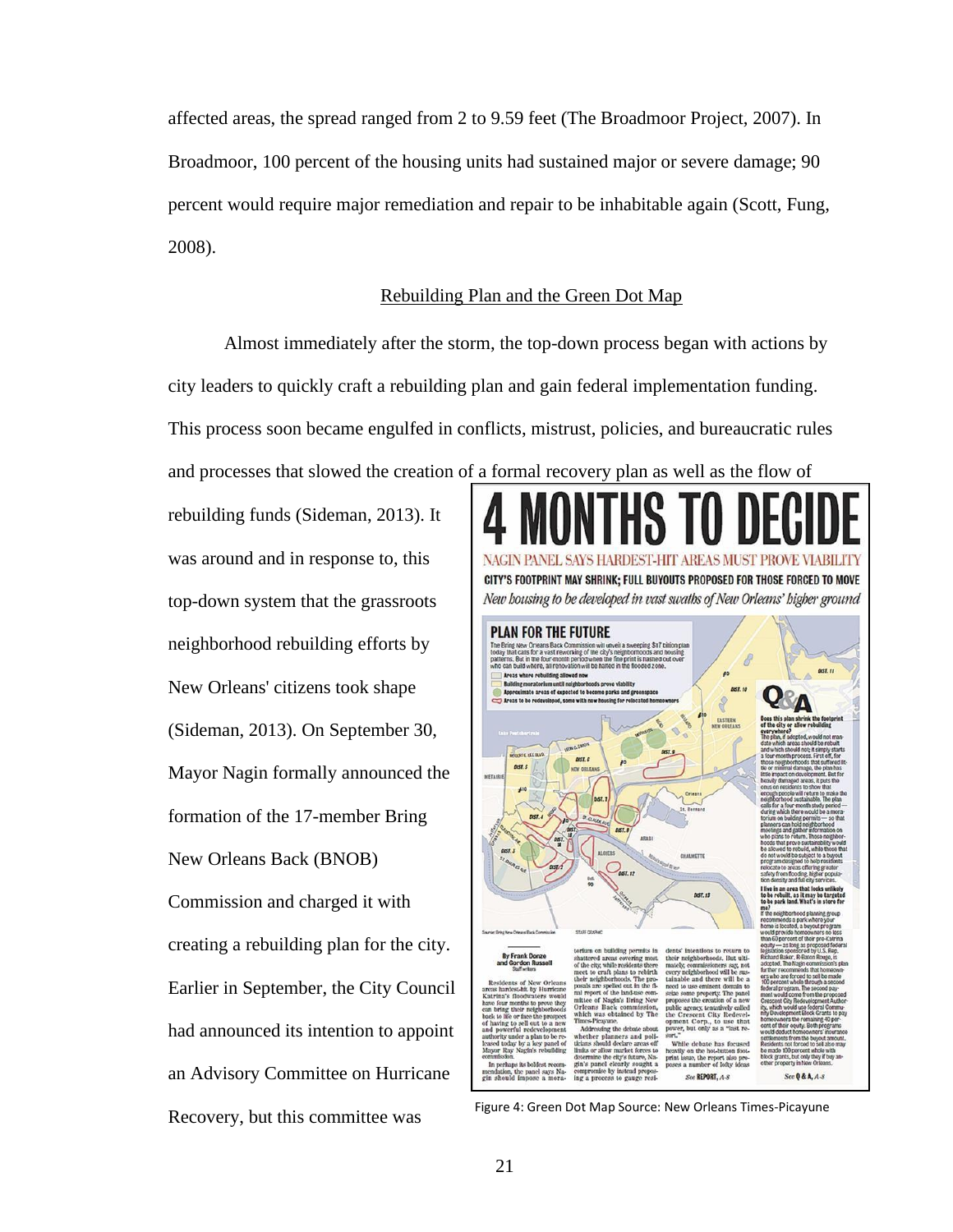short-lived and never developed any proposals (Lamb, 2019).

The December 2005 release of the infamous green dot map (Figure 4) by thenmayor Ray Nagin's Bring Back New Orleans Commission was unveiled (Lamb, 2019). That map charted a plan to shrink the city's footprint by tightening redevelopment and turning some heavily inundated areas into park space—Broadmoor included. It was as if the city was attempting to "disappear" (Bliss & Bliss, 2015, para.34) certain neighborhoods.

A moratorium on building permits in heavily flooded/damaged areas was recommended. Those sections of the city that contained deeply flooded and heavily damaged properties were designated as special neighborhood planning areas, which would have to prove their viability to rebuild (Lamb, 2019). The chief yardstick of that viability would be whether over 50 percent of their pre‐Katrina population would commit to returning (Fung, 2008). The building permit moratorium and other proposals, explained by the BNOB Urban Planning Committee, were intended to protect homeowners from prematurely investing in renovations (Fung, 2008). The plan also envisioned massive buyouts of damaged residential property, according to The Times-Picayune, which would allow for the possibility of significantly expanding the city's open space. It further suggested six residential areas - indicated by the green dots - that could accommodate large parks, depending on whether those areas fail to recover fully. One of the drivers behind this effort was to mitigate against future flooding. The vast amount of impervious surfaces in the city contribute to flooding, and increasing the number of pervious surfaces, including greenspaces, would assist water drainage. Finally, the committee report called for all 73 neighborhoods in the city-organized into 13 neighborhood planning districts and led by teams of residents, urban planners, historic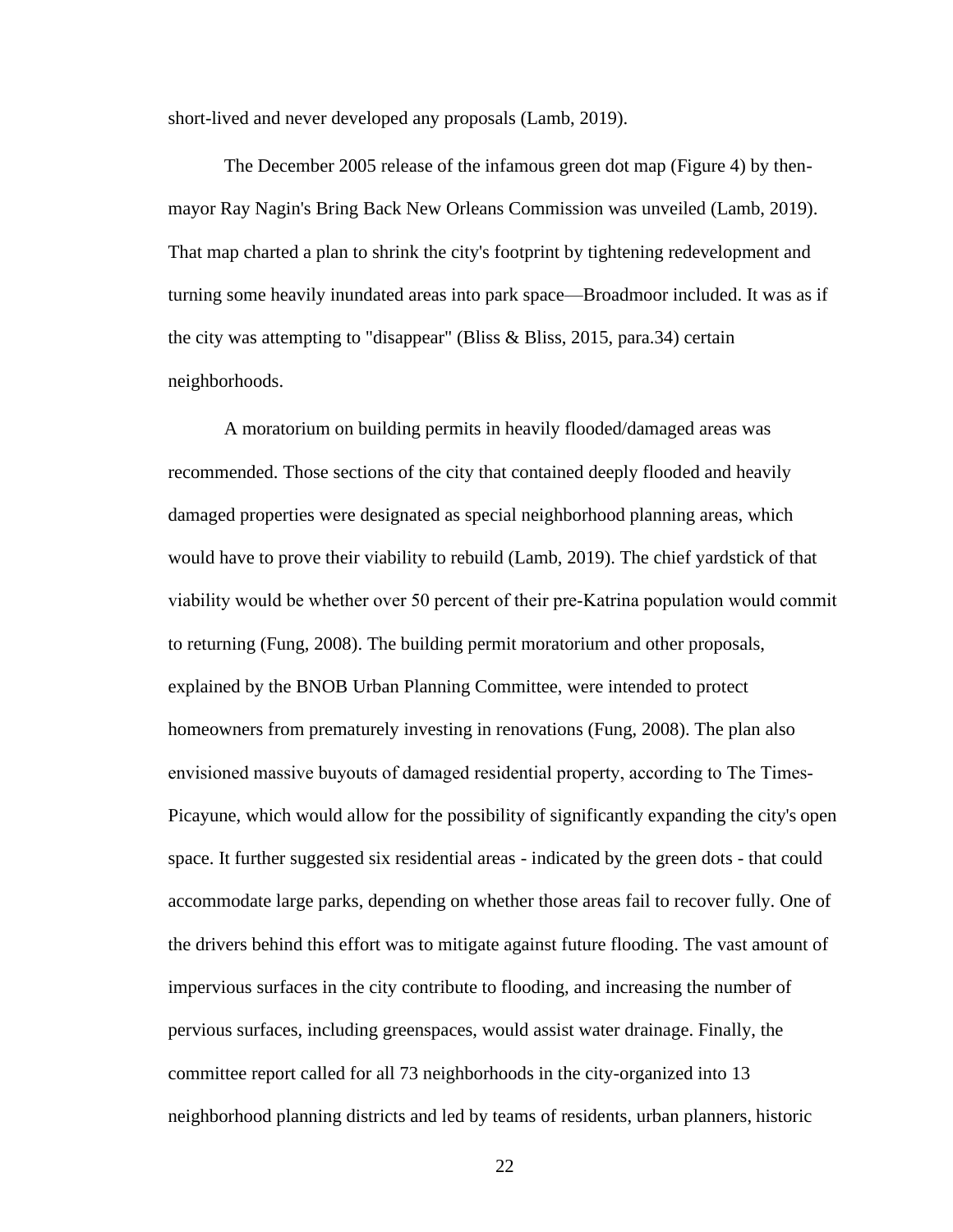preservationists, and others to participate in the process of mapping out their vision of the future. It set a tight four-month timetable for the planning teams (Lamb, 2019). If Mayor Nagin were to sign off on the recommendations on January 20 -the day, the last of the BNOB committee reports was due - it would automatically set the clock ticking, The Times‐Picayune reported, meaning that the day of reckoning for moribund neighborhoods would be May 20, 2006. Property acquisition in buyout areas, according to the paper, could begin on August 12. The buyouts would not be voluntary (Fung, 2008).

At the time of the BNOB proposal, many residents of Broadmoor had already begun the rebuilding process. Learning that there was a halt on building permits and that their homes might be taken to become greenspace threatened the cohesion of the neighborhood. As its details emerged, the plan elicited expressions of consternation and, increasingly, outrage among residents of New Orleans's flooded neighborhoods (Fung, 2008). The strongest reaction came from those who lived under what one columnist called the curse of the green dot (Fung, 2008). Some residents suspected that the green dots represented a covert land grab by real estate developers. They also perceived unfairness in the green dot designation, noting that Lakeview-a wealthy and mostly white neighborhood near Lake Pontchartrain had sustained more severe flood damage than Broadmoor, but were not placed under a green dot. This confirmed deep suspicions, …that politics were at play (Fung, 2008).

### Broadmoor Lives

In the early months of 2006, and now galvanized against the threat of the Green Dot, Broadmoor residents commenced work on a redevelopment plan under the auspices of the Broadmoor Improvement Association (BIA) (Belfer Center, 2016). This plan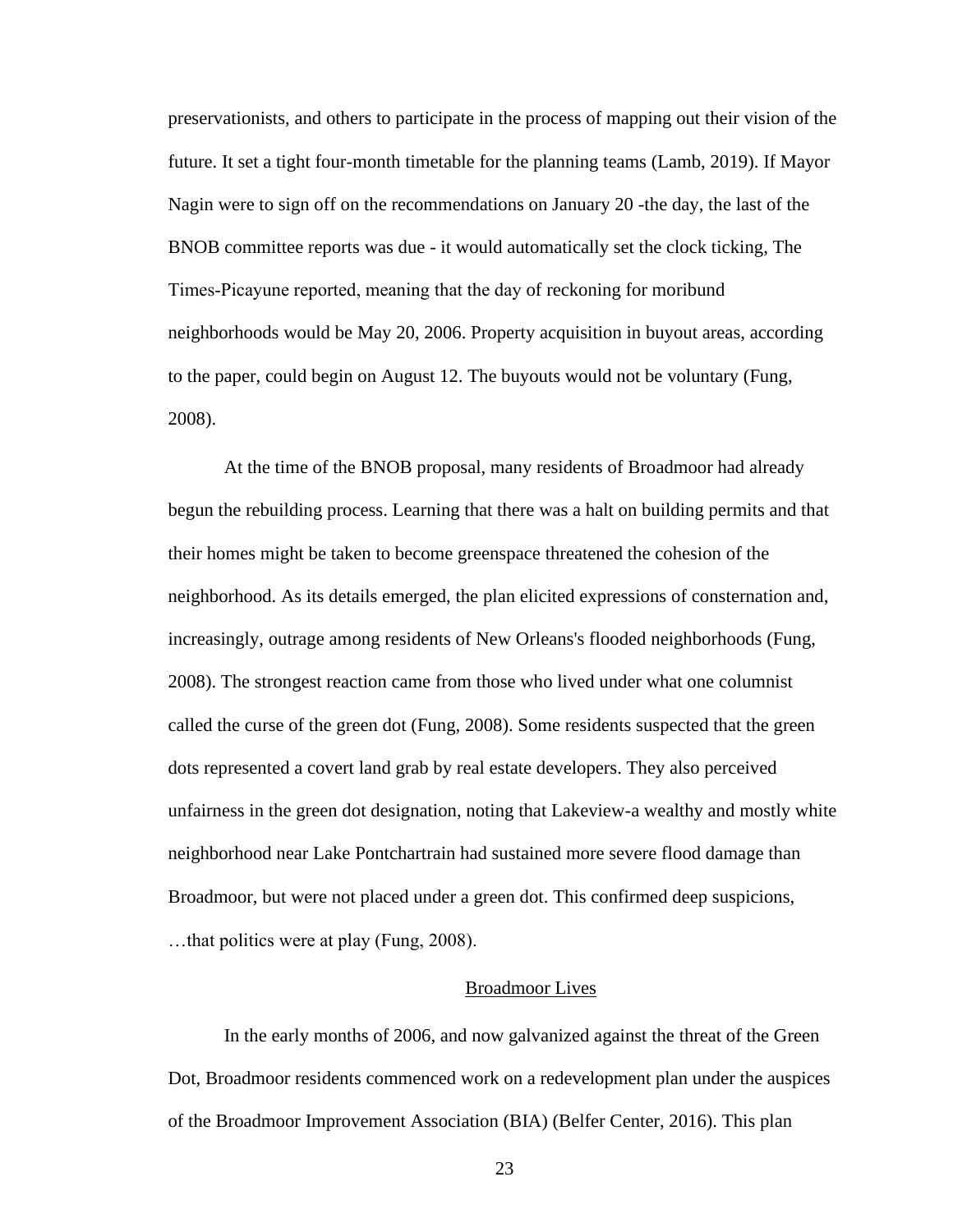would map out the neighborhood's recovery from the devastating effects of Hurricane Katrina. Residents used the BIA as a conduit to communicate the status of rebuilding efforts in the neighborhood. A marketing executive who lived in the neighborhood

created the Broadmoor Lives slogan to illustrate that the neighborhood was actively rebuilding (Belfer Center, 2016). Residents who were actively rebuilding or who intended to rebuild were asked to place lawn



signs (Figure 5) with the slogan on their property to message to anyone driving by that even among the destruction and debris Broadmoor Lives - now (Belfer Center, 2016).

Financial and technical assistance toward the New Orleans rebuilding effort was received from many different sources. The Green Dot map caught the attention of the Clinton Global Initiative. They provided \$5 million toward the Broadmoor rebuilding effort. Harvard's Kennedy School of Government received funding from Shell Oil for a three-year grant to support the redevelopment of Broadmoor, including, among other things, additional student internships, executive training programs for neighborhood leaders, and neighborhood forums in Broadmoor (Fung, 2008)

In March 2006, the Federal Emergency Management Agency (FEMA), which was expected to pay for the BNOB planning teams, withdrew its offer of funding. With that, the BNOB initiative and the green dot buyouts effectively ended, though no official pronouncement was made. With no other plan to take the place of the moribund BNOB, the future of the city's severely damaged neighborhoods appeared to be in limbo. Mayor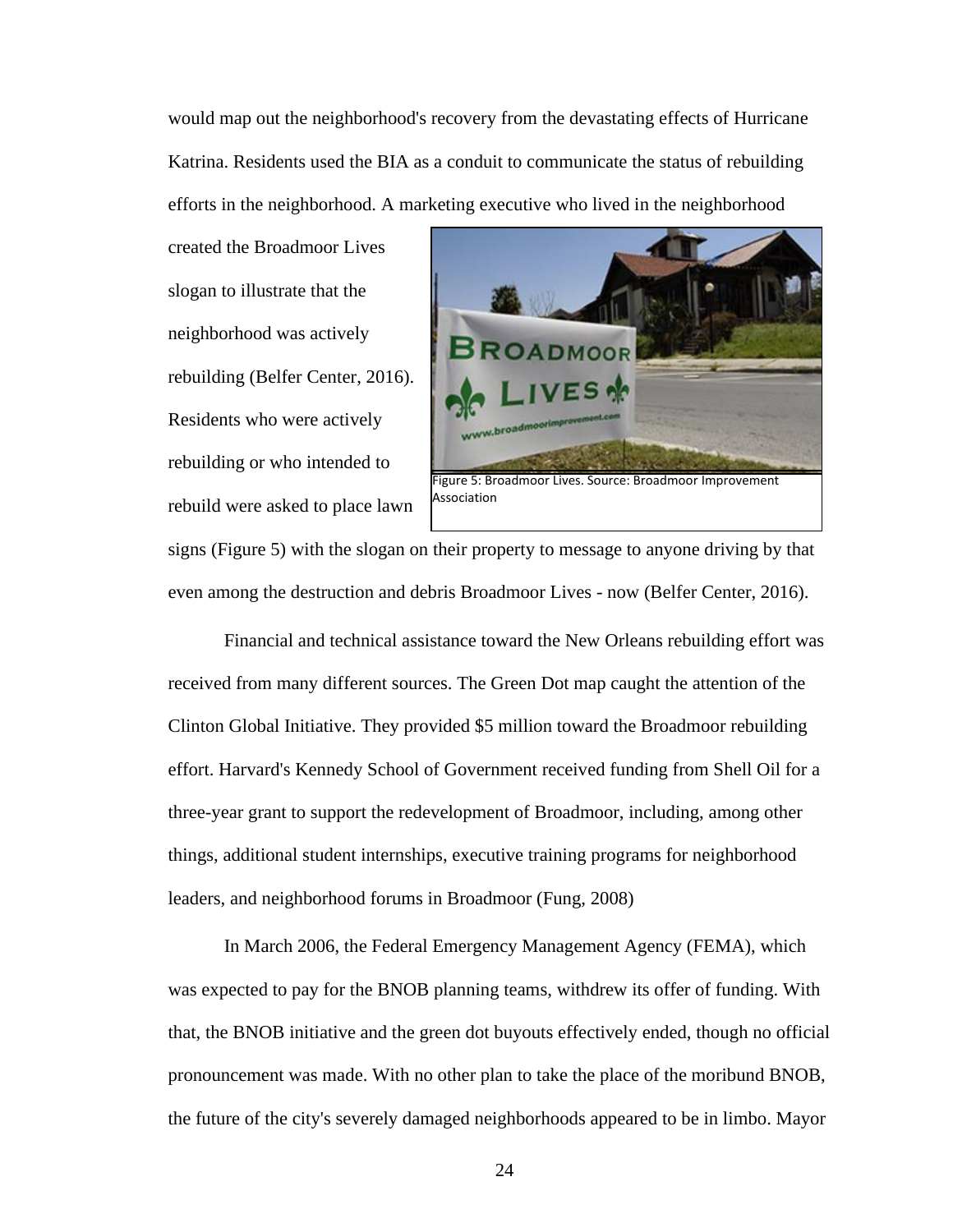Nagin, who was running for re‐election in May, assiduously sidestepped the question of which neighborhoods would receive city services proclaiming that the market would decide (Fung, 2008).

With the green dot map threat removed, Broadmoor residents believed that rebuilding would be easier thanks to funding from the government through FEMA funding. When residents were disabused of that notion, they were at a loss (Scott, Fung, 2008). Eventually, residents were persuaded that their vision of federal aid would not materialize, nor could they expect much help from the city or state government, which had yet to formulate their recovery plans for New Orleans. Once convinced, Broadmoor faced the next logical conclusion that they would have to handle their implementation. Residents would have not only to scale their plan to realistically doable things but then also figure out the mechanisms by which they were going to accomplish the implementation (Fung, 2008).

#### The Broadmoor Redevelopment Plan

"We hold the Broadmoor planning process up as a model for post-disaster reconstruction planning. And we also hold the process up as a model for any communitybased planning effort. The truly unique thing about the Broadmoor plan is that it was created almost entirely by the residents themselves, and yet achieves a level commensurate with professional planning standards." - Douglas Ahlers, Senior Fellow & Principal Investigator Kennedy School of Government, Harvard University (Broadmoor Improvement Association, 2006, p. 6)

At the time of Hurricane Katrina, the city of New Orleans had an emergency management plan to address risk from hurricanes and flooding; however, it did not have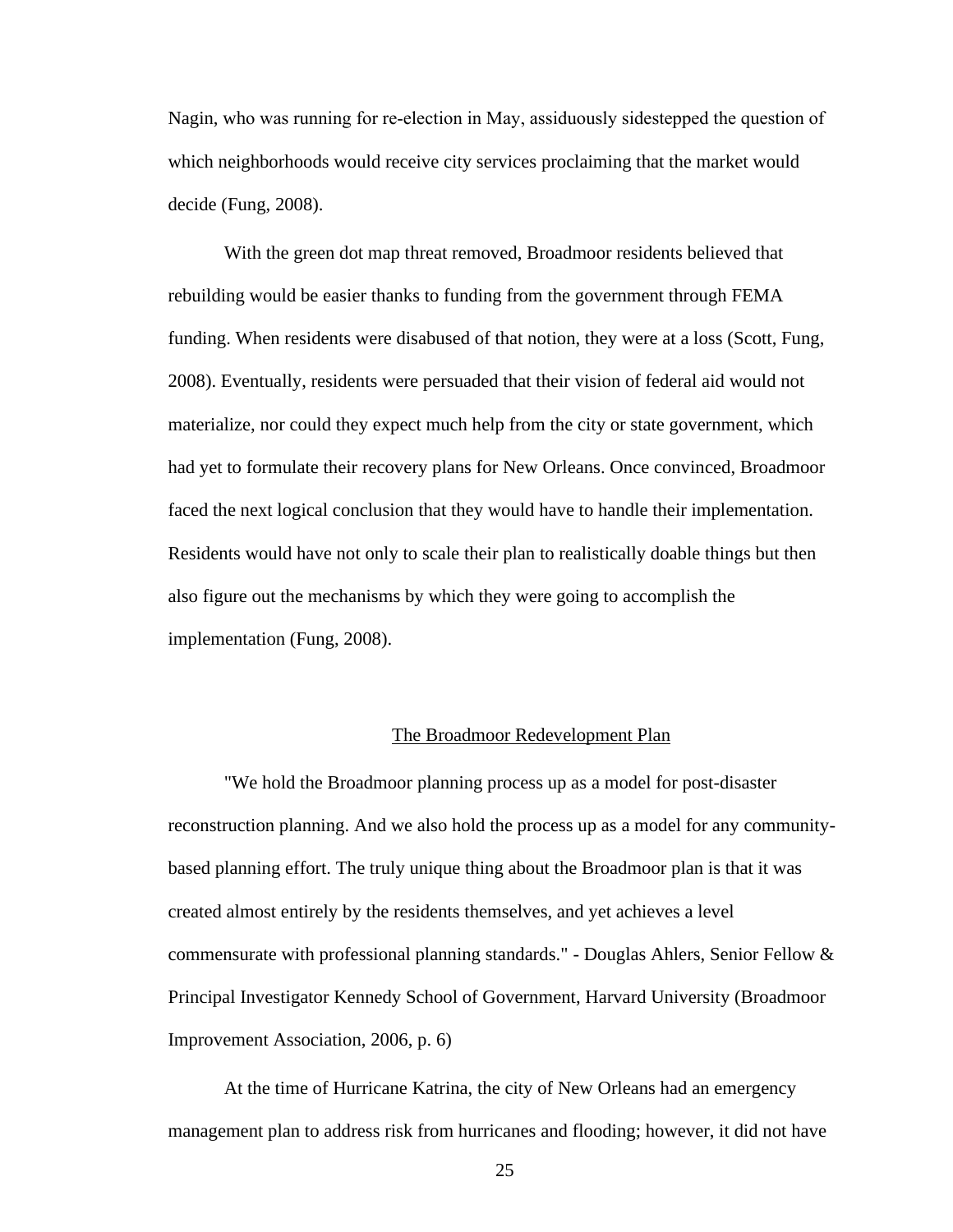a master plan. The city did have a comprehensive zoning ordinance, but it was subject to political influence and lacked strong enforcement (Weil, 2010). Developers seeking variances often sought out city councilors directly instead of using the formal process. This abuse contributed to a lack of predictability concerning land use (Collins, 2015). The city also had a history of weak citizen engagement, which is a function of both the city not having a formal process to engage citizens and a culture of disengagement or laissez-faire attitude that tended to permeate all aspects of social life in New Orleans (Weil, 2010).

Using the already defined neighborhood subgroup structure, the BIA established various committees to develop rebuilding plans and communicate outcomes to returning residents (Sideman, 2013). This effort became publicly known and caught the attention of a fellow at the Harvard Kennedy School's Neighborhood Empowerment Initiative, a research project conducted by a team of faculty, students, and staff. A team from Harvard traveled to Broadmoor to aid in the rebuilding effort. Even after the effort to buy back properties failed due to lack of funding, and Broadmoor was no longer under direct threat turning into green space, the Kennedy School continued to provide technical assistance with the creation of the Broadmoor Redevelopment Plan (Clement et al., 2016). They observed and documented the process by which the residents of the Broadmoor neighborhood of New Orleans organized and followed a structured planning process that resulted in the creation of this redevelopment plan, which was published in July of 2006, almost one year after the storm (Broadmoor Improvement Association, 2006).

The research conducted into Broadmoor's rebuilding supports that some of the benchmarks of the rebuilding plan were reached, or are still in process; however, a comprehensive analysis of benchmark achievement was not conducted. Emergency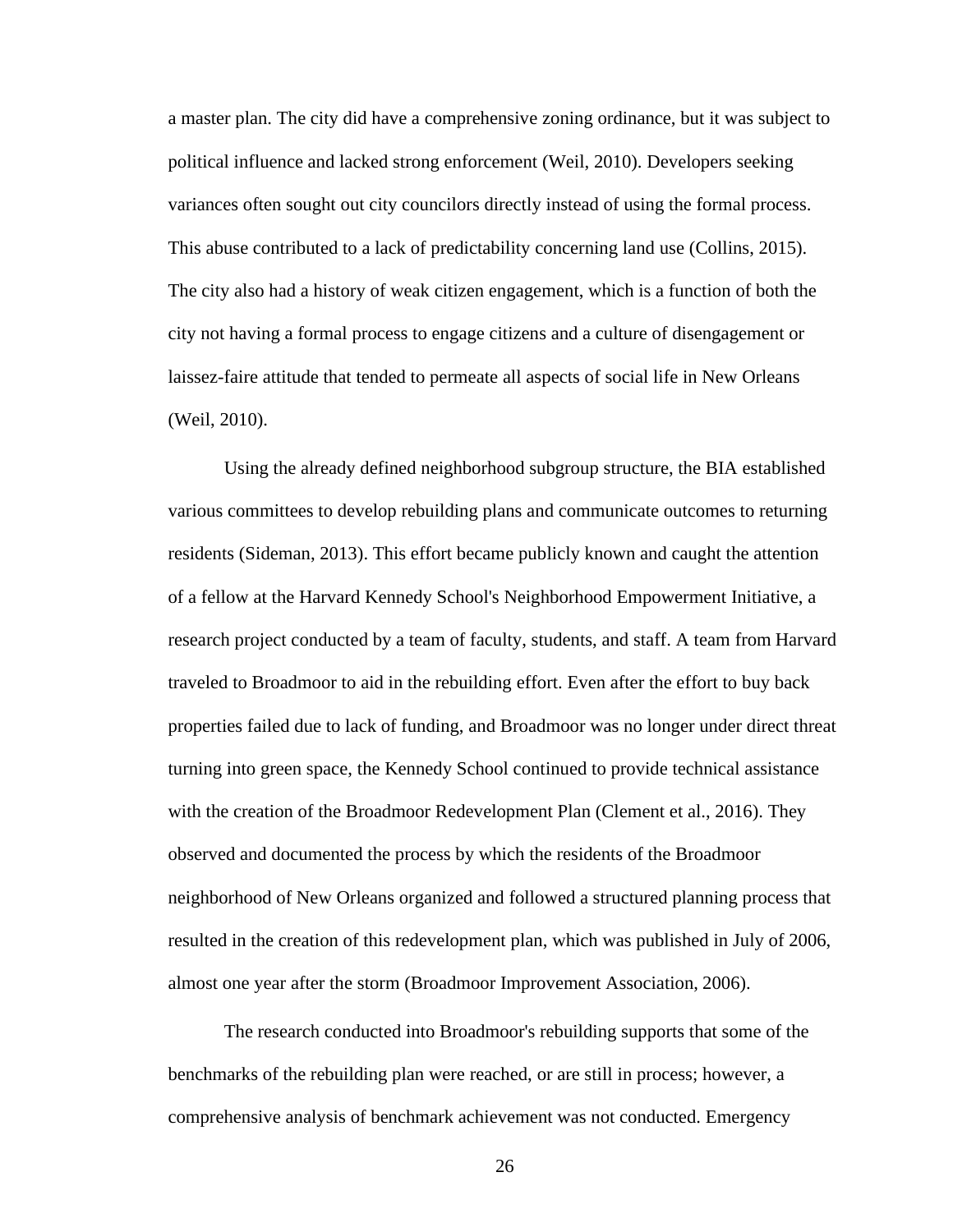management and land use planning practitioners are encouraged to consider the redevelopment plan through the lenses of the development process, structure, and participatory nature of this specific plan. Emphasis should be given to how these processes can be incorporated into emergency management, hazard mitigation, and master plans. The Broadmoor plan was developed to assist a small community of only a couple thousand people located in a major U.S. city, and the process should be evaluated for areas of overlap between emergency management and master planning and the potential to scale to larger communities. The Broadmoor Redevelopment Plan was a community effort lead by the BIA. They also worked with a senior fellow, three university staff members, and 22 students from Harvard Kennedy School (Clement et al., 2016). The Harvard group was instrumental in helping the residents develop their plan and set realistic goals. For example, they warned the community not to rely heavily on federal funds, which might not materialize (Fung, 2008). Instead, they needed to rely on their skills and take the initiative to secure external funding. The community created fund-raising efforts through a partnership with outside organizations, including corporate sponsors such as Shell Oil, General Motors, and Travelocity, among others (Broadmoor Improvement Association, 2007). Partnerships were established with universities (MIT, Harvard, Bard College), and faith-based groups within the city. Grant funding and private foundation assistance were received through several sources, including the Carnegie Corporation, YMCE, and Deutsche Bank (Broadmoor Improvement Association, 2007). The community members, along with the BIA, and the Harvard group met and discussed segments of the redevelopment plan. They came up with ideas, and they discussed and agreed on ways they would resolve conflicts, including differences in development goals and priorities. Subcommittees held weekly meetings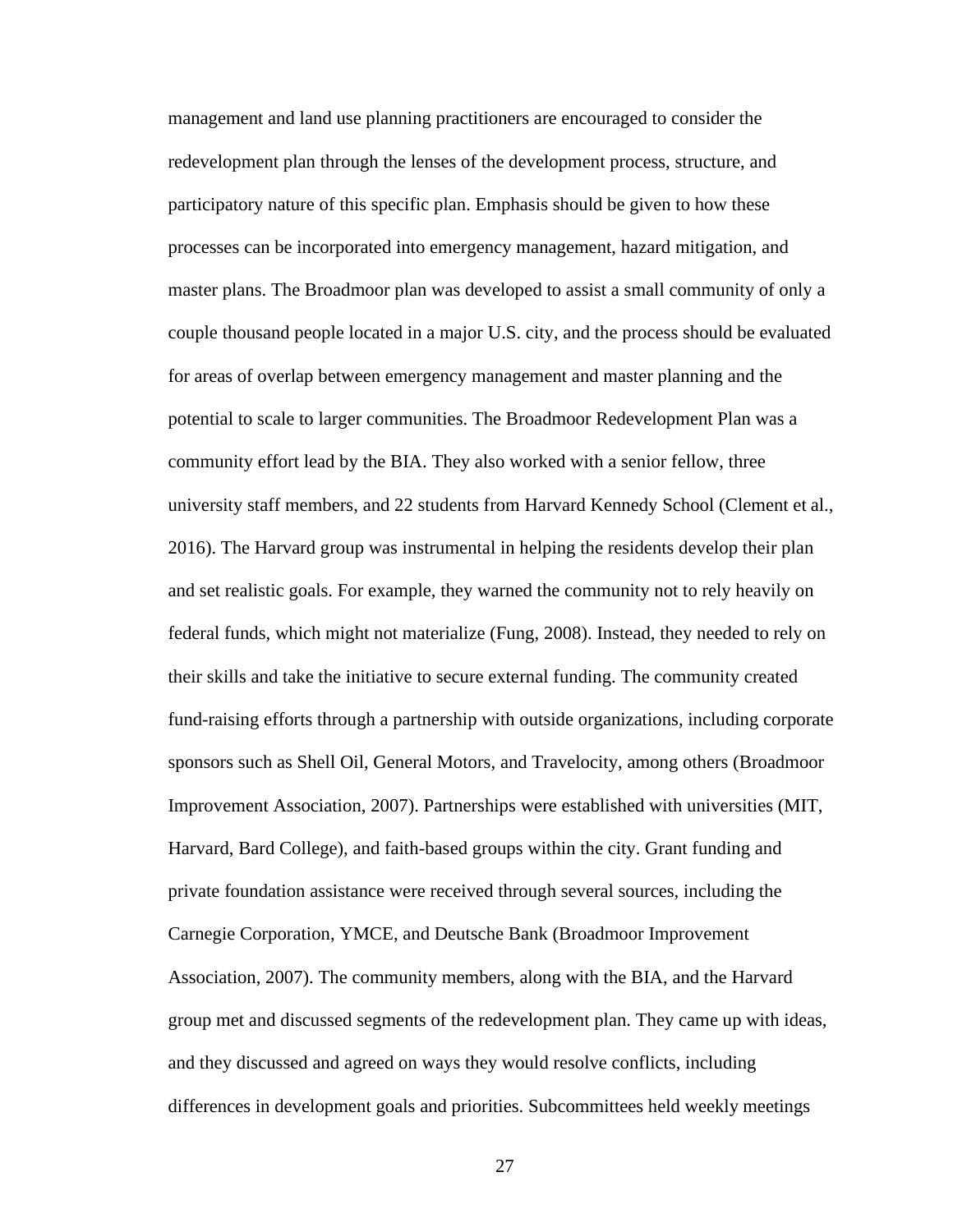that focused on specific goals and then presented their ideas at community-wide meetings (Fung, 2008).

## The Intersection of Land Use Planning and Emergency Management

The Broadmoor Rebuilding Plan identified several benchmarks that served to provide direction for the rebuilding efforts and contribute to the mitigation against future disruption from flooding or other quality of life concerns. The plan was like a comprehensive land-use plan, providing a direction that the community was seeking to build and improve quality of life while mitigating against future occurrences of flooding. Certain benchmarks from the plan have been analyzed and compared with emergency management theory to provide examples of collaboration between the two planning processes and the resulting increased capacity for the community to prepare for future disruption, absorb the impact of the disruption and recovery more efficiently than before Hurricane Katrina.

One of the identified benchmarks of the redevelopment plan was to support continued flood mitigation through ongoing efforts with local, state, and federal assistance agencies (Broadmoor Improvement Association, 2006). This action item was an opportunity to partner with emergency management planners to learn more about the planning efforts of local, state, and federal stakeholders. Successfully collaborating with community leaders to solve problems builds relationships and trust over time. As trust is built, community leaders can provide insight into the needs and capabilities of a community and help to ramp up interest about emergency management programs that support resiliency (FEMA, 2011). Currently, the city of New Orleans provides a rich online resource to educate and provide resources to residents, including a function that estimates flood risk by specific address (City of New Orleans, 2020). The Broadmoor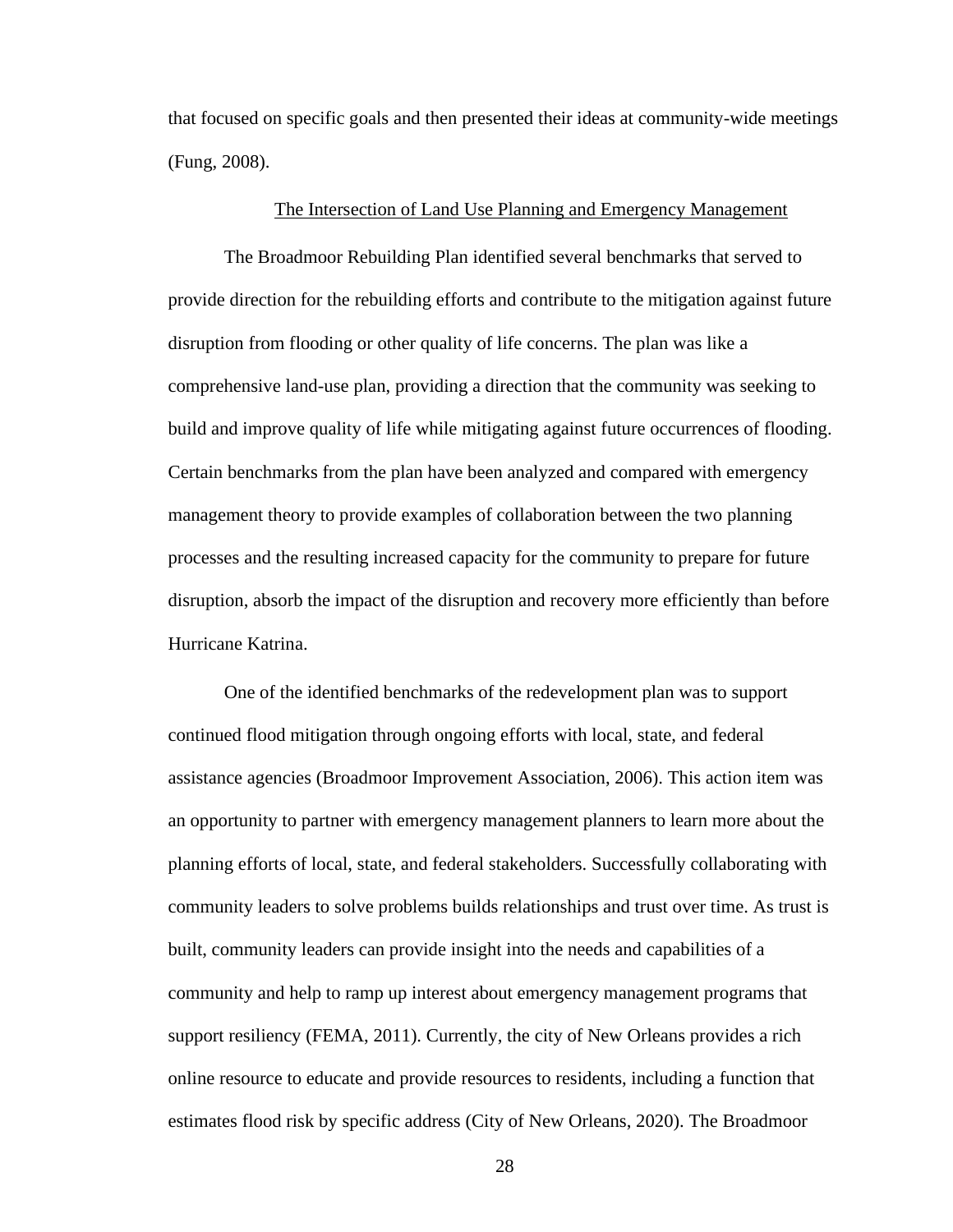Rebuilding plan identified for and provided resources for residents to enable them to take care of their own needs as much as possible. Information was provided to residents so they could create go-kits and home kits before an emergency. These kits contain necessary legal documents (insurance policies, account numbers, deeds) and necessary emergency supplies (cash, prescriptions, clothing) so residents could evacuate to safety and retain important legal and personal items (Broadmoor Improvement Association, 2006). Pre-hurricane season planning is offered, and community response events are utilized to continue education and preparedness activities.

The plan also proposed a package of zoning changes, including an overlay district. The overlay district intended to preserve one of Broadmoor's most valuable assets, its historic character. However, two of the provisions within the overlay district proposal also served to assist in flooding mitigation. The first mitigation-related proposal was the establishment of a tree preservation district within Broadmoor patterned on the Metairie Ridge Tree Preservation District (Broadmoor Improvement Association, 2006). The district ensured that viable trees were not lost during new construction. In addition to adding to the aesthetics of the neighborhood and acting as windbreaks, trees also provide water uptake during rainstorms. The more trees that remained in the neighborhood, the less stormwater went into the drainage system. The second mitigation-related proposal was the limitation of pavement within residential lots. Again, while ensuring a more beautiful neighborhood, such a measure also allowed rainwater to be absorbed into the soil, rather than running off into the streets and then through the drainage system to Lake Pontchartrain (Broadmoor Improvement Association, 2006). A stormwater management plan identifies the contribution that stormwater infrastructure makes to a flood hazard and identifies policies or improvements that can be made to mitigate the hazard (FEMA,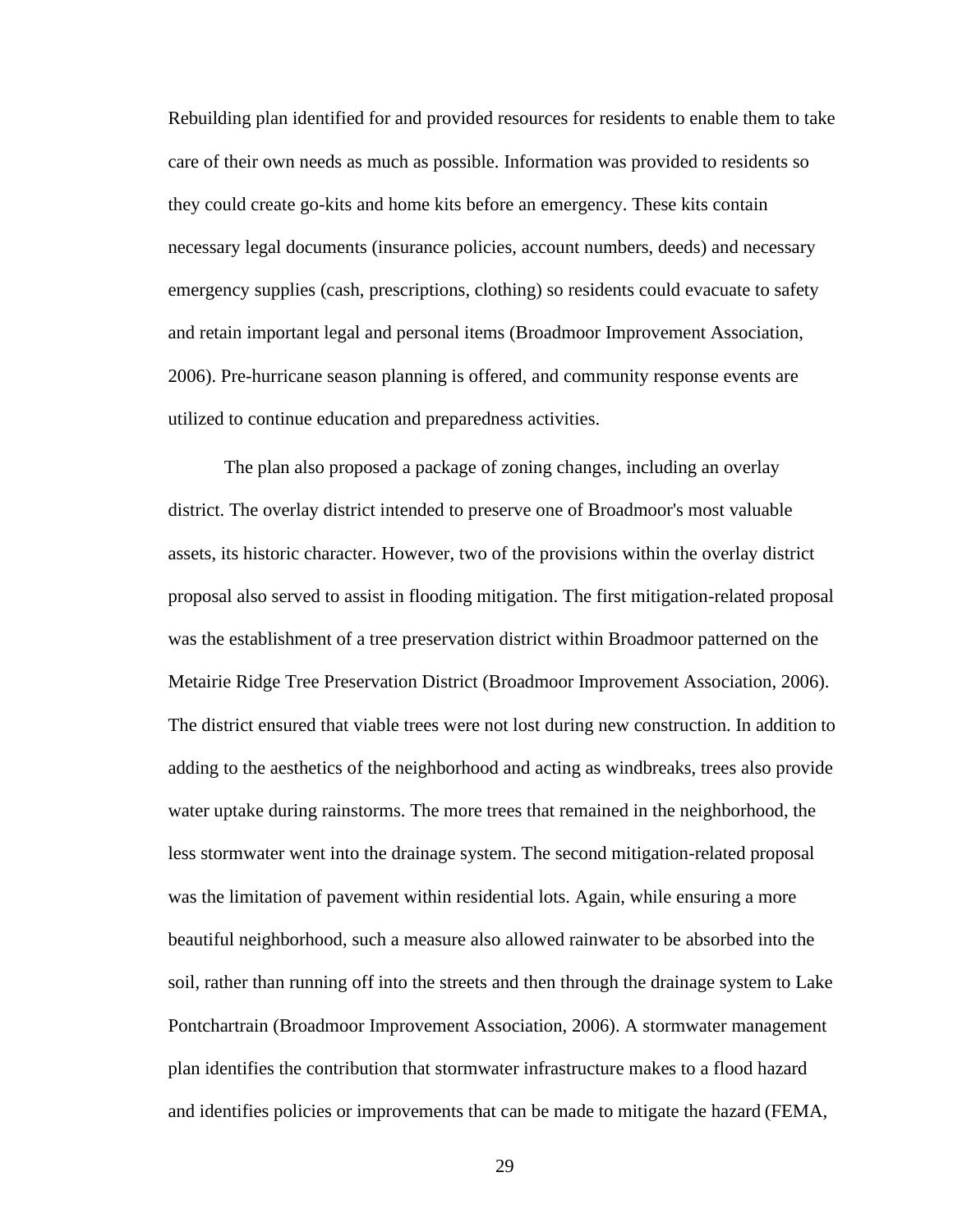2013). Localized flooding may be created or exacerbated by channeling stormwater runoff. Implementing low-impact development stormwater management techniques may be proposed as a way to mitigate this impact. Open space is often an appropriate use of hazard areas and can be used to buffer developed areas from hazards (FEMA, 2013).

The Improvement Plan provided an opportunity for partnerships with a local university and faith-based groups to redevelop the industrial area at the north tip of the Broadmoor neighborhood and increase commercial and residential opportunities for residents (Broadmoor Improvement Association, 2006). By matching existing capabilities to needs and working to strengthen these resources, communities can improve their disaster resiliency (FEMA, 2011). Community leaders and partners can help emergency managers in identifying the changing needs and capabilities that exist in the community.

The Improvement Plan sought to redevelop commercial areas by working with merchants, commercial property owners, and commercial developers to redevelop certain areas of Broadmoor (Broadmoor Improvement Association, 2006). In this type of functional plan, methods and goals to guide private investment to areas that are less vulnerable to known hazards encourage mutual public and private objectives focused on protecting, sustaining, and enhancing the community's economic base (FEMA, 2013). Such opportunities may also include structural or other protective measures of commercial areas, business continuity planning, or activities that promote a diverse economic base that is not overly reliant on businesses or industries that are particularly vulnerable to the impacts of disasters. Economic development plans can also highlight the rationale for infrastructure projects that prevent impacts or disruption to the business community and support long-term economic stability (FEMA, 2013).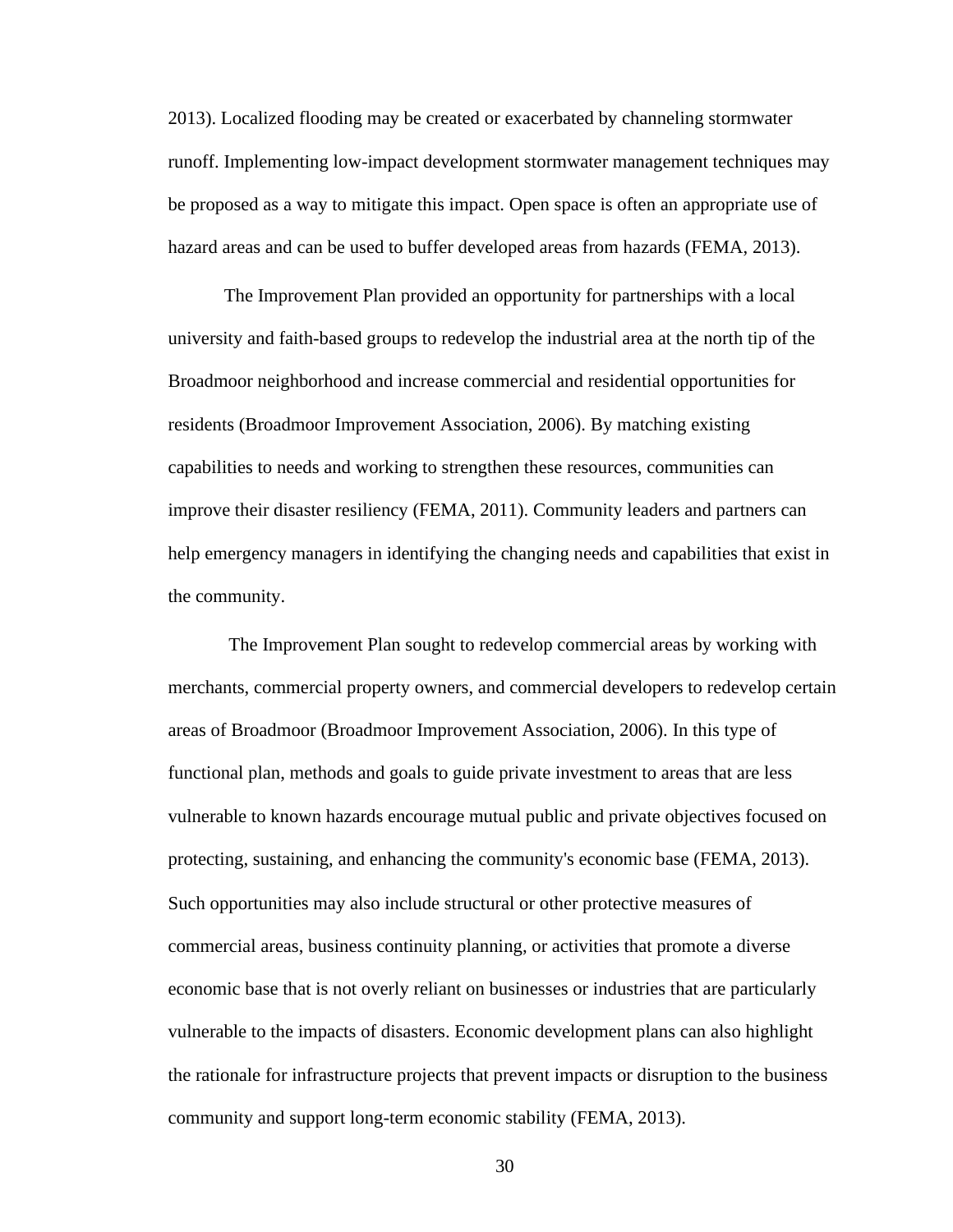The Broadmoor Improvement plan created needed relationships and partnerships at the time that it was rebuilding the community. This was effective but it was not ideal. Relationships and partnerships should be identified, established, and cultivated during times of non-emergency (FEMA, 2011). The BIA did create a relationship with the city of New Orleans to address specific community concerns, but it was not until 2010 that the city of New Orleans integrated the master plan with a emergency management plan (FEMA, 2013) . The New Orleans Comprehensive Emergency Management Plan (CEMP) is also referenced within the 2010 Hazard Mitigation Plan Update. The CEMP is described as the primary resource for emergency operations, whereas the Hazard Mitigation Plan Update is aimed at reducing the community's vulnerability to disasters and emergencies (FEMA, 2013). Plan integration helps clarify the difference between the CEMP and the hazard mitigation plan. "Successful integration of hazard mitigation efforts has led to six out of every ten residents in New Orleans reporting that they have seen progress to stormwater protection in their city, a common subject matter in many planning mechanisms" (FEMA, 2013, p.5-5).

# Conclusion

New Orleans was settled 300 years ago, and it was not unlike other developing cities. Desires to create livable spaces to suit human needs or economic development are at times in conflict with environmental restrictions. Human innovation provides mechanisms to overcome natural obstacles, and development continues. Planners and city officials in New Orleans were successful in removing floodwater, swamp, and marshland from the city, allowing that space to dry and continue the built environment. Doing so has created another environmental challenge, which is the subsidence of those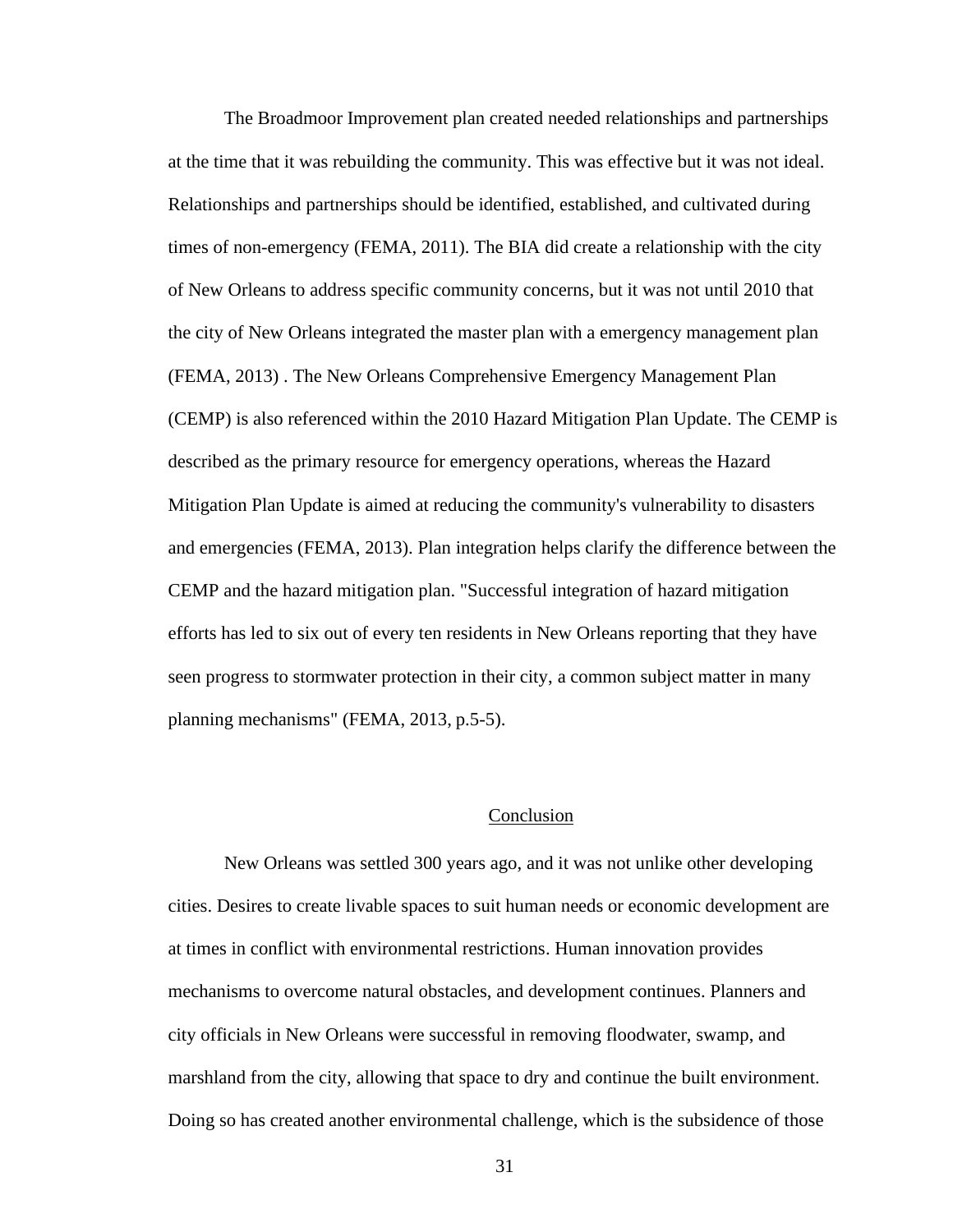drained landmasses. Settling of the earth is creating areas of the city that are below sea level and more prone to flooding. The unprecedented damage by Hurricane Katrina and the subsequent failure of water control safeguards like the pumping system and levees demonstrated how vulnerable to flooding certain areas of the city remain. In the wake of the storm, the city instituted plans to rebuild, and to reduce future flooding in these areas, challenging the identified neighborhoods to demonstrate viability, the return of residents, very quickly. The failure to return to a pre-storm population percentage would result in forced buyouts of property, and the neighborhood would be taken by the government, converting it to greenspace. From a planning perspective, takings may have been the most appropriate course of action to reduce the likelihood of future flooding and potential loss of life and property. The Green Dot plan failed as a result of perceived racial disparity, political corruption, and ultimately lack of funding. In the absence of a rebuilding plan from the city, the Broadmoor Improvement Association created its plan to rebuild the neighborhood and encourage residents to return. This process of developing and implementing the plan was centered around the community input and strengthened through key partnerships with corporate, philanthropic, and community resources. The plan incorporated strategies of land use and hazard mitigation plans to be thoughtful of the relationship between redevelopment and hazard mitigation. The Broadmoor plan illustrates how establishing working relationships and integrating land use and emergency management theory, and practice can result in a planning process that increases community capacity and resilience.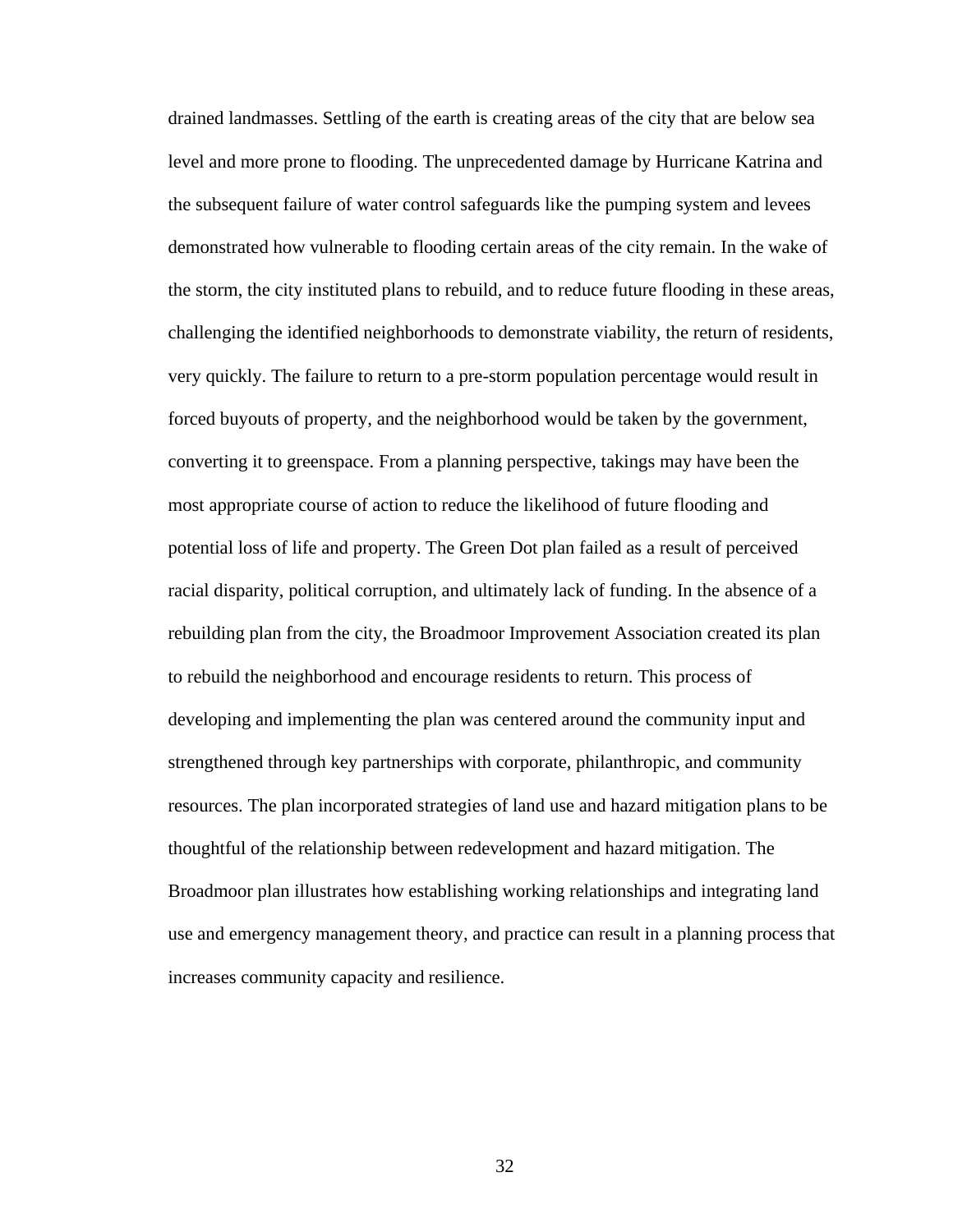## CHAPTER 5

## PLACE ATTACHMENT AND EMERGENCY MANAGEMENT

"While lives families can be restarted in many locations, a city and its culture are necessarily tied to a place" (Sideman, 2013, 6).

Before discussing the relationship among emergency managers, planners, and the public, it is helpful to provide a context for the discussion. Emergency managers and planners provide services to the community as a whole and its public or residents as individuals. These services represent the governing body, such as the local state or federal government. It may be difficult for the public to contextualize the need for these services as they often provide for, or protect from, something that has not yet happened. For example, emergency managers may prepare plans for evacuations of the community if there is a need, which may or may not be likely.

Similarly, planners may provide for zoning or code guidance to ensure the safety of land or building uses to protect citizens from an event that may or may not occur. Both practitioners develop plans to increase mitigation of damage, prevent loss of life, and reduce property damage from many different sources. Often the risk or vulnerability is not immediate, which may lead to disagreement or discourse on the part of the public as to the importance of such guidance or restriction.

The public's ability to own land, own a home (residence) or rent a home in which they have legal and social right to also influences how they may respond to changes in their built environment. Thus, through the common law, state law, and the Constitution, property rights—the rights of people to freely acquire, use, and dispose of property are provided certain protections. Often a 'home' is associated with a physical structure inside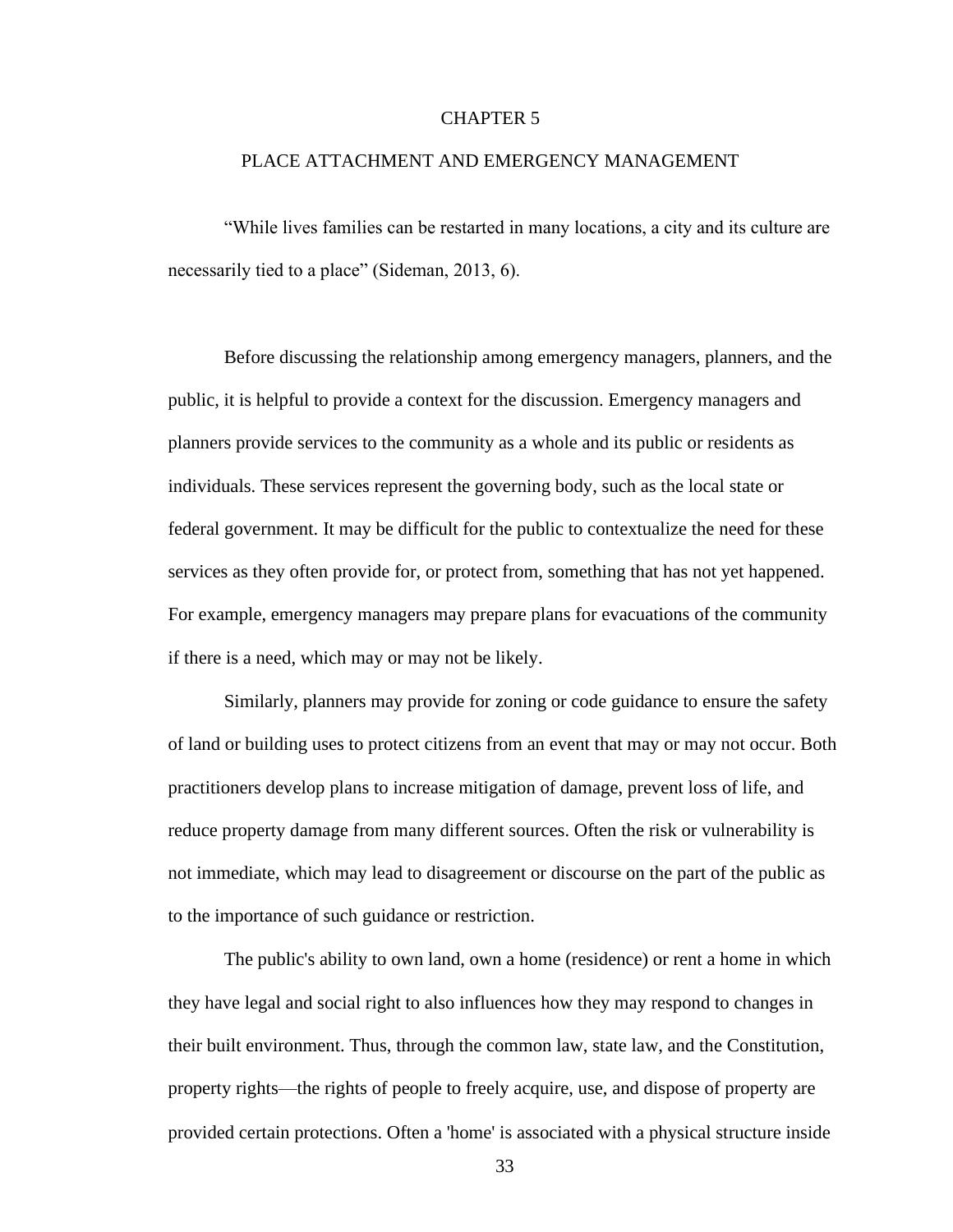which an individual or family lives. The theoretical concept of 'home" is much more powerful. Planners and emergency managers must understand the role that the concept of home plays during times of disaster or sudden shock because it is often a powerful influence on human behavior.

# Home as a Place

Easthope (2004, 135) stated, "Homes can be understood as places that hold considerable social, psychological, and emotive meaning for individuals and groups.", and "Home can be directly experienced." It is this experience that gives 'home' its power to elicit a strong emotional response from people. In this context, 'home' is what has not moved. For those who are absent from it, 'home' becomes defined as something that must be returned to, a place of both familiarity and safety. (Morrice, 2013)

Home is a place. It is not just a structure; it is the location of the structure, the physical property, the location of the property within the broader community, the community itself, and the location of the community within the larger geographical areas such as the state or even country. Not only is home identified by physical or geographical boundaries, but it is also defined perhaps more importantly, by the social connection, feelings, and emotions that it provides to the individual people. There may be many factors that connect or attach people to a place.

#### Maslow's Hierarchy of Needs as it Relates to Housing

Some of the attachment to place that people experience may be explained in part through the fulfillment of needs as described by Maslow (Urbaneer, 2017), (Figure 6).

The home as a structure may provide for basic physiological needs such as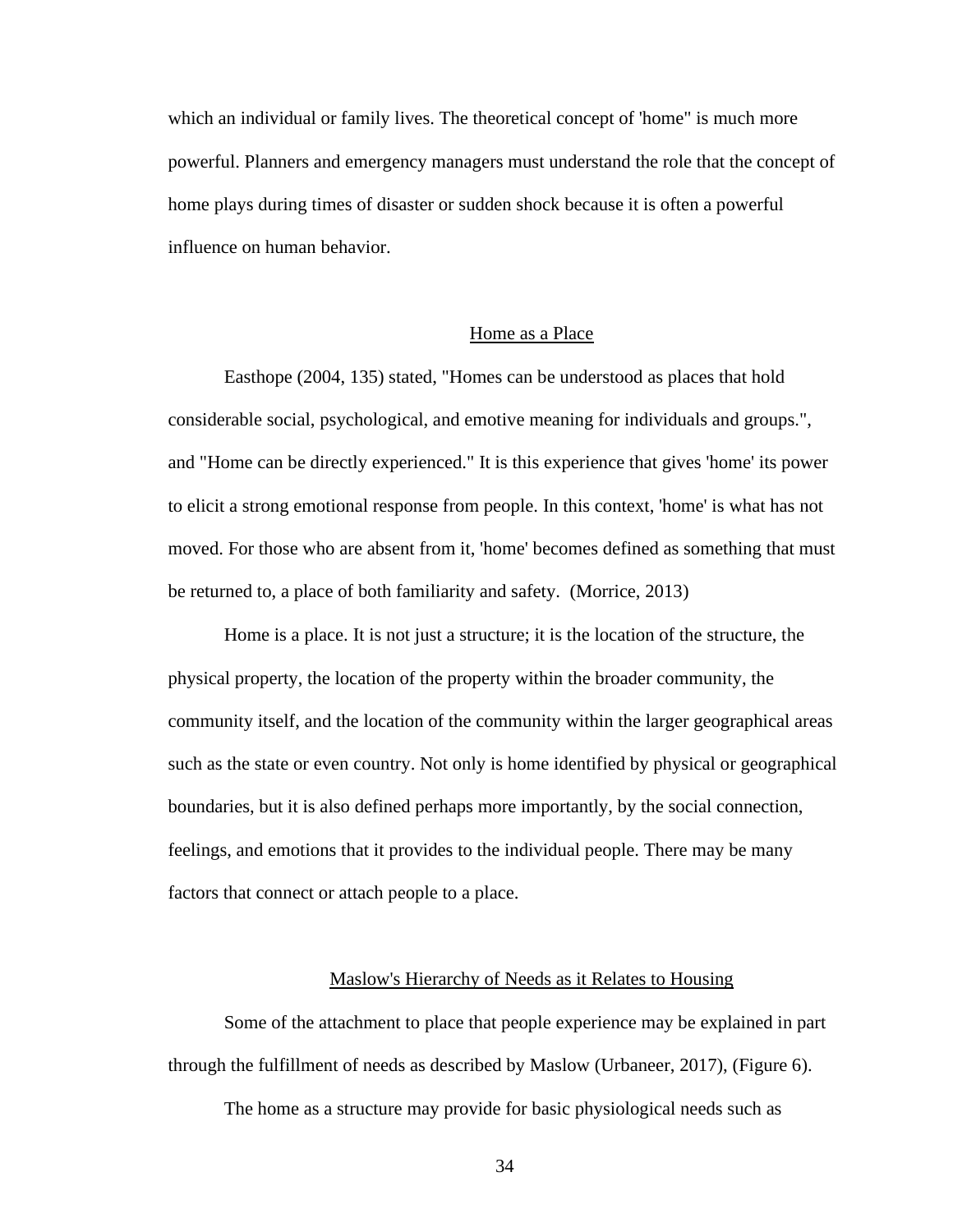shelter, sleep, and food. The home as a structure and perhaps extending out to aspects of the community may provide for safety and security needs. For example, the home itself is keeping people safe, and perhaps



Figure 6: Maslow's Hierarchy of Needs. Sourc[e: www.simplepsychology.com](http://www.simplepsychology.com/)

it is located on a safe street or in a safe neighborhood. Individuals spend hours in their homes, often with loved ones, which creates strong emotional bonds. When family members and community members learn to work together toward a common goal, their acceptance of each other increases. Acceptance creates a sense of love and belonging (Urbaneer, 2017). Houses and neighborhoods can be unique and provide recognition for an individual or as a smaller community within a broader community (Urbaneer, 2017), i.e., Brooklyn is identified separately from Staten Island or New York City.

Often living in specific locations is not by choice; it is by necessity, and there may be factors that contribute to the ability or inability of one to move to another home. Socio-economic status, specifically poverty has been linked to housing location and influences the available resources for persons in those locations (Joseph Roundtree Foundation 2017).

# Place Making

What creates the attachment that people have to places? In "What Makes a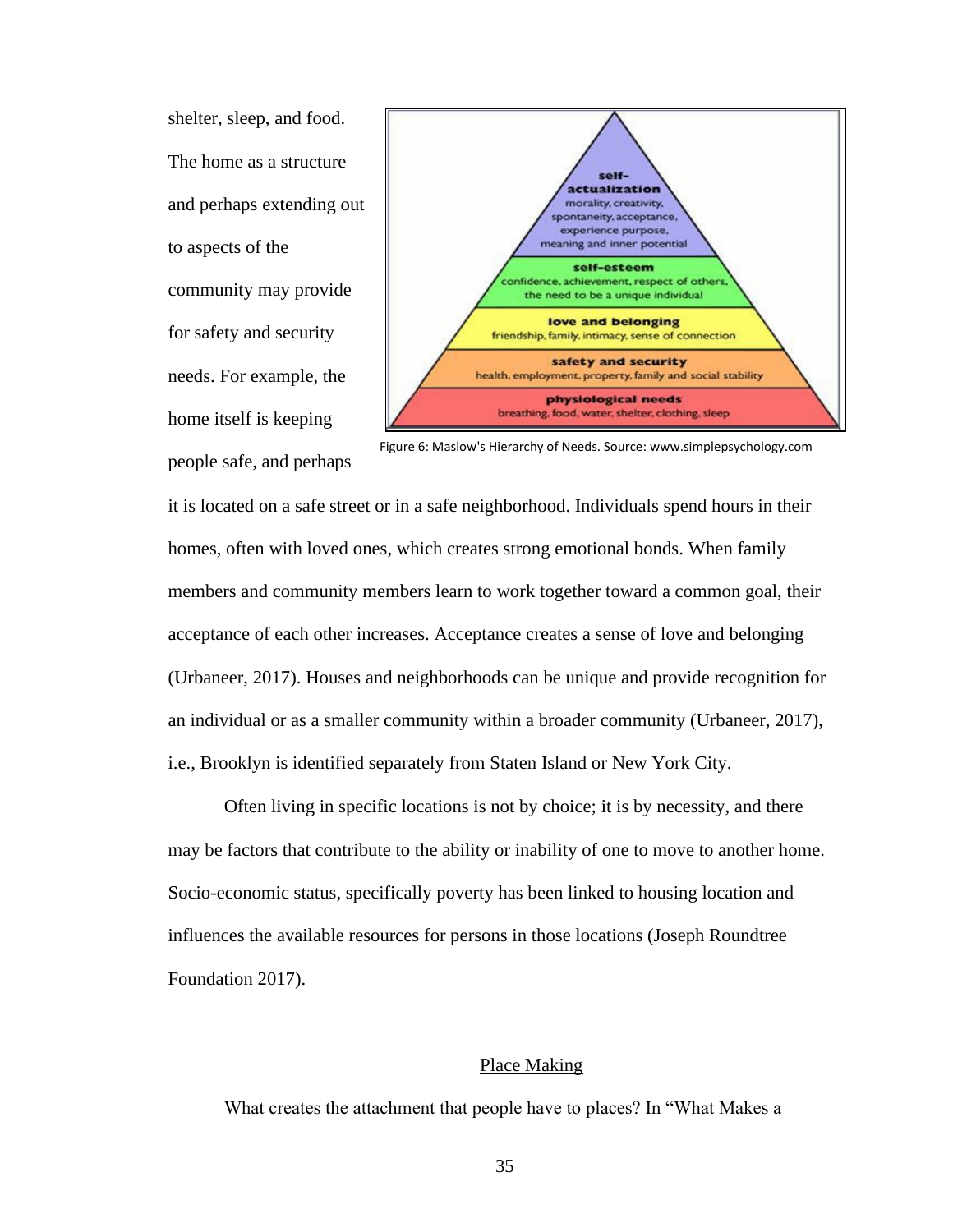Successful Place?", The Project for Public Places (2020), states that four key attributes can influence place.

- 1. Uses and Activities
- 2. Comfort and Image
- 3. Access and Linkages
- 4. Sociability

These key attributes may be fulfilled through various "intangibles," which may be experienced by the user of the place at an individual level or associated with a place through a more extensive social network (The Project for Public Spaces, 2020). Users of a space may question or seek to evaluate how the place demonstrates the key attributes in a way that affects their desired outcome of experiencing the space. The decision to reside in a certain neighborhood for example may be influenced by the availability of access to needed resources, the level of volunteerism or formal and informal social networks such as neighborhood associations that the place demonstrates, or the environmental uses of the space (The Project for Public Spaces, 2020).

# Place Identity, Attachment and Disaster Response

Place identity is substructure of social identity, like gender and social class (Qazimi, 2014). The identity with a place may consist of memories, values, thoughts, ideas, and settings and may also include the relationship between different settings such as home, neighborhood and school (Qazimi, 2014). As described above, places may create attachments between and individual and the physical environment. This attachment may manifest itself through the association one has with their home, their neighborhood or the region as people see themselves as distinct from, but related to, the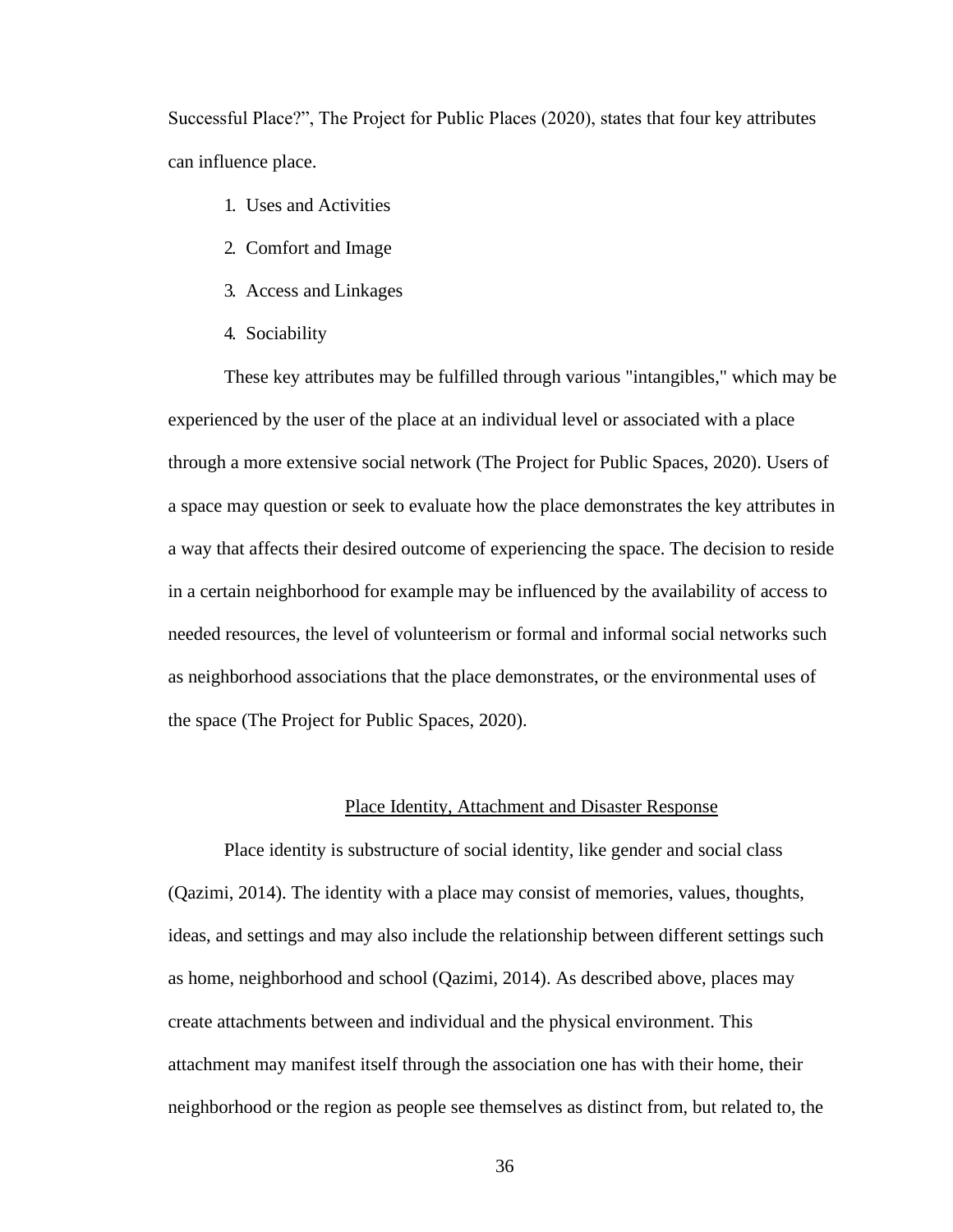physical environment (Qazimi, 2014). A relationship may form between people sharing the same place and this relationship may create social networks which in turn may strengthen the attachment to a place and contribute to establishing social capital. According to Agrawal and Monroe (2006:163),

"social capital is both an economic and non-economic benefit that individuals, groups, and communities get through the structure of their relationships. It is referred to as "social" because it grows out of relationships between people. It is a form of "capital" in that it helps individuals achieve things that they might not have been able to achieve otherwise."

Social participation in local community, neighborhood connections, family/friends and work connections can lead to the building of social capacity, which refers to the necessary steps and conditions in which social capital will flourish, which include feelings of trust and safety, acceptance of diversity, appreciation of life, and being proactive in a social context (Onyx & Bullen, 2000).

Place attachment and social capacity work together, so that higher social capacity often leads to robust places which lead to stronger place attachment subsequently encouraging stronger social capacity, and so on (Bihari & Ryan, 2012). Increased social capital may facilitate more preparedness actions and mitigation measures at the community level, which supports the findings of previous research that suggests that residents of communities with higher social capital will be more willing to collaborate on solving common problems (Agrawal & Monroe, 2006). Place attachment impacts people's actions in times of disaster. The results indicate that past experience with wildfires and stronger place attachment significantly influence social capital and thereby preparedness in at-risk communities (Bihari & Ryan, 2012).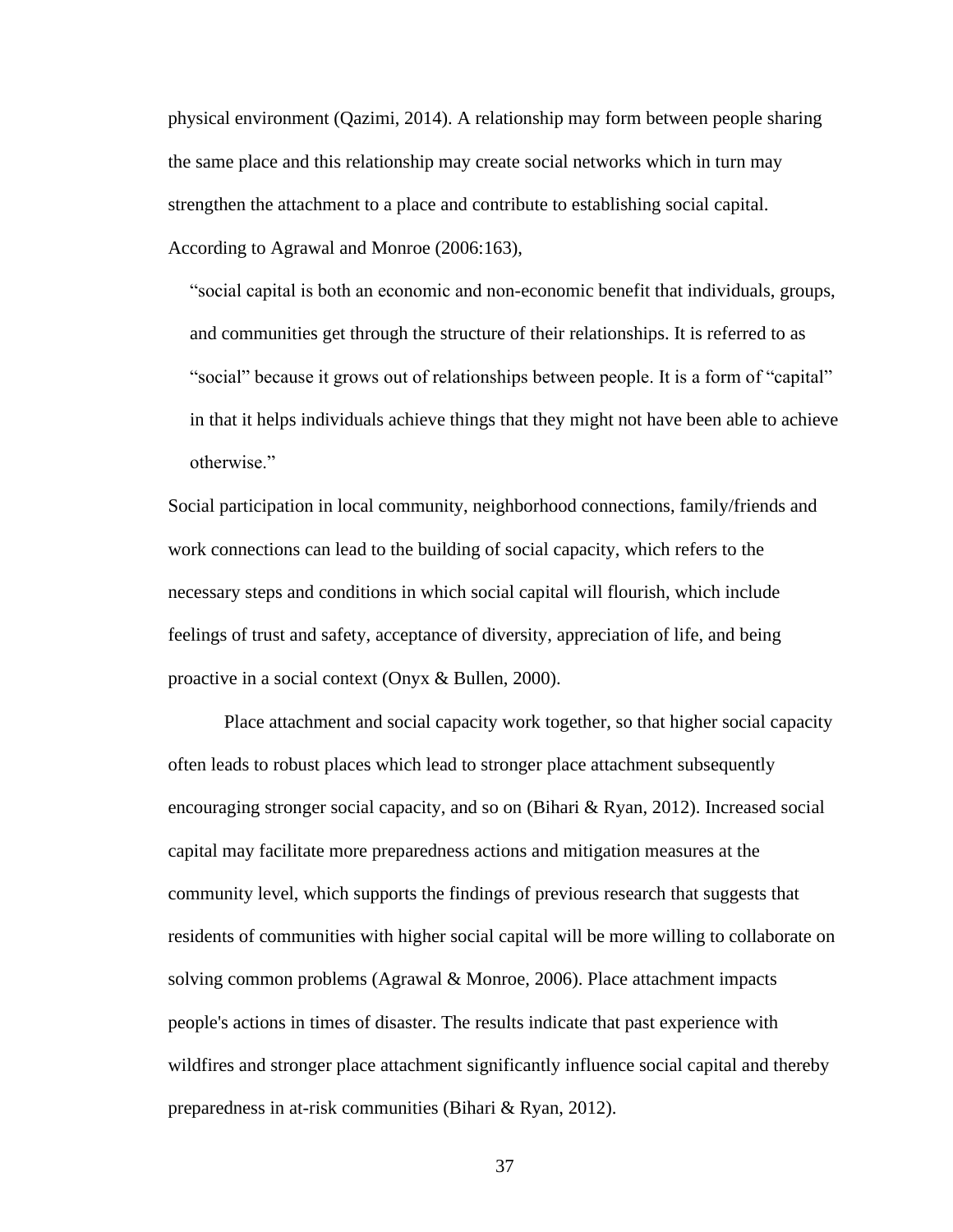When Hurricane Katrina bore down on New Orleans, the storm threatened not only individual possessions but also homes, lifestyles, and social networks. The way in which evacuees accommodate this stress is an essential determinant in their return decisions (Morrice, 2013). The scale of physical and economic losses faced by the city and its residents presented the greatest trial for New Orleans. It raised confounding questions about if and how New Orleans could be rebuilt. While lives and families can be restarted in many locations, a city and its culture are necessarily tied to a place (Sideman, 2013).

#### Why Return After a Disaster?

Rebuilding after a disaster consists of repopulation, which is the return of people to live in the affected area but rebuilding also constitutes the re-establishing of social connections in the community. Although rebuilding a neighborhood and city depends on individual decisions, it is also a community project. It requires that many people, households, and businesses decide to return. These decisions are influenced by the actions of neighbors and the aid and support provided on the ground to overcome the many obstacles to returning (Sideman, 2013). For residents of New Orleans who were displaced by Hurricane Katrina, numerous obstacles stood in the way of returning to the city and rebuilding. The scope of the damage required the city limits to be closed in order to keep people safe and it took a substantial amount of time for flood waters to recede. The storms impact on the economy, primarily tourism resulted in fewer available jobs for many residents who work in the tourism and service industries (Sideman, 2013). Although socioeconomic factors often play a role in deciding to return, emotional issues also play a significant role in the making of this decision. There may be a "nostalgic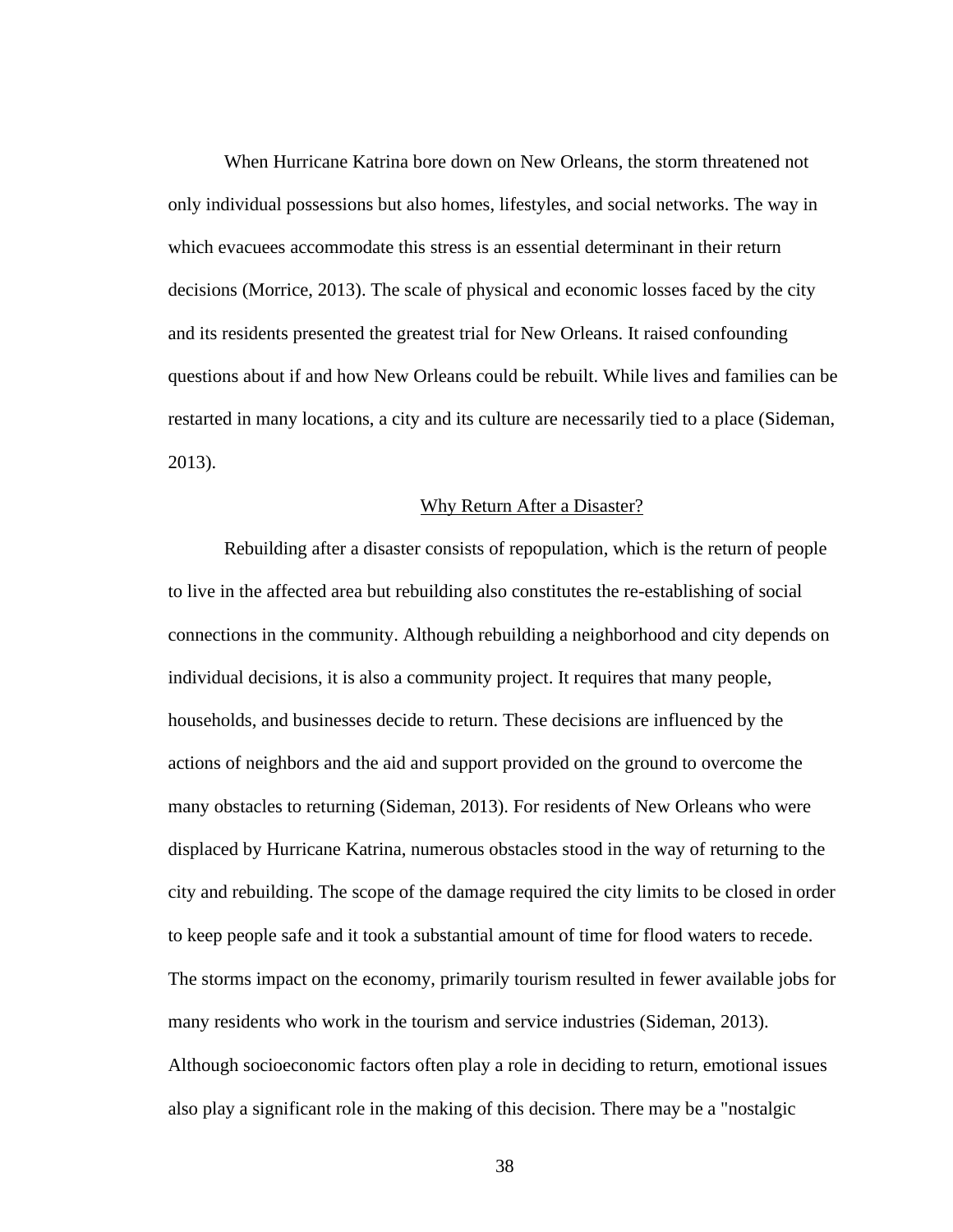connection" as feelings of safety and familiarity with the devastated area. This connection offers a strong incentive for people to return to their homes after a disaster (Jamali & Nejat, 2016).

In her article *Heartache and Hurricane Katrina: Recognizing the Influence of Emotion in Post-Disaster Return Decisions*, Stephanie Morrice says,

"New Orleanians hold a powerful and emotional attachment to their city. Many residents spoke at length about the affinity to the city. This romanticized culture creates a strong sense of nostalgia among those who are forcibly separated from the city. This, in turn, influences their desire to return and succeeding return decisions." (Morrice, 2013).

Morrice also captured the following responses from two residents who were forced to evacuate New Orleans. The responses illustrate the powerful connection to home and place.

Lucy: "New Orleans is always going to be home. I know some people who think that it's weird to call New Orleans home because so much has changed. The first time I went back it was – like stepping into the Twilight Zone, you know. And it was just heartbreaking to see. But I grew up in the city, that's where my parents grew up and that's where their parents grew up. It's always been home – and always will be. There's just something about the city, it's so familiar, even though it's been really beaten up, it's just where I feel like I belong. One of the hardest things for me to deal with now is being away from home. This [Houston] isn't home, it's just a place I was forced to come to."

Bernice: "There's no place like New Orleans, no people like New Orleans and you really have to be a part of that community to really understand what we're saying . . .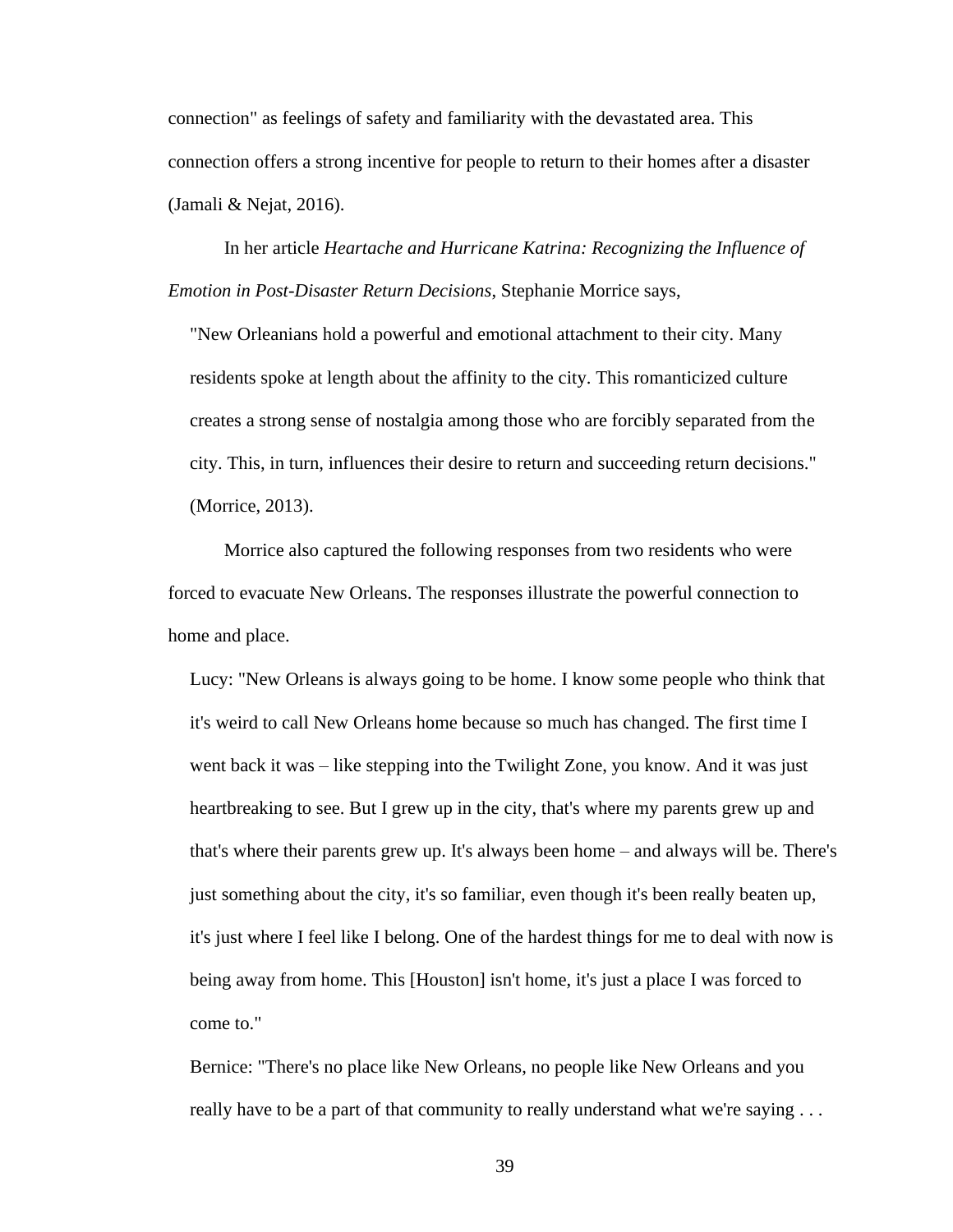Before I came home, I thought about what it would be like to go back. Seeing my house for the first time after Katrina just filled me with emotion. I remember feeling instantly comforted by familiarity."

Lucy's account explores the emotional power of place attachment in the post-disaster landscape. The nostalgia she feels towards 'home' is a primary influence in her desire to return to New Orleans. Lucy's situation represents one of continued displacement; as she remains in a city she does not feel a connection to. Her emotions, then, intersect with other return variables, such as financial stability, that likewise play a role in the decision process, limiting her capacity to return (Morrice, 2013).

Understanding this dialectic between place and 'home' helps to identify how an evacuee's sense of belonging is grounded, understood, and negotiated in a site of displacement. For evacuees like Bernice, New Orleans represents a landscape of familiarity and safety – a place where memories and connections create a nostalgic desire to return. By negotiating and overcoming the feelings of loss and uncertainty created by Katrina's destruction, an evacuee's return decision, and outcome, is driven by this nostalgia and perception of 'home' (Morrice, 2013). The impact of a disaster or sudden shock is not limited to only those who were forced to evacuate. In cases of sudden shock, there may be no evacuation necessary, yet the community sense of place suffers an impact.

## Conclusion

There may be many factors that connect or attach people to a place and people may experience attachments to places for a variety of reasons. A home is a place, and an individual's attachment to place is an essential factor to understand when planning for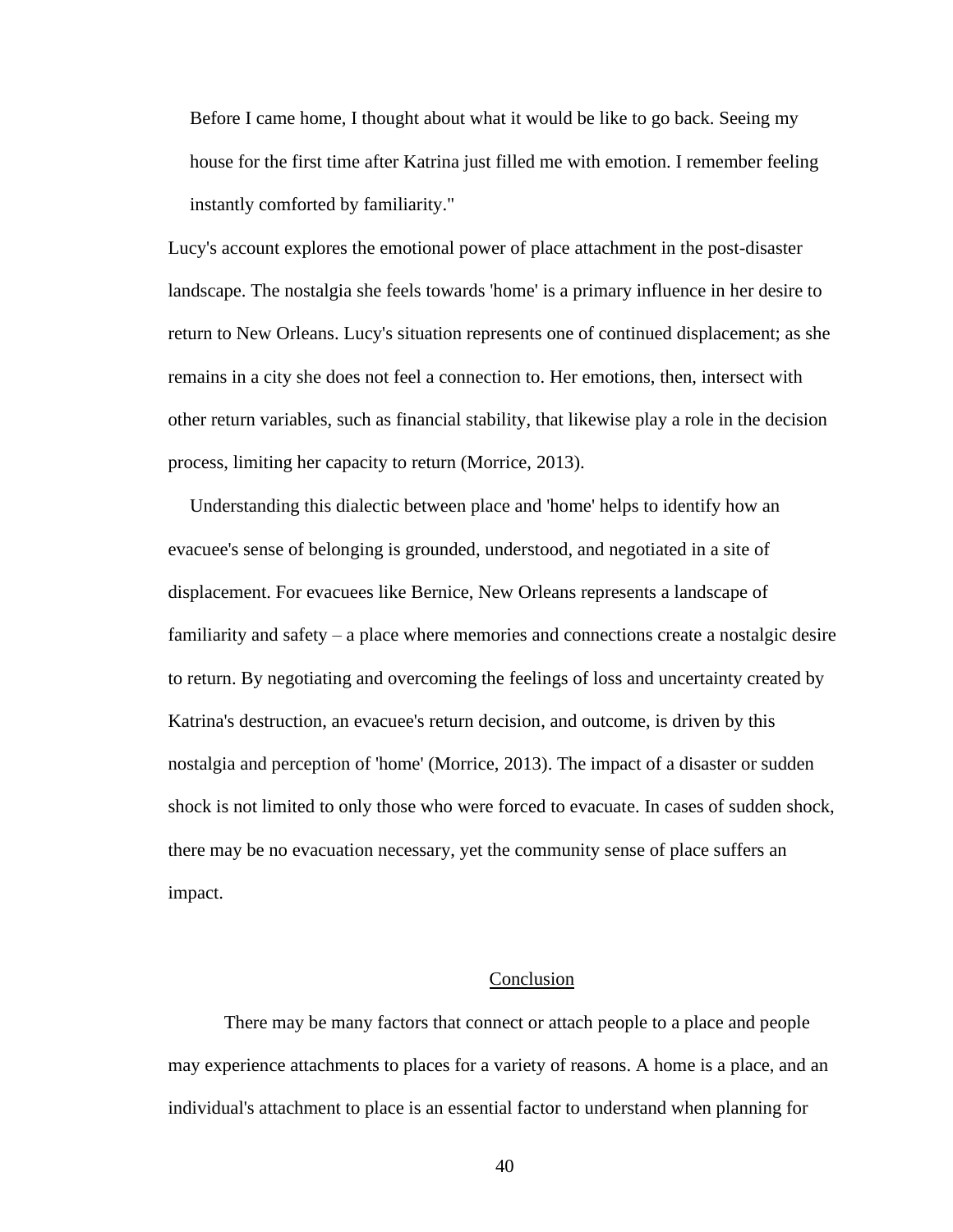disaster response and recovery. A planner or emergency manager may ask: What defines the community, and how can one learn more about why people are living there? Often living in specific locations is not by choice; it is by necessity, and there may be factors that contribute to the ability or inability of one to move to another home or community.

It is important to remember that places meet human needs. What are the key attributes in the community that contribute to meeting the community needs? What are the strengths to build on, and where are the gaps? How is social capital cultivated? Place attachment impacts people's actions in times of crisis. Place attachment may impact their ability to prepare for and respond to a and it can impact their ability to return, repopulate, and rebuild. Repopulation includes the re-establishing of social networks and requires that many people, households, and businesses decide to return, and these decisions are influenced by the actions of neighbors and the aid and support provided on the ground to overcome the many obstacles to return. A place may create memories and connections and a nostalgic desire to return. When place is threatened or damaged, the community often feels the emotional impact even if physical damage is isolated. There is a deep emotional bond between the sites of survivors and sites of tragedy (Tumarkin & OReilly, 2006). It is this emotional bond that can drive the displaced back to these localities. (Morrice, 2013) This deep emotional experience, especially when shared with others in the community, may influence an evacuees' capacity to return to the community. Different return outcomes also remind us that each evacuee negotiates the emotions within the post-disaster migration experience in a different way. (Morrice, 2013)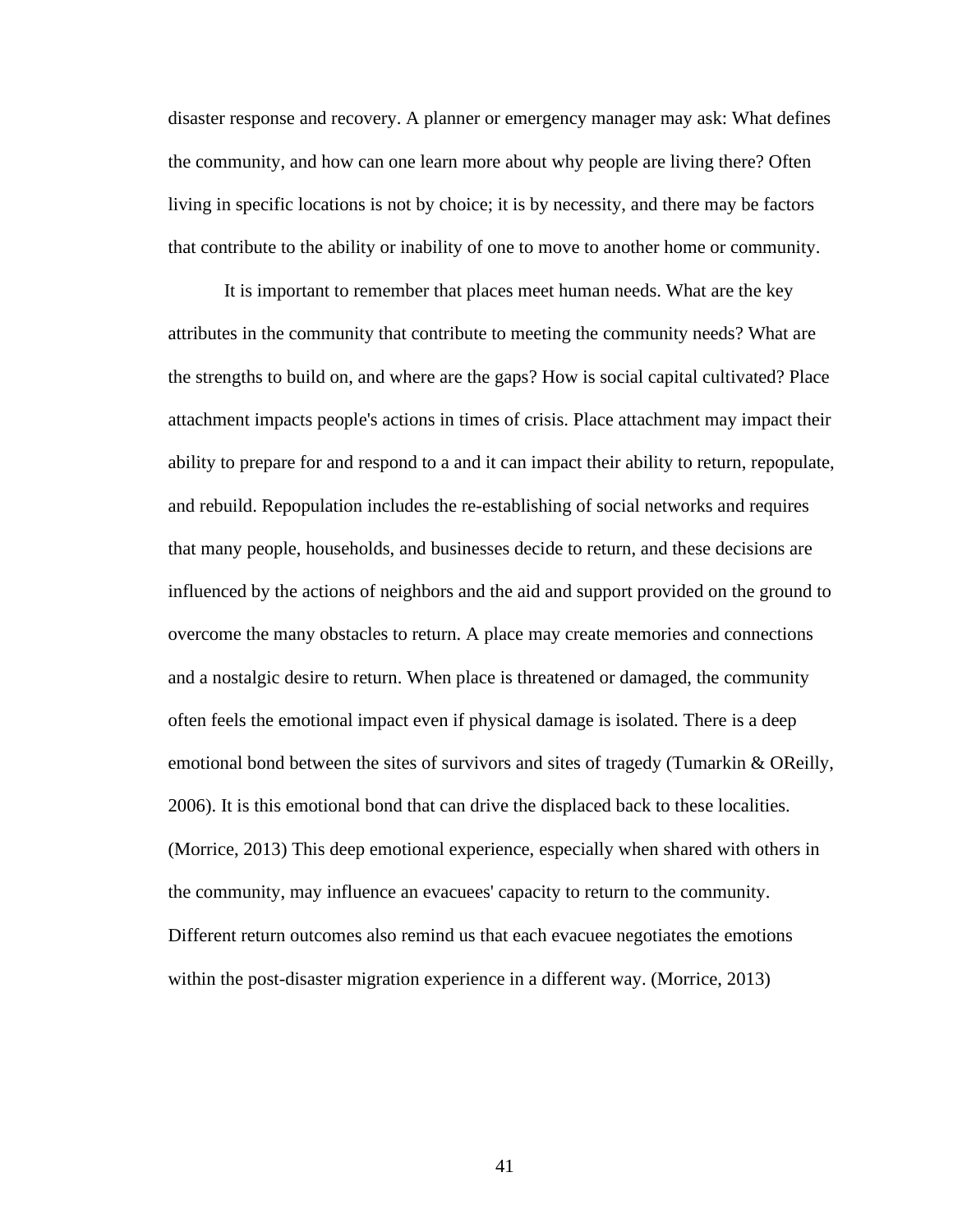#### CHAPTER 6

#### THE EMERGENCY MANAGEMENT PROCESS AND ROLE OF THE LAND USE PLANNER

Contemporary emergency management in the United States traces its roots to the Cold War era of the 1950s (FEMA, 2004). As the nation prepared for nuclear attack, almost every American community maintained a civil defense director, and most States had an official who represented civil defense in the State government hierarchy (FEMA, 2004). By profession, these individuals were primarily retired military personnel, and their operations received little political or financial support from their state or local governments (FEMA, 2004). Through the 1960s and 1970s, as communities across the U.S. managed severe storms and other disasters, there was a minimal coordinated effort between local, state, and federal governments. In 1978 President Carter created Reorganization Plan Number 3 (3 CFR 1978, 5 U.S. Code 903). The stated and achieved intent of this plan was to consolidate emergency preparedness, mitigation, and response activities into one federal emergency management organization (FEMA, 2004). The President proclaimed that the plan would provide for the establishment of the Federal Emergency Management Agency (FEMA) and that the FEMA Director would report directly to the President (FEMA, 2004). As a fledgling federal agency, FEMA became mired in bureaucracy and received criticism for being slow to respond to various disasters during the late 1980s and early 1990s (FEMA, 2004).

In the early to mid-1990s, President Clinton appointed a new FEMA director who had emergency management experience. Under new leadership, FEMA returned to partnering with communities to identify risks and develop response plans under an "All Hazards Approach" (FEMA, 2004). This approach encouraged collaborative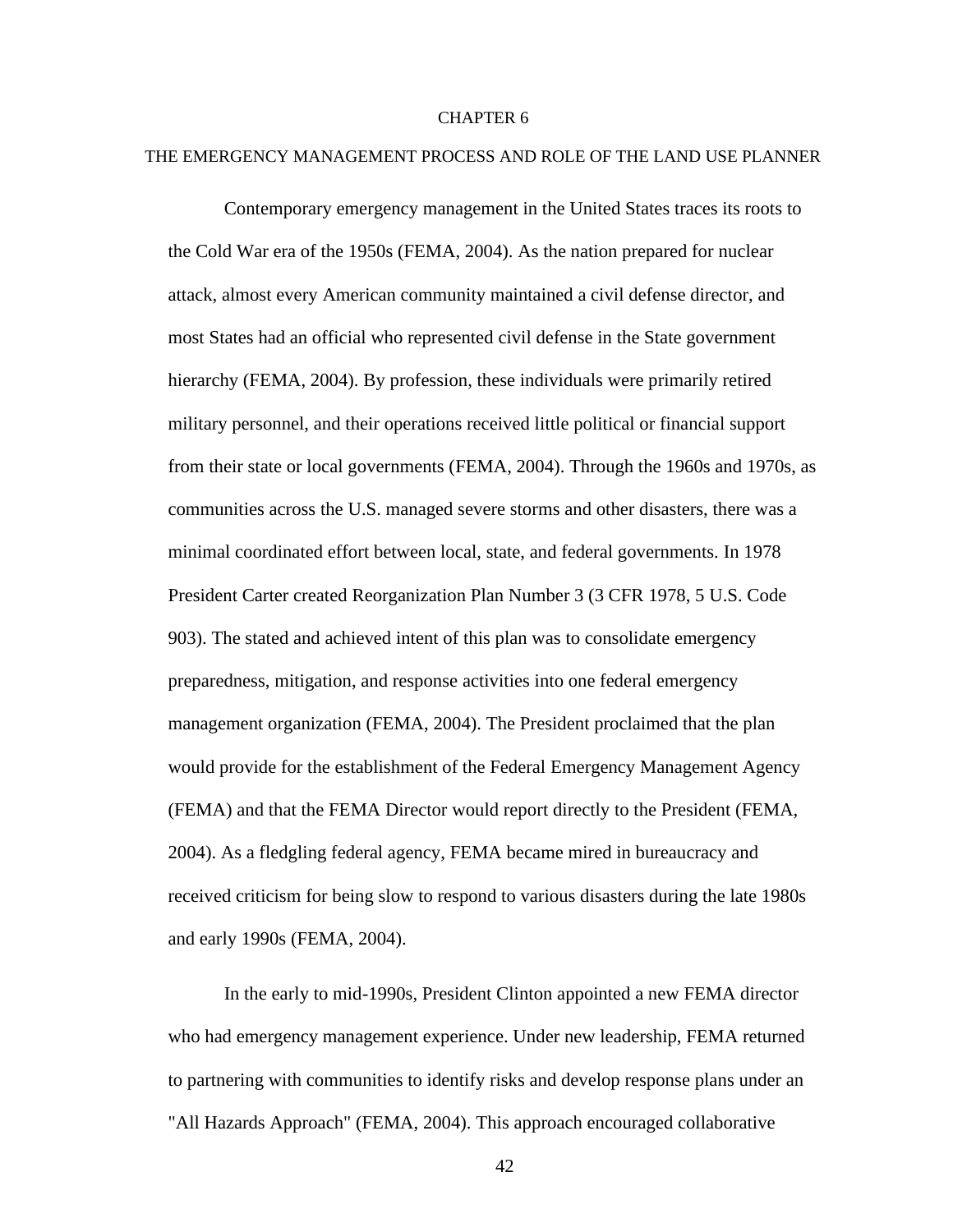mitigation and response planning for a variety of disruptions and began to standardize how communities could respond more effectively (FEMA, 2004). After the September 11, 2001 terror attacks, President Bush consolidated FEMA and several other agencies under the newly created Department of Homeland Security, broadening FEMA's responsibility to include response to terror attacks. Since 2001, several Presidential policy declarations provided additional structure to FEMA's management of disasters, which is governed by the National Preparedness Goal, National Response Framework, and the National Incident Management System (FEMA, 2010).

FEMA describes four phases of emergency response: Mitigation, Preparedness, Response, and Recovery (FEMA, 2004). These phases are often presented visually through a cyclical diagram and generally begin at the mitigation phase. Figure (7) illustrates one version of this diagram and aids the reader in



Figure 7- Emergency Management Cycles. Source: Fairfax County VA

better understanding the phases in relation to when a disaster strikes.

# Local Level Structure

At the local or state level, an Emergency Manager or Office of Emergency Management (OEM) may be established to address the planning for and response to disasters or sudden shocks. Historically, OEM and the emergency planning process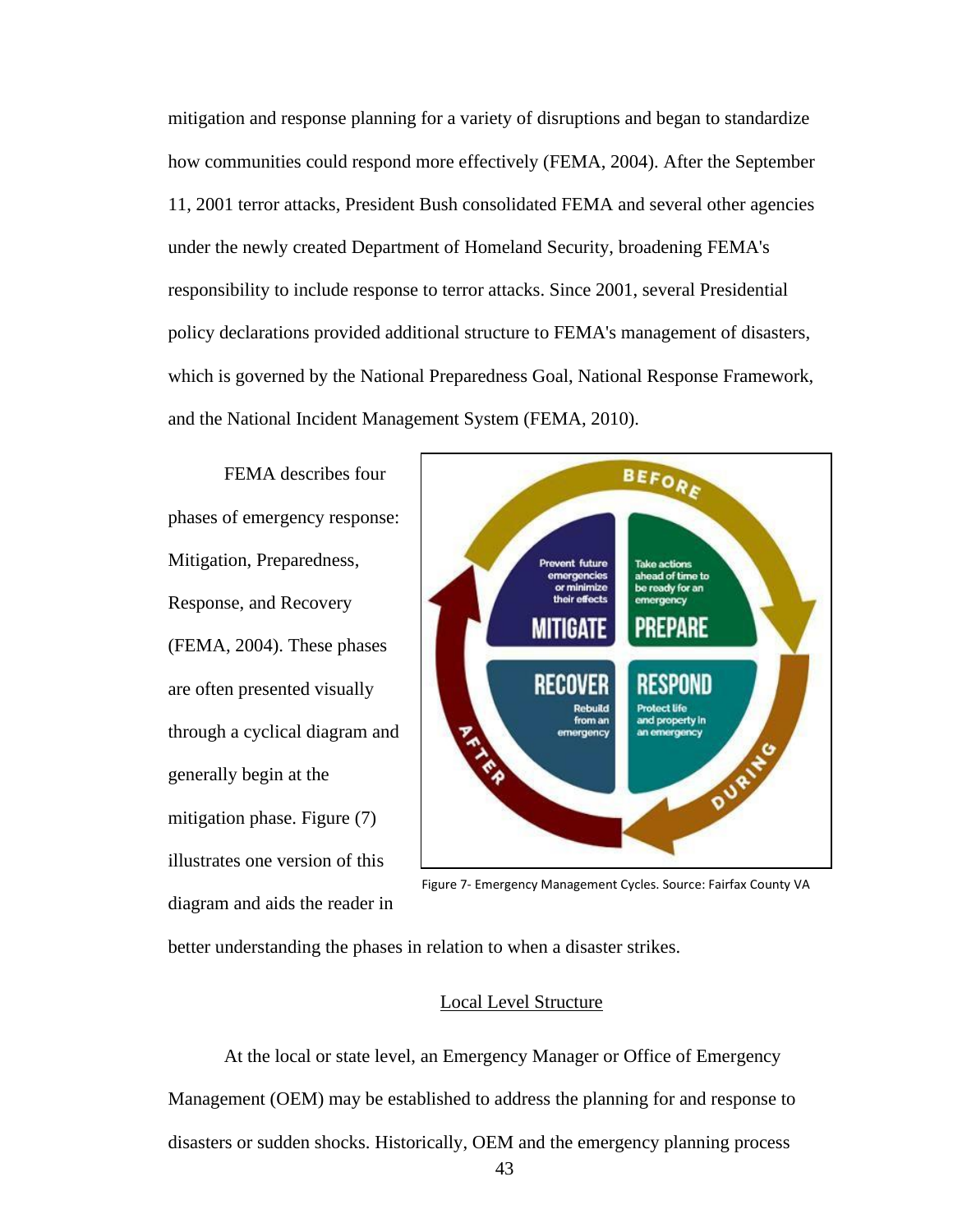have been the responsibility of people with experience as traditional first responders because they are often responsible for managing the sites of disasters (FEMA, 2013). The OEM is also responsible for conducting hazard vulnerability assessments to prioritize the known or suspected risks facing the community and is often charged with developing plans to address the risk at each stage of the four-step process (FEMA, 2004).

FEMA's Academic Emergency Management and Related Courses (AEMRC) for the Higher Education Program-Emergency and Risk Management Case Studies Textbook (2004) defines and describes each phase of emergency management. In order to incorporate these concepts into comprehensive plans, planners should be aware of and understand this process. Specific to each phase below, the synthesis of planning knowledge, skills, abilities, or theory is provided to clarify the cooperation between master planning and emergency planning.

# Mitigation: Before the Disaster

Mitigation is defined as a sustained action to reduce or eliminate risk to people and property from hazards and their effects (FEMA, 2004). The function of mitigation differs from the other emergency management disciplines in that it looks at long-term solutions to reducing risk as opposed to merely accepting that they will happen and preparing for their consequences, responding to their consequences, or recovering from them. Except for the fire service community who lead early in the effort to mitigate fire risks through their support for building codes, code enforcement, and public education, the emergency management community has remained focused on response and recovery obligations (FEMA, 2013). Changes in leadership at the Federal level and more significant disasters have created substantial increases in funding, and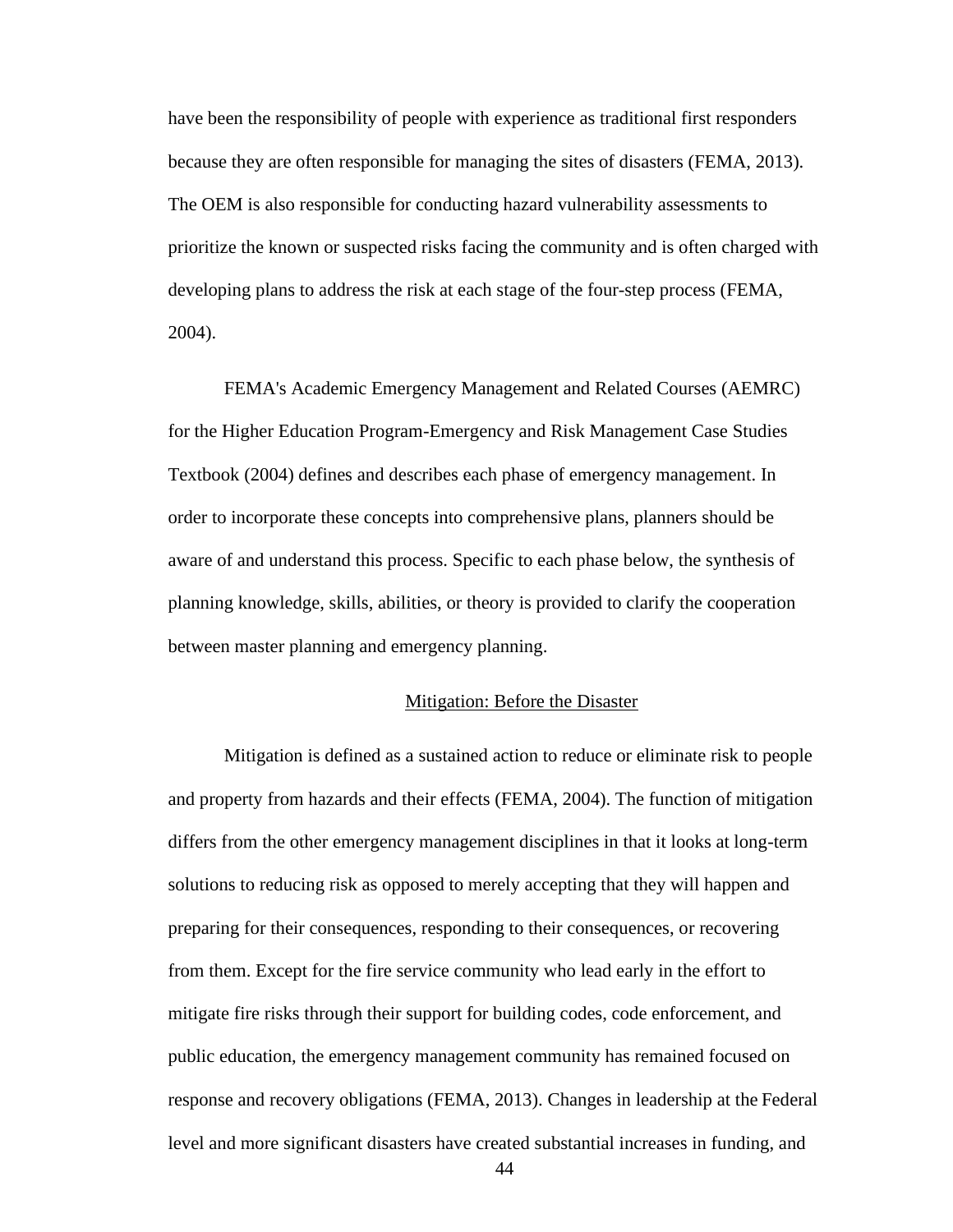more value and professionalism in emergency management, have resulted in greater acknowledgment of the importance of mitigation (FEMA, 2004).

According to FEMA,

"Implementing mitigation programs and activities requires the participation and support of a broad spectrum of players outside of the traditional emergency management circle. Mitigation involves, among other public and private sector participants, land-use planners, construction and building officials, business owners, insurance companies, community leaders, and politicians" (FEMA, 2004). However, planners are not included in the language of the other phases and arguably should have a role in each phase of the emergency management process.

Planners are also uniquely qualified because the comprehensive/master planning process utilizes the same skills needed to accomplish mitigation- planning expertise, political acumen, marketing, and public relations and consensus building, among others. These skills are different from the operational, first responder skills, which more traditionally characterize emergency management professionals. Historically, the emergency management professional has been reluctant to take a lead role in promoting mitigation because it appears to fall outside of this scope of activities (FEMA, 2004). This siloed mentality ultimately limits the effectiveness of the emergency manager and their planning process.

## Preparedness: Before the Disaster

Preparedness within the field of emergency management can best be defined as a state of readiness to respond to a disaster, crisis, or any other type of emergency (FEMA, 2020). Often, preparedness consists of taking actions ahead of time to be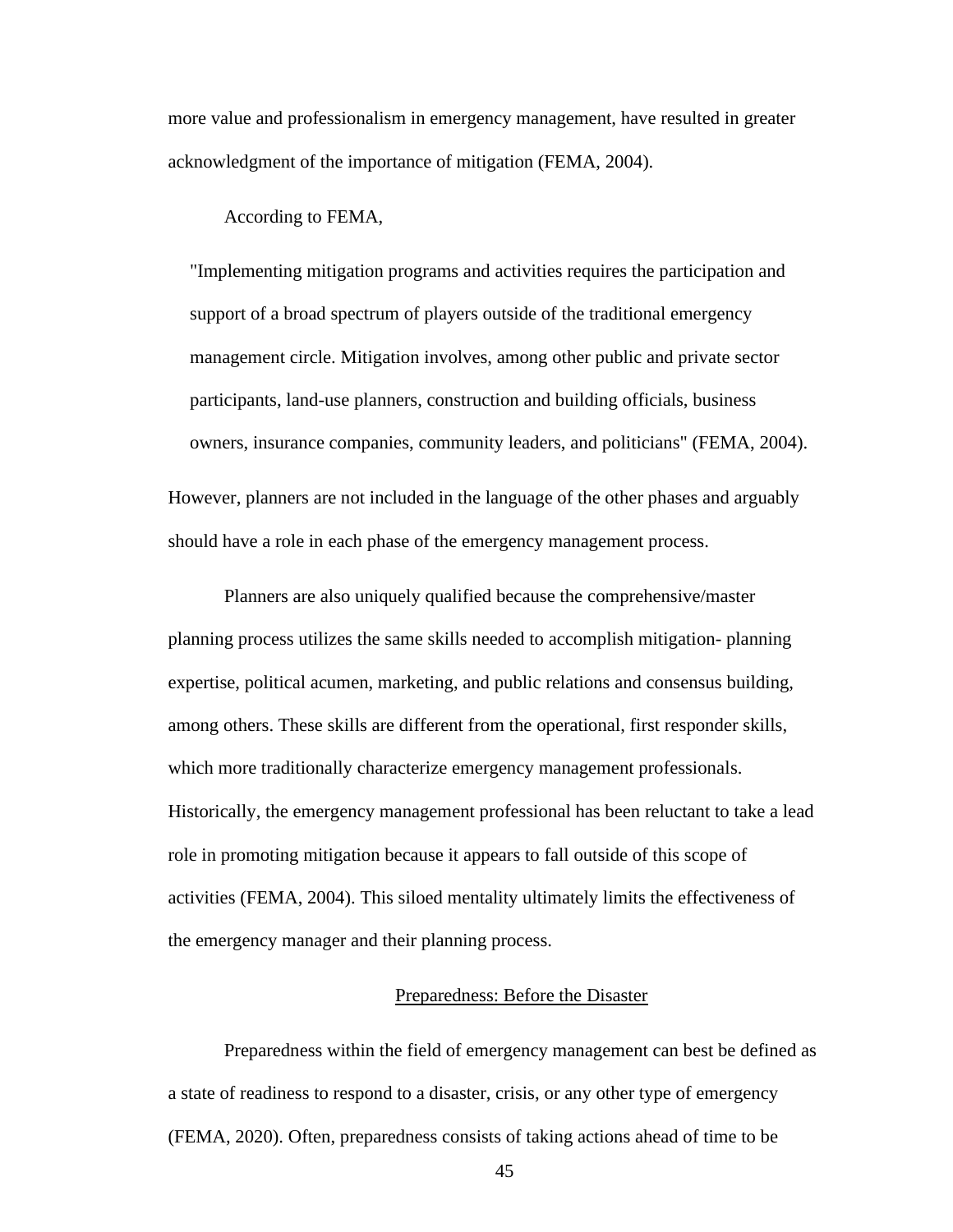ready for the emergency. These actions may be educational and practical. The simple act of exposing students to a fire drill is preparing them to respond in a specific way should an actual fire take place. Community preparation is not as easy, and community members must receive education regarding risks that may present to them. Emergency managers must address and overcome the community's denial of danger as well. In areas prone to recurring natural events, there may be public sentiment to stay in place as the storm passes because it is more convenient than evacuating. Preparedness can never be truly complete. The adage among emergency management professions states, "the earthquake you prepare for might not be the earthquake that you get." Each disaster or sudden shock has unique nuances that may or may not fit neatly into preparedness activities.

The process planners use when conducting charrettes is very similar to the process of preparing for a disaster. In a charrette, a designated team organizes and runs the process, which typically includes the project sponsor (e.g., the city planning agency, developer, or community group) and a multi-disciplinary team of professionals. This group is usually staffed, at a minimum, with planners, architects, landscape architects, transportation engineers, and economists. Consultants or agency staff may augment this team. Emergency management planning and preparation use a very similar process and stakeholder participation. The involved stakeholders usually include OEM, first responders (fire/police), government representatives, community representatives, and at times outside consultants. Including community members, particularly those at higher risk of harm from disaster or sudden shock, is critical to developing an informed plan.

In both processes, a multi-disciplinary team is essential to ensuring that the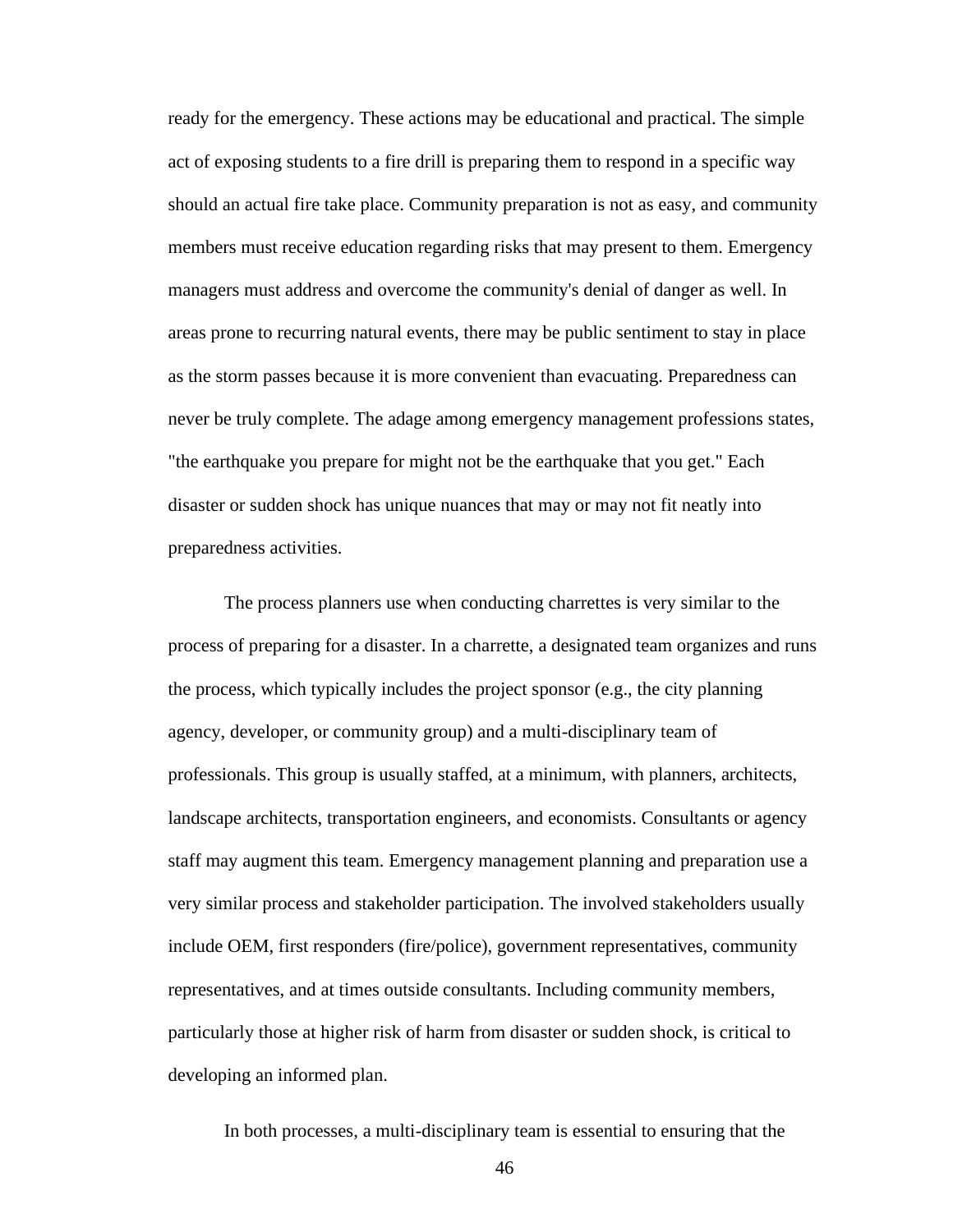design work during each step of the process is realistic. Emergency plans need to account for what is likely to happen, not a conglomeration of calamities that are extremely unlikely to manifest. Every decision point must be fully informed to create a feasible plan in both disciplines. The focus on feasibility brings a level of seriousness and rigor to the process for everyone involved.

Emergency management organizations cannot function without a strong preparedness capability. This capability is built through planning, training, and exercising, and has led to increased professionalism within the discipline of emergency management. All organizations in private, public, and government sectors are susceptible to the consequences of a disaster and must consider preparedness. Preparedness not only focuses on restoring essential government services, such as utilities and emergency services at pre-disaster levels but assisting businesses in quickly reopening to the public. Preparedness helps to minimize the required time for the affected population to return to pre-disaster life (FEMA, 2020).

#### Response: During the Disaster

When a disaster event such as a flood, earthquake, or hurricane occurs, the first responders to this event are local police, fire, and emergency medical personnel. Their job is to rescue and attend to those injured, suppress fires, secure the disaster area, and to begin the process of restoring order. They are supported in this effort by local emergency management personnel and community government officials (FEMA, 2020). The efforts of first responders are coordinated through a process called the Incident Command System (ICS), which is a resource management structure designed to process situational awareness and resource allocation as needed (FEMA, 2020). ICS is modular and scalable based on the size of the incident. Because of this modular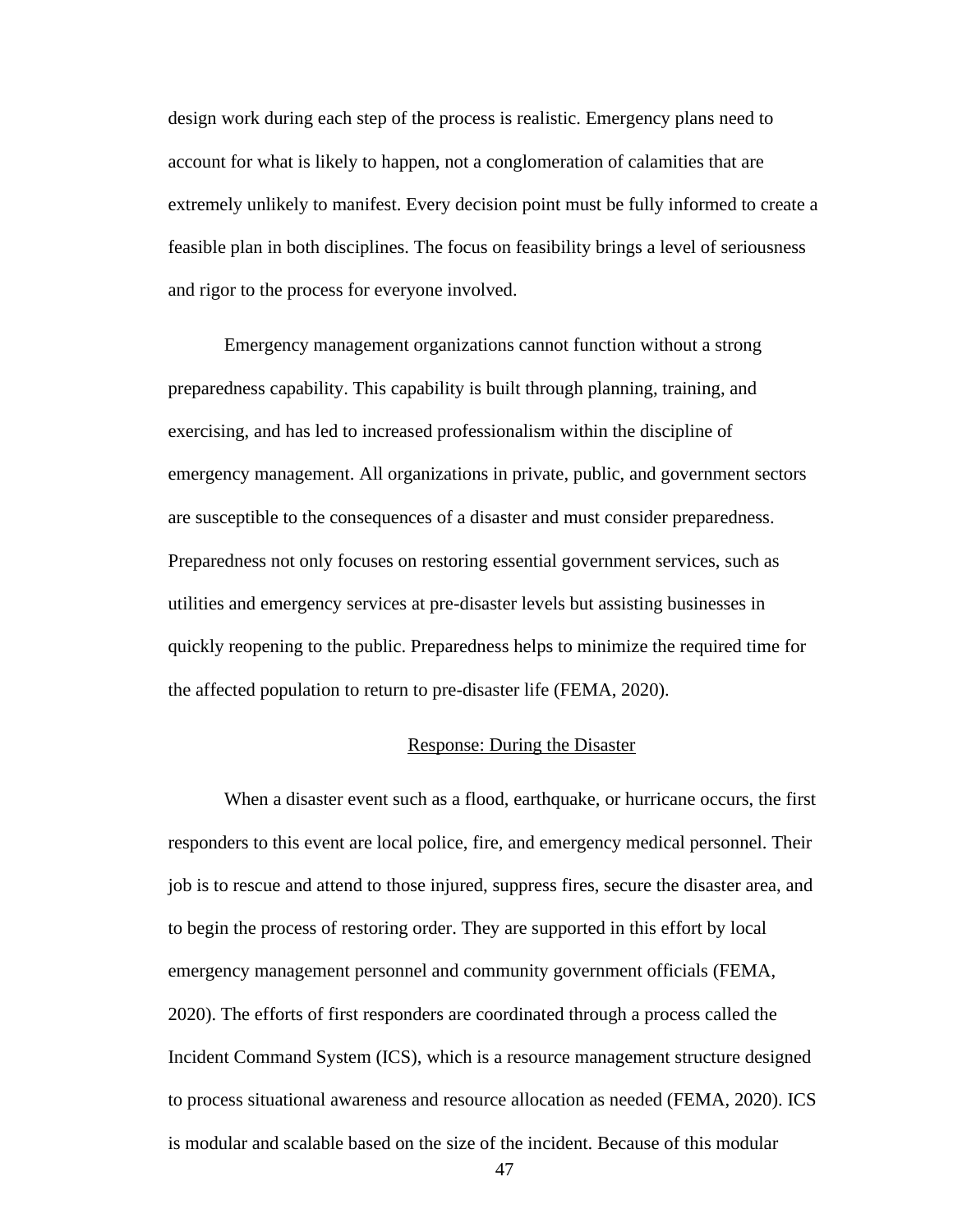design, planners can be incorporated into one or more of the pre-established function groups. ICS offers different functions which are tasked with achieving identified goals in the response phase. These functions are Operations, Planning, Logistics, and Finance (FEMA,2013). Planners may serve in any of these functions based on the current or future needs of the community response.

It is important to note that in the mitigation and preparation phases, public participation is encouraged, even required, to build the best plans and ensure the most effective preparatory actions. These phases utilized a democratic decision process whereby all stakeholders are included in the decision making and development process. However, in order to ensure life safety and property preservation, the response phase requires a different decision-making process, one which is much more autocratic. During the response phase, clear direction from government officials to the community is essential to ensure personal safety. Response actions may include evacuation orders, restrictions on returning to affected areas, or curfews, and each action or direction helps to preserve life and property. Many community members may object to this approach; however, it is necessary. The understanding of this shift in the decision-making process allows planners to integrate contingencies into the master plan. For example, how will a long-term evacuation impact the economic viability of the community? If homes are flooded and not covered by insurance or slow to rebuild, how does blight affect the housing market and the return of residents? There is an infinite number of contingencies that can be considered and evaluated for inclusion in the master plan.

## Recovery: Before and After the Disaster

There is often a theoretical debate over when the response function ends, and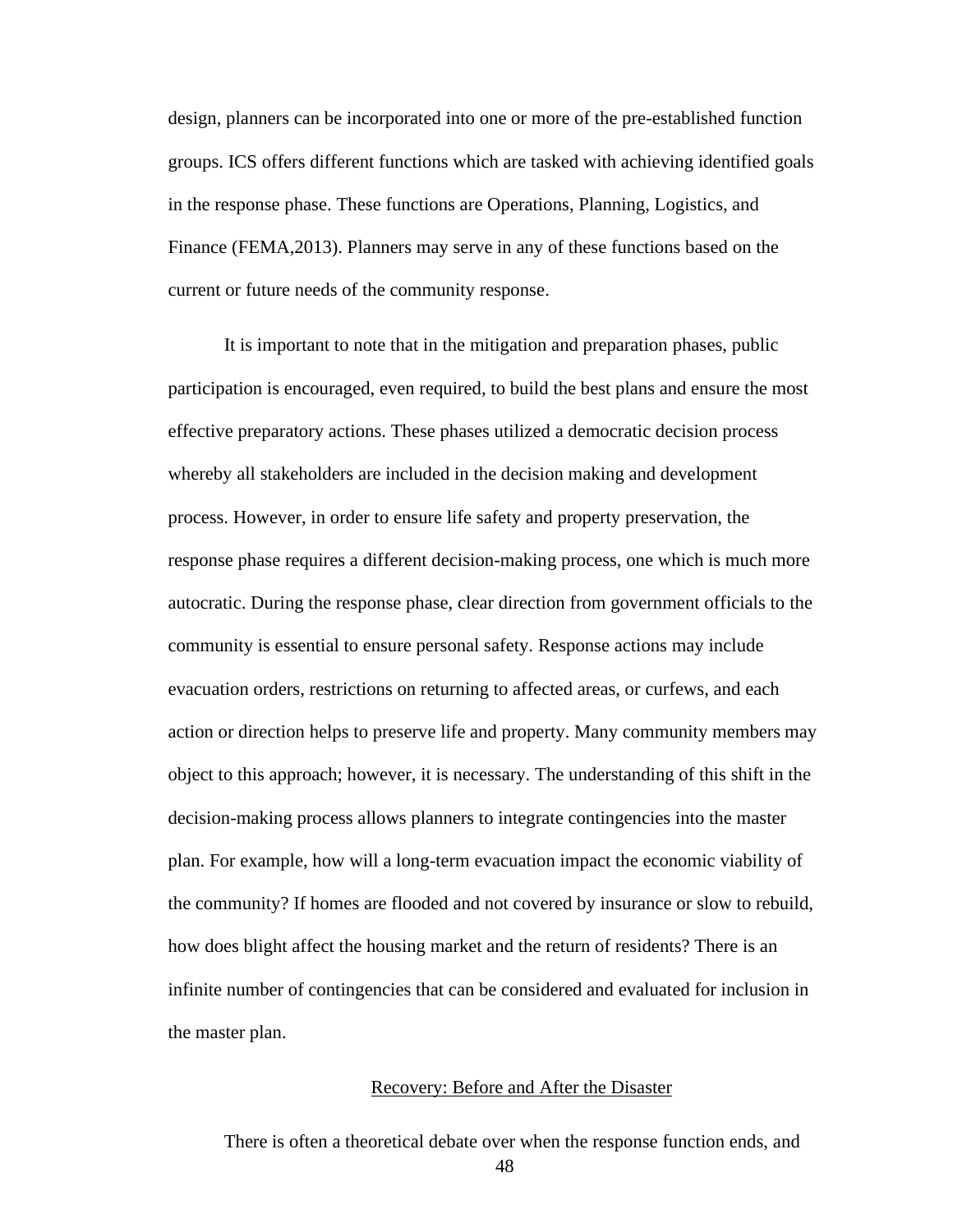the recovery function begins (FEMA, 2004). This thesis defines the response function as the immediate actions to save lives, protect property, and meet basic human needs. The recovery function is not so easily classified. Recovery typically begins in the first hours and days following a disaster event and can continue for months and, in some cases, years, depending on the severity of the event (FEMA,2004). Logically this makes sense, as there must be a disaster or event to recover from. However, recovery must be planned; local planners and emergency planners are encouraged to consider the community recovery goals during the mitigation and preparation phases of the planning processes.

Unlike the response function, where all efforts have a singular focus, the recovery function or process is characterized by a complex set of issues and decisions that must be made by individuals and communities. These issues and decisions are more easily identified and addressed in the calm of a non-emergency period, and they serve to inform the mitigation and preparation phases. Recovery involves decisions and actions relative to rebuilding homes, replacing property, resuming employment, restoring businesses, and permanently repairing and rebuilding infrastructure. The recovery process requires balancing the more immediate need to return the community to normalcy with the longer-term goal of reducing future vulnerability (FEMA, 2020). The recovery process can provide individuals and communities with opportunities to become more economically secure and improve the overall safety and quality of life.

Because the recovery function has such long-lasting impacts and (generally) high costs, the participants in the process vary. They include all levels of government, the business community, political leadership, community activists, and individuals. Each of these groups plays a role in determining how the recovery will progress.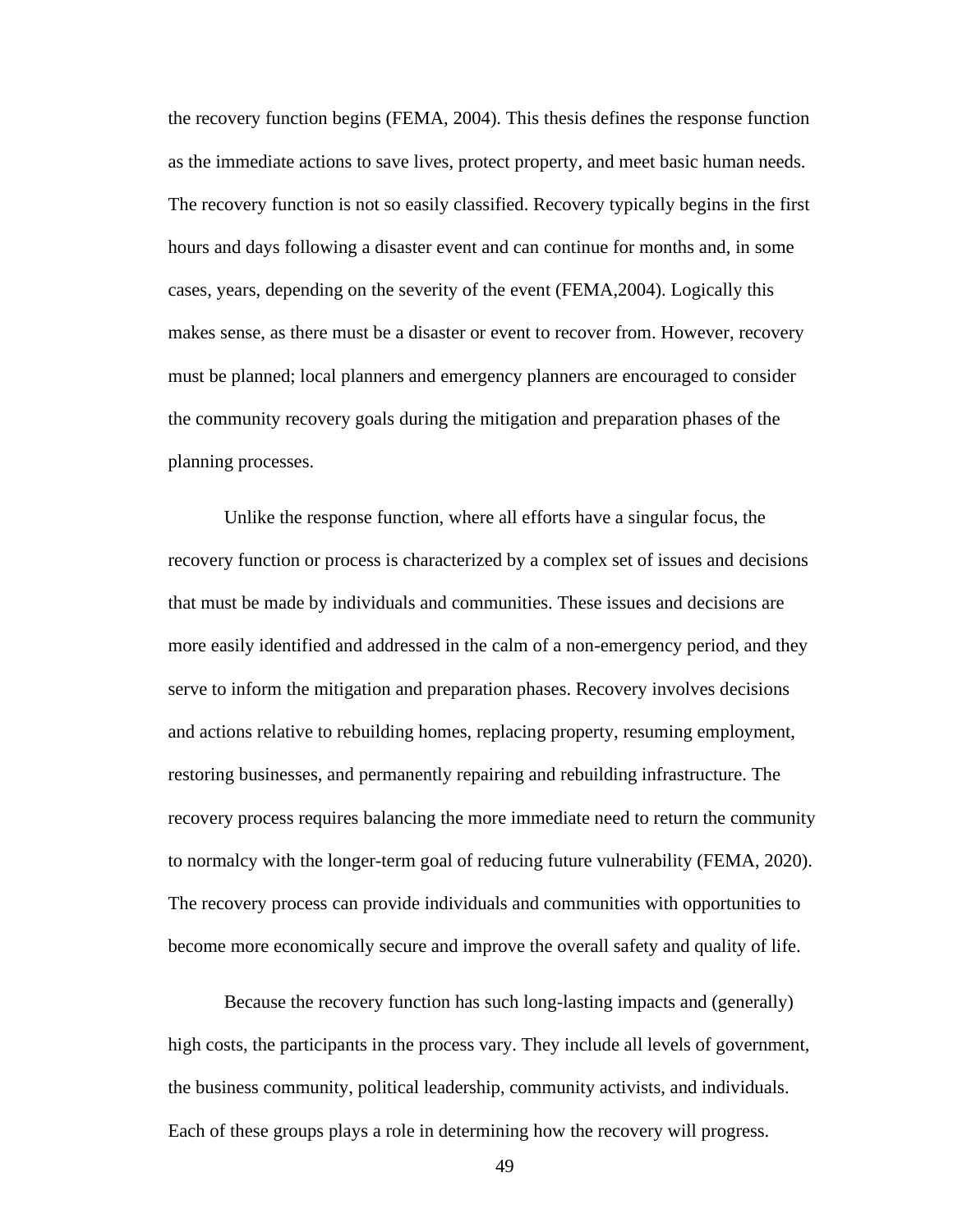Some of these roles are regulatory, such as the application of State or local building ordinances, and some, such as the insurance industry, provide financial support. The goal of recovery is to bring all the stakeholders together to plan, finance, and implement a recovery strategy that will rebuild the disaster impacted area to be safer and more secure as quickly as possible (FEMA, 2020).

Planners are well suited to participate in the emergency management process, and many guiding FEMA documents and training programs promote the inclusion of planners to develop more effective emergency management plans and improve capacity at all four phases of the emergency management process (FEMA, 2013).

# Planning, Emergency Management, and Hazard Mitigation

Planners are often responsible for the creation of the future vision of a community. This process usually involves community government, stakeholders, and other interested parties. Generally, master plans and comprehensive plans guide the following (Schwab, 2010):

- 1. land use (both existing and future),
- 2. demographics (existing and projected),
- 3. housing,
- 4. infrastructure,
- 5. education,
- 6. recreation, and
- 7. transit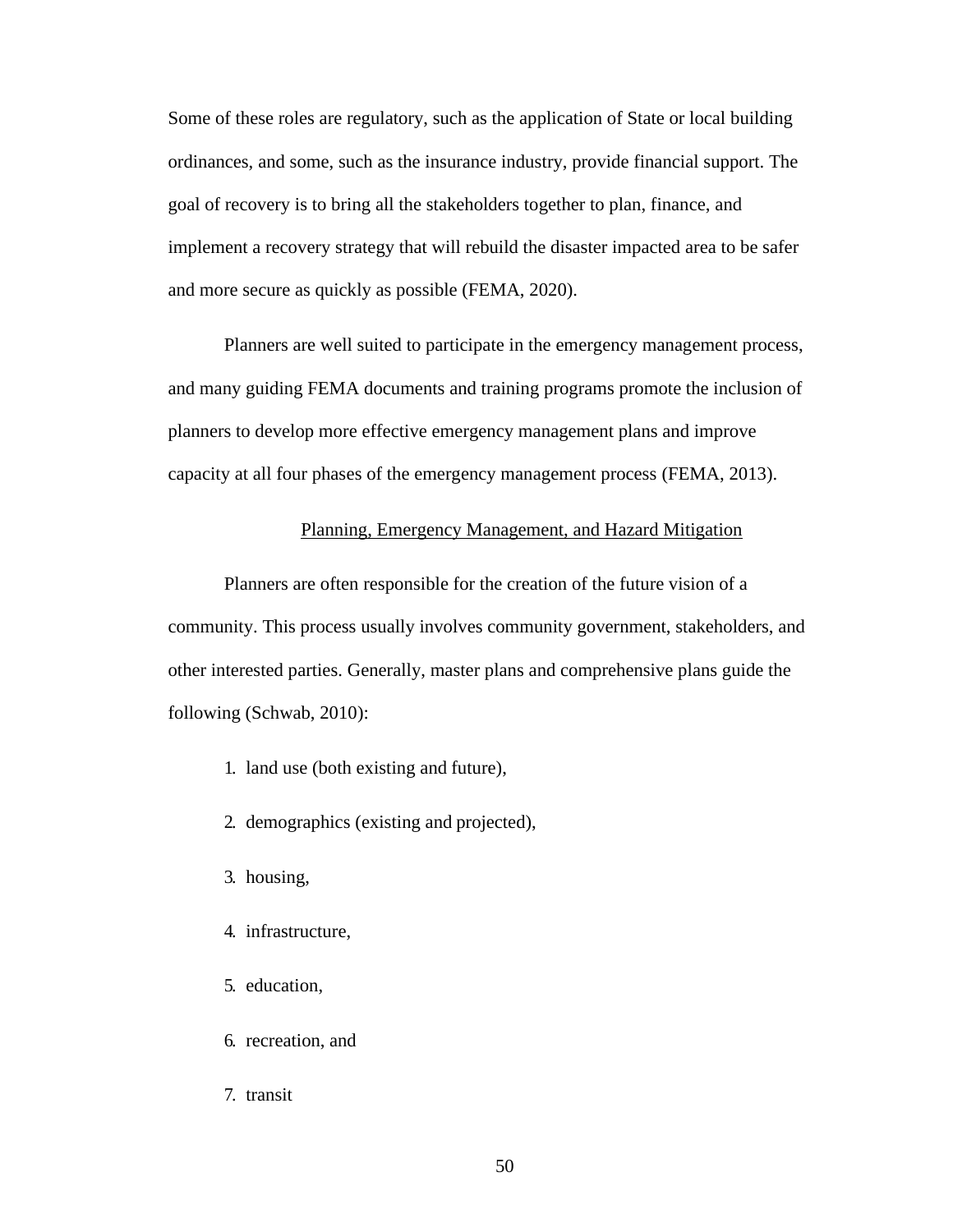This list is not all-inclusive, and the individual community determines which elements contribute to the vision. Emergency management and hazard mitigation professionals also have an overarching planning process. Comprehensive Emergency Management Plans (CEMP) focus on how the community will prepare and respond to a disaster. Still, those plans often do not include elements that are in a master plan, which may inform that process. Each plan needs the information, in part, from the other to become more inclusive and effective (FEMA, 2013).

Emergency plans may consider pre-disaster mitigation efforts such as removal of underbrush in a fire-prone area, and plans may guide actions to recover from the disaster. Because emergency management has its origin in response to emergencies, many emergency plans historically focused on what actions are taken when the disaster strikes and the period between then and when the community is stabilized and rebuilding. Government entities are frequently responsible for initiating the evacuation of residents from communities that are under immediate threat. Some residents will self-evacuate seeking safer harbor during the event; however, local authorities often implement pre-established response plans to protect from loss of life and mitigate property damage. When the threat is no longer present or has sufficiently reduced, residents often return to their personal and community property to assess the damage. Under the Stafford Act, Federal and State governments can provide support and resources to local communities in times of disaster (FEMA, 2011). This support varies in size, scope, and duration based on the event and is often used in tandem with local government and community resources. In many instances, the rebuilding of the community continues long after the government support has left. Some communities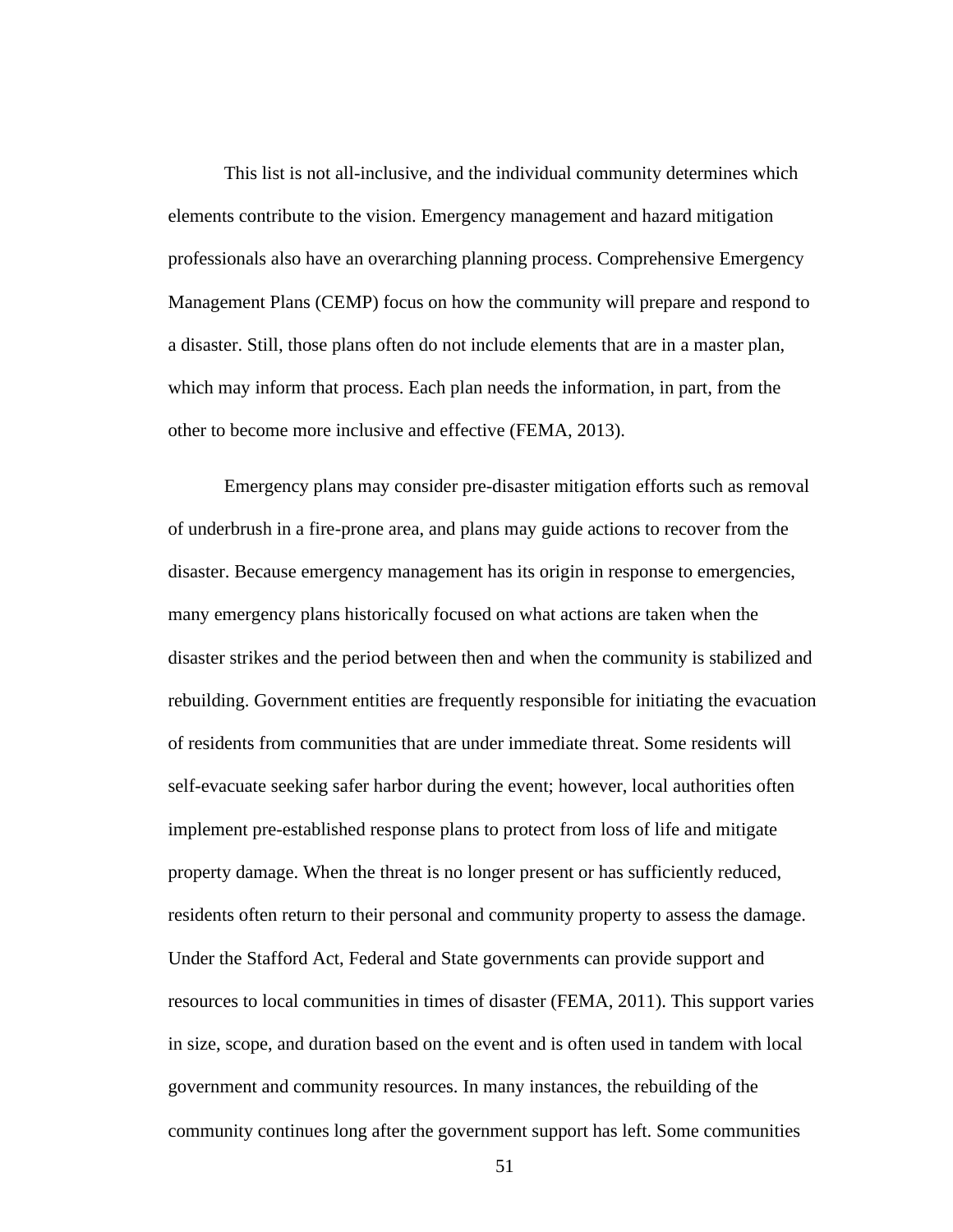can support this process, but some communities may remain unable to rebuild.

#### Planning for Disaster

Emergency management plans and master plans should complement each other and coordinate how a community addresses the concerns of disasters and how the community responds should the disaster happen. Rebuilding a community after a disaster or sudden shock is also often discussed, and for many outside the affected community, rebuilding refers to the physical restoration of the damaged property. However, for affected communities, rebuilding is much more and must account for the psychological recovery of its residents who must adapt to a new normal. Rebuilding often takes years to complete, and most emergency management plans do not account for this long-term process. The master plan and the planner or planning department must be prepared to manage the recovery from the disaster long after the emergency plan has concluded.

A community, regardless of size, may have a master plan guiding its development. The same community may also have an emergency management plan guiding its preparation and response to risks that threaten the community. Planners should not expect to be emergency management practitioners and be fluent in all aspects of the field. However, an understanding of the process of emergency management, hazard mitigation, resilience, and how emergency management plans are developed will provide a better understanding of how emergency management processes can be incorporated into master plans.

# What Role Should Planners Play?

The field of emergency management and hazard mitigation has been growing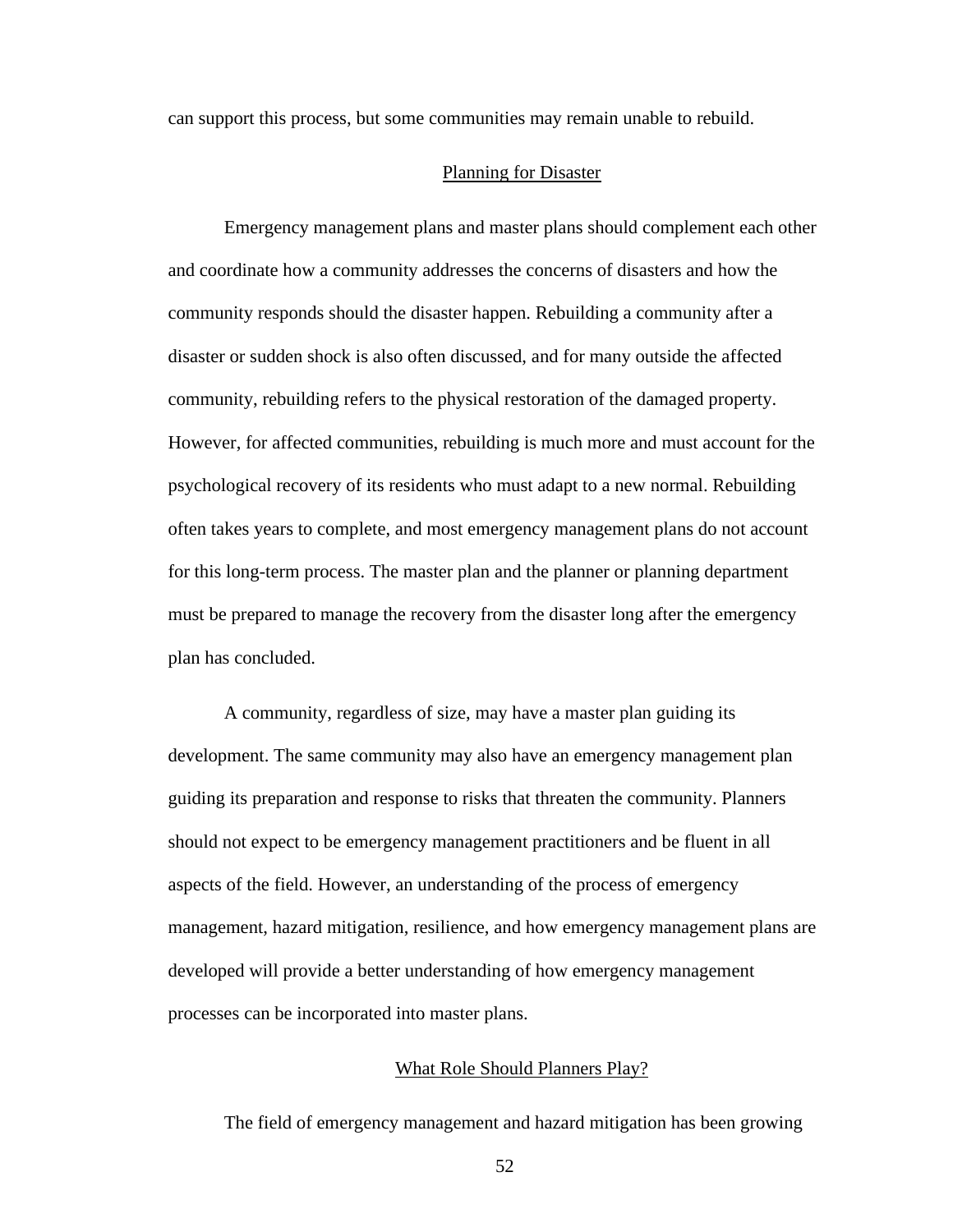significantly since its inception in the 1950s. Emergency managers have become joined by other practitioners, such as civil engineers and others involved in planning for and developing public infrastructure. There are many people and institutions with stakes within the range of structural and nonstructural approaches to hazard mitigation. Nevertheless, planners' role in the process is central, and the process is less robust and less comprehensive without them (Schwab, 2010). The adoption of mitigation tools can strengthen the role of planning in both the short and long term. Planners must perceive the centrality of their role in this area and use their talents to the maximum benefit of public health and safety (Schwab, 2010).

In 2010 the American Planning Association issued Planning Advisory Service Report Number 560 titled: *Hazard Mitigation: Integrating Best Practices into Planning*. The report details the importance of integrating emergency management, hazard mitigation, and planning to improve community resilience and capacity to prepare for a disaster or sudden shock (Schwab, 2010).

"One of the primary goals of planning has always been the enhancement of quality of life in our communities. Most planners practice in the firm belief that their efforts are helping to improve the lives of people in the communities they serve. Nothing is more essential to protecting the quality of life than ensuring personal safety. All other benefits or public goods that people might regard as elements of a high-quality life—aesthetics, cultural activity, peaceable civic life, prosperity—are difficult or impossible to cultivate or enjoy when personal safety is in jeopardy" (Schwab, 2010, 1).

Integrating hazards into the planning process on paper is easy, putting that integration into practice amid a myriad of local variables is much tougher. The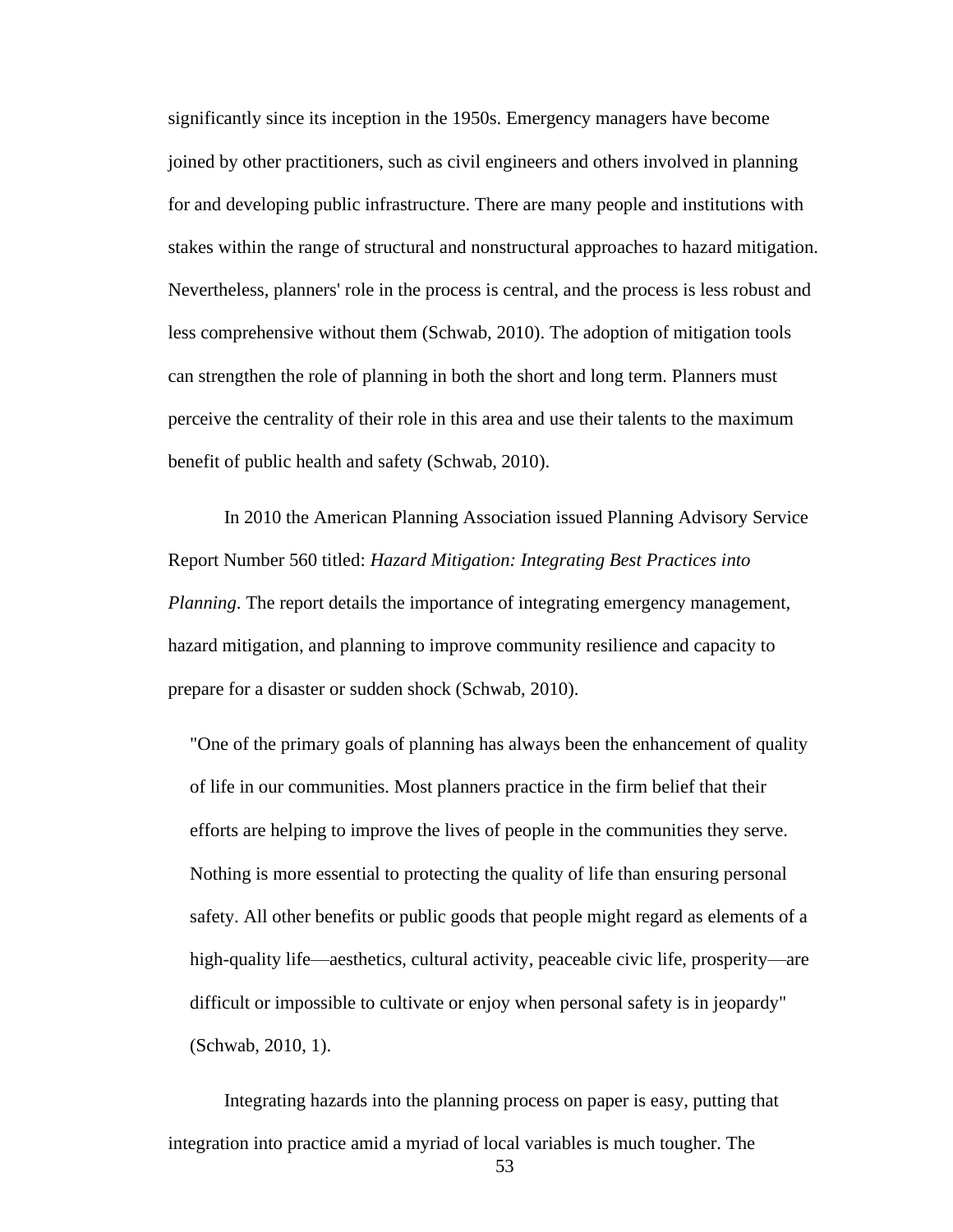commitment and political will to address hazards wane when the immediate threat of, or response to, a disaster is gone. (Schwab, 2010). Planners can help temper this by initiating the public dialogue before disaster strikes, helping people to understand the urgency of the problem through effective public outreach and education. This entails involving as many key stakeholders as possible and helping them to achieve consensus on as many broad principles and action items as possible, given the prevailing norms of the community (Schwab, 2010).

## Comprehensive Vision and Goal Setting

The ability to integrate hazard mitigation into the larger context of plan making in a community is tied directly to a unique and crucial planner's skill: the ability to think comprehensively about the challenges facing a community, how to address them with the resources available, and how to steer the public and its decision-makers toward goals and objectives that are reasonably constructed to achieve the desired ends (Schwab, 2010). Many other local government professionals are trained to manage particular and often isolated functions—civil engineering with sewer and water systems, for example, or police and fire officials with public safety—but few, except county, city, or town managers, are trained to think about the welfare of the community in its entirety with all. The complex relationships that exist among land use, economic development, population growth, the environment, and the physical impact of the built environment on any number of other factors are within the planners' scope. A planners' ability to think about the big, long-term thoughts about the interrelatedness and interdependency of all these factors makes them indispensable to hazard mitigation planning (Schwab, 2010).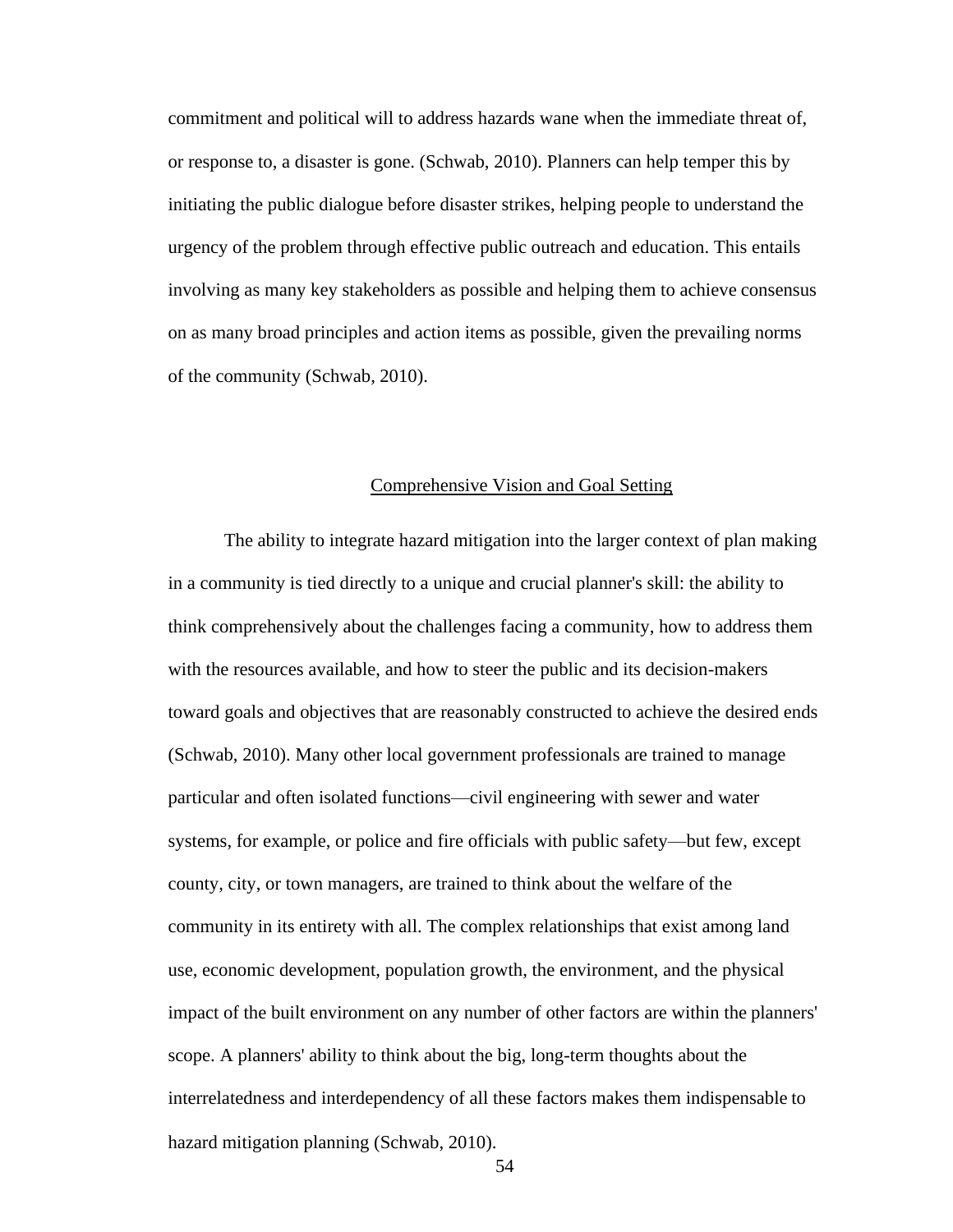Planners are often the one group of local government professionals who are specially trained to analyze spatial relationships. They plan for future growth and development and implement the resulting decisions. However, few planners receive formal training to understand how hazards should influence those tasks and processes. Hazard mitigation training in academic curriculums is sparse, though growing, and many planners have essentially learned on the job or through continuing education training.

# Integrating Hazards into Planning

According to Godschalk (2010, 48), Integrating hazards into planning implementation tools has three primary goals:

• Keeping future development out of known hazard areas. The purpose is to influence the location of public and private investment, guiding it away from known hazard areas and toward safe growth locations. For example, zoning and subdivision regulations can direct private development away from hazard areas through the designation of location-specific allowable land uses and standards for public safety. Capital improvement programs (CIPs) can direct funding for public facilities such as roads, bridges, utility systems, and critical facilities to locations outside hazard areas.

• Keeping hazards from affecting existing developed areas. The purpose is to improve the protection of already built-up areas through structural mitigation projects or environmental management techniques that modify the progression of the hazard itself, using combinations of local funds from CIPs and funds from state and federal programs. For example, dams and levees can be constructed to provide a certain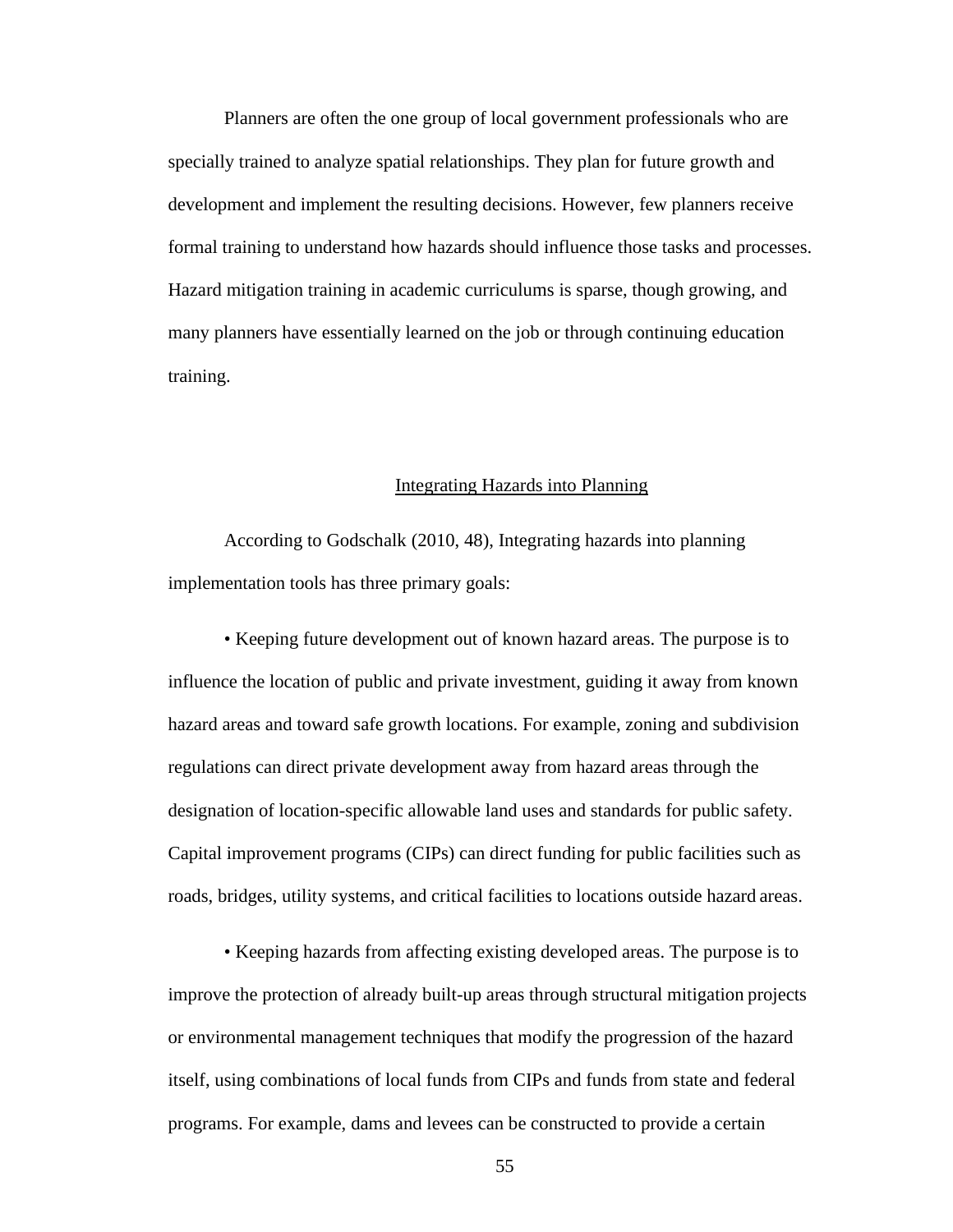amount of protection from future flooding for low-lying developed areas. At the same time, reforestation and wetland preservation can be used for flood control.

• Strengthening existing development to resist hazards. The purpose is to enhance hazard resistance by enacting and enforcing construction code provisions concerning hazard stresses and impacts. For example, hazard area zones and subdivision regulations, as well as building codes, can contain design standards and project review procedures for ensuring the safety of projects subject to earthquake, landslide, wildfire, and flood hazards.

A variety of tools and techniques can be used to link hazard mitigation planning and land use planning. Communities should establish complementary goals, policies, and recommendations in hazard mitigation plans and comprehensive plans (e.g., land use, natural resource protection/environmental management, transportation, public safety, etc.) It cannot be overstated that there is a distinct reliance between these planning processes and outcomes. Capital improvement plans (e.g., water/sewer line extension, construction of public facilities) and development regulations (e.g., zoning ordinance, subdivision regulations, building, and housing codes) should also incorporate hazard mitigation recommendations. Demographic data such as growth trends, land use patterns, critical infrastructure maps, and future land use maps should continue to be collected and shared with emergency management professionals to inform their planning process better. The sharing of information across planning disciplines and conducting proactive and coordinated outreach and stakeholder involvement in the planning processes helps to promote a strong culture of preparedness and mitigation.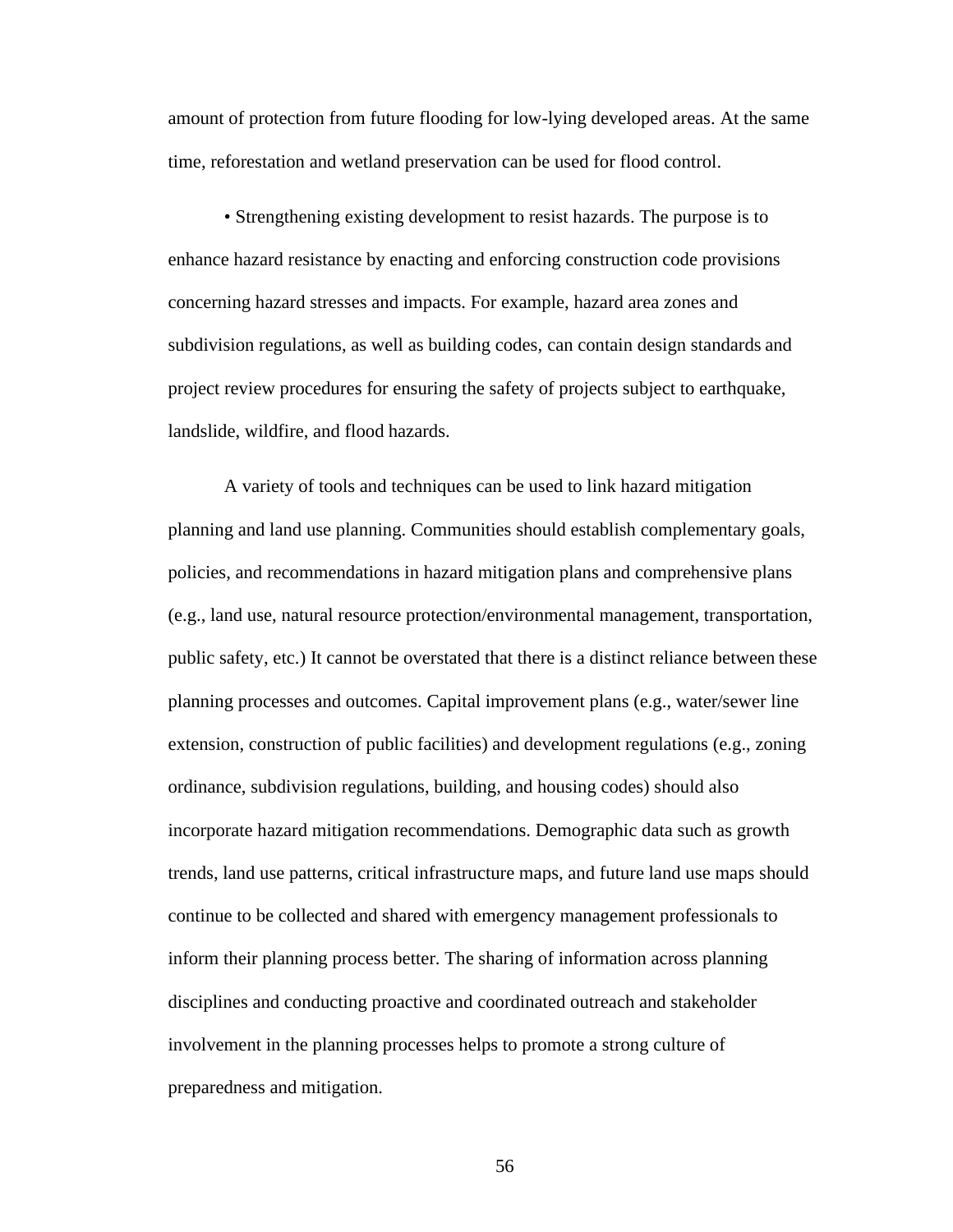## The New Normal

When considering the four phases of emergency management (mitigation, preparation, response, and recovery), some may think that once the danger has passed and the community has rebuilt, the application of the emergency plan would conclude. The cycle would then begin anew before the next disaster. Planners and emergency managers must incorporate awareness of the long-term effects of the disaster on the community into both emergency management and master plans.

It seems intuitive that the goal of an impacted community after experiencing a disaster or sudden shock is to return to normal; or to those conditions which preceded the disaster. Recovery usually meant rebuilding the damaged structures, cleaning up the debris, and making necessary changes to avoid more damage should the next disaster befall the community. This approach makes sense for most people, especially those who are not impacted. However, for those impacted by a disaster or sudden shock, the experience of the disaster is never gone. The term "return to normal" is often used to describe a desired state of return after a disaster or sudden shock, however a more accurate term "the new normal," is used to describe this process (Mccoll & Burkle 2012) . The new normal offers more respect for the impact of the event on the community. The new normal acknowledges that the disaster or sudden shock may prevent the return to pre-disaster conditions; for example, rebuilding damaged structures does not rebuild the family who suffered a loss of life. An event such as the 2012 Sandy Hook Elementary school shooting where 26 people, including 20 children between six and seven years old, and six adult staff members (Wikipedia, 2020) were shot and killed is so disturbing that the community is forever altered and normal, as it was before the tragedy, is impossible to return to. The new normal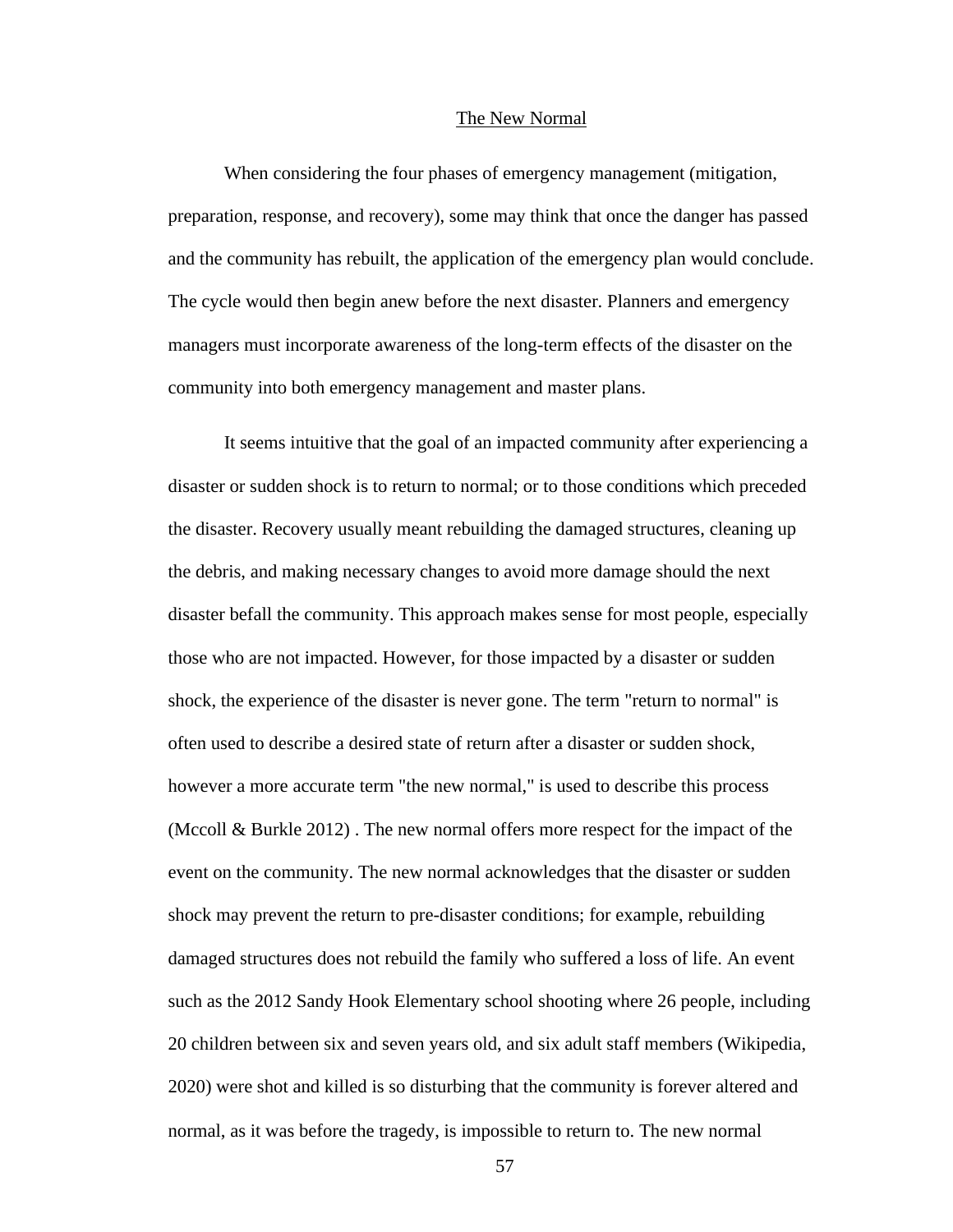acknowledges that disasters and sudden shocks are opportunities to address factors that contribute to the impact of disasters.

Those impacted by disaster are often surrounded by reminders of the event, which may result in a state of chronic stress which may serve to keep the disaster alive and present for many years. Individuals and communities begin to assume responsibility for rebuilding their lives, and people adjust to a new "normal" while continuing to grieve losses. The reconstruction phase often begins around the anniversary of the disaster and may continue for some time beyond that. Following catastrophic events, the reconstruction phase may last for years (Washington 2020). For areas experiencing a natural disaster such as tornado or flood, the sight of unrepaired homes, blight, empty lots where homes once stood, and anniversaries of the event will almost certainly bring a return of the trauma which was experienced (Mccoll & Burkle 2012). Even a change in seasons, like the beginning of hurricane season in the southern U.S., can bring back trauma, which impacts the wellbeing of communities at risk. These constant stressors, be them conscious or subconscious, can accumulate and affect communities in ways that are not usually accounted for in contemporary emergency management literature and are not usually considered when planners and local governments develop master plans. Planners should be aware of the possibility of retraumatizing community members during the planning process. There also are psychological impacts with long-term adaptive consequences, such as changes in risk perception (beliefs in the likelihood of the occurrence a disaster and its personal consequences for the individual) and increased hazard intrusiveness (frequency of thought and discussion about a hazard) (Lindell 2013). In turn, these beliefs can affect risk area residents' adoption of household hazard adjustments that reduce their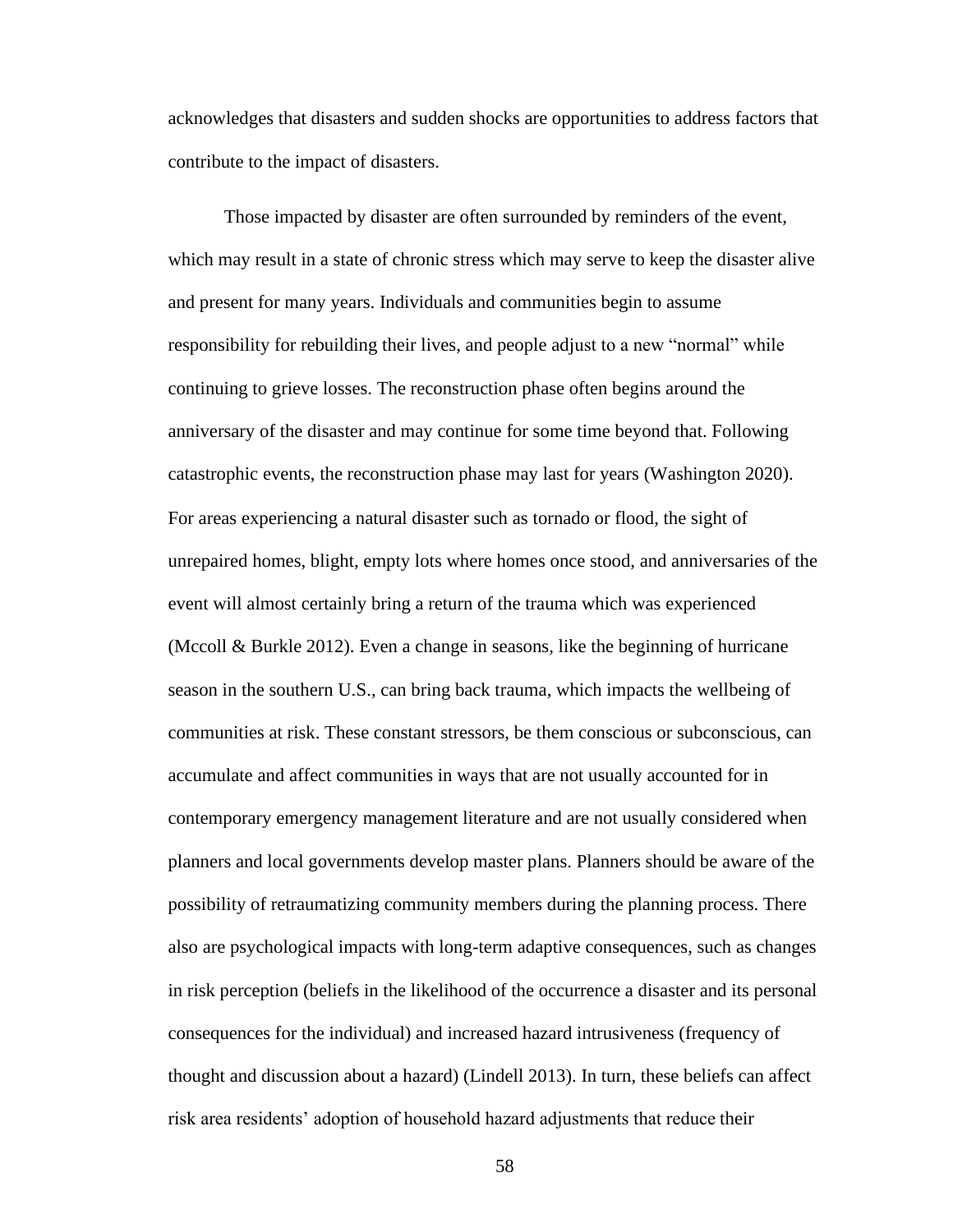vulnerability to future disasters (Lindell 2013). Experiencing a disaster may provide more involvement in the planning process and may serve to increase capacity to absorb the impact of a disaster. The disaster may forever alter the trajectory of the community, and planners must be work with others, especially mental health professionals, so that the impact of the disaster can be respected and incorporated into the comprehensive planning process.

#### Acute Childhood Experiences

Acute Childhood Experiences (ACE's) refer to significant traumas that are experienced during childhood, such as escaping extreme violence or in this example surviving Hurricane Katrina (CDC, 2019). ACES can create a multitude of mental health conditions (Johnson 2018). Children that witnessed the devastation or watched parents cope with the storm and aftermath are at a higher risk of mental health difficulties as an adult. Increases in mental health crises such as stress and anxiety may be felt as the hurricane season approaches. Even storms that bring heavy rain generate stress and concern in Broadmoor because it is in one of the lowest areas of the city, and it is usually last to drain. Reminders of the destruction of Katrina are brought out regularly. This chronic stress condition is detrimental to health and wellbeing; it may increase crime and disorder and lower quality of life (Johnson 2018).

This aspect of disaster recovery was not intended to be explored as part of this thesis. However, the research uncovered an area that requires further exploration and consideration when developing emergency management and master plans. Emergency management and master planners should learn more about the impact of ACE's from mental health professionals so that they are better informed about the long-term impact that disasters and sudden shocks may present to survivors. Plans should account for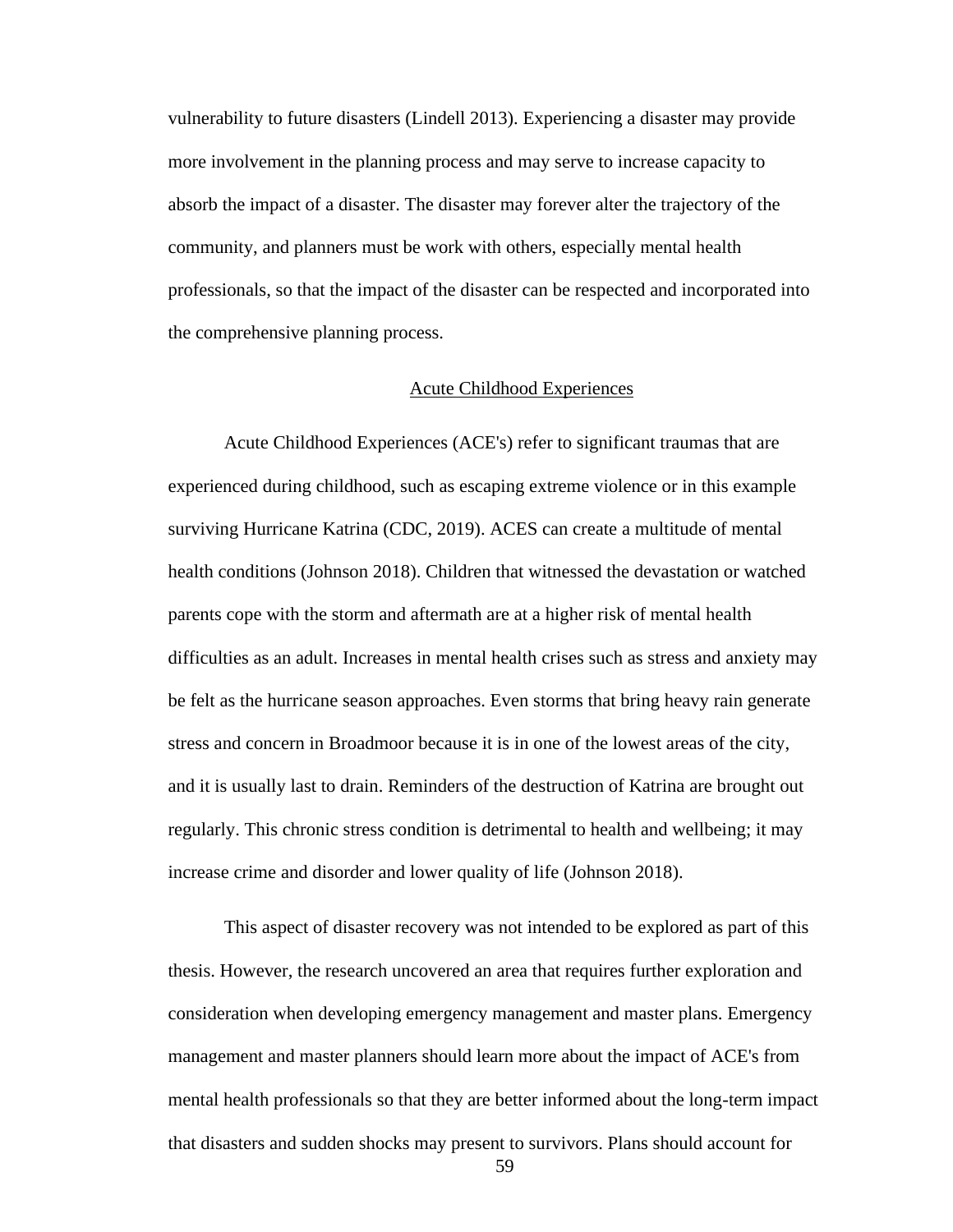these impacts and specify resources that may be available to provide monitoring well past the believed recovery period of the event.

#### Conclusion

Contemporary emergency management in the United States has its roots in the Cold-War era community preparation and response to a nuclear threat. The Federal Emergency Management Agency (FEMA) was created in the 1970s and modified several times until 2001 when it was incorporated under the Department of Homeland Security. FEMA identifies four phases of emergency management: Mitigation, Preparation, Response, and Recovery. Mitigation and Preparation occur before an emergency, Response and Recovery occur during and after the emergency. Recovery, though often identified as the last phase, should be considered when creating action items, policy, or plans during all other planning phases because these decisions will directly impact recovery. Planners may be responsible for maintaining recovery efforts long after the acute response to the emergency has passed. Planners may need to acknowledge that it may be challenging to engage stakeholders in a hazard mitigation planning process in the absence of an emergency. Despite this, planners are uniquely poised to see the broader spatial relationships of community, planning, and mitigation, which is helpful in the development of plans. The integration of planning and hazard mitigation should include the following principles: Keeping future development out of known hazard areas, keeping hazards from affecting existing developed areas, and strengthening existing development to resist hazards. The coordination with emergency managers can assist in these efforts by better informing both planning disciplines as their plans are developed. Should a disaster or sudden shock impact the community, the response phase will rely on guidance and preparations laid out in the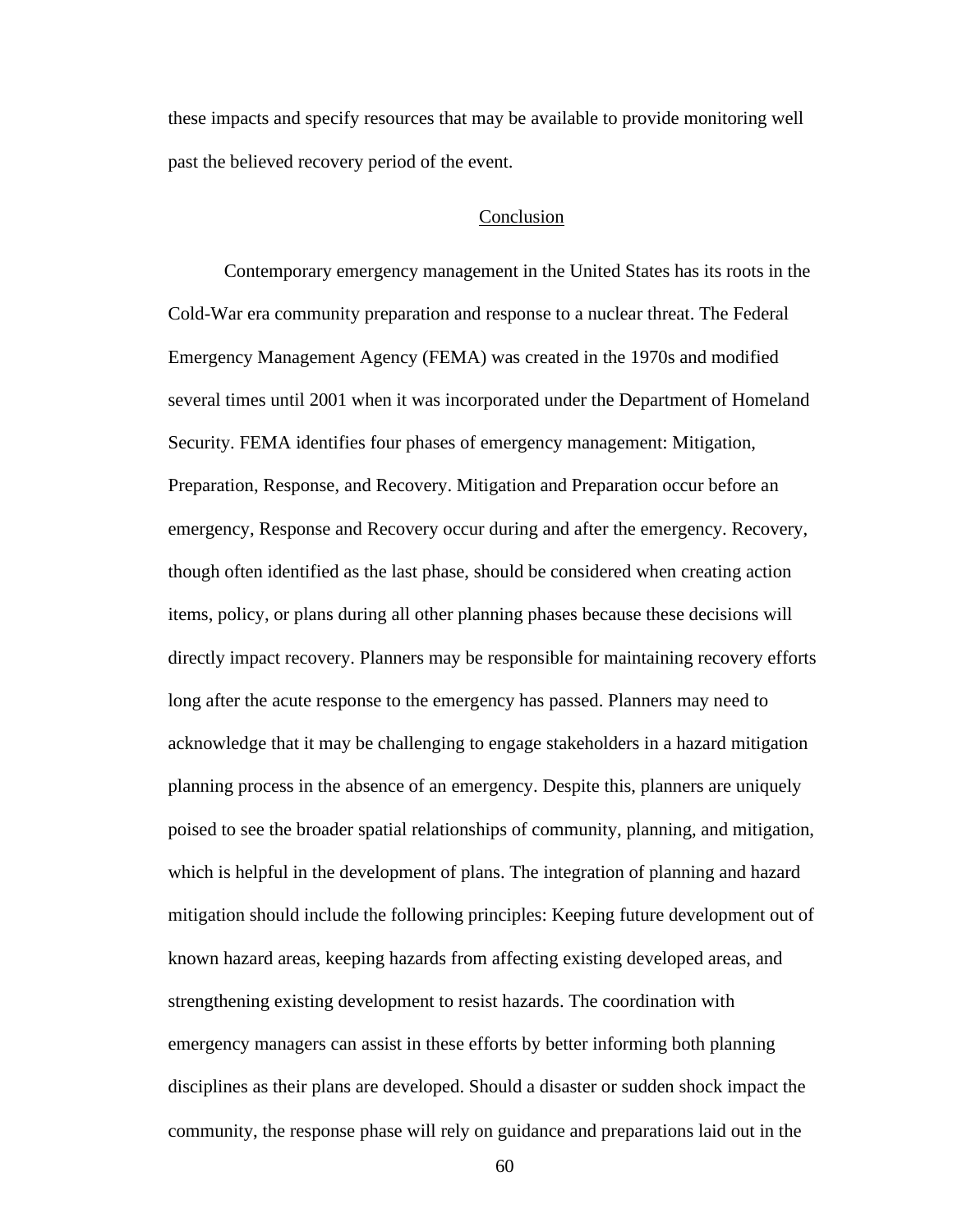plans. It may minimize the level of damage or disruption to the community. The psychological impact of natural disaster or sudden shock can have negative consequences on the mental health of those who experience it, especially children. Acute Childhood Experiences (ACES) can influence the psychological and emotional stability of a child who experienced disaster and the result may not present itself for many years. Planners and emergency managers should consult with mental health professionals to learn how to incorporate ACES mitigation strategies into their plans.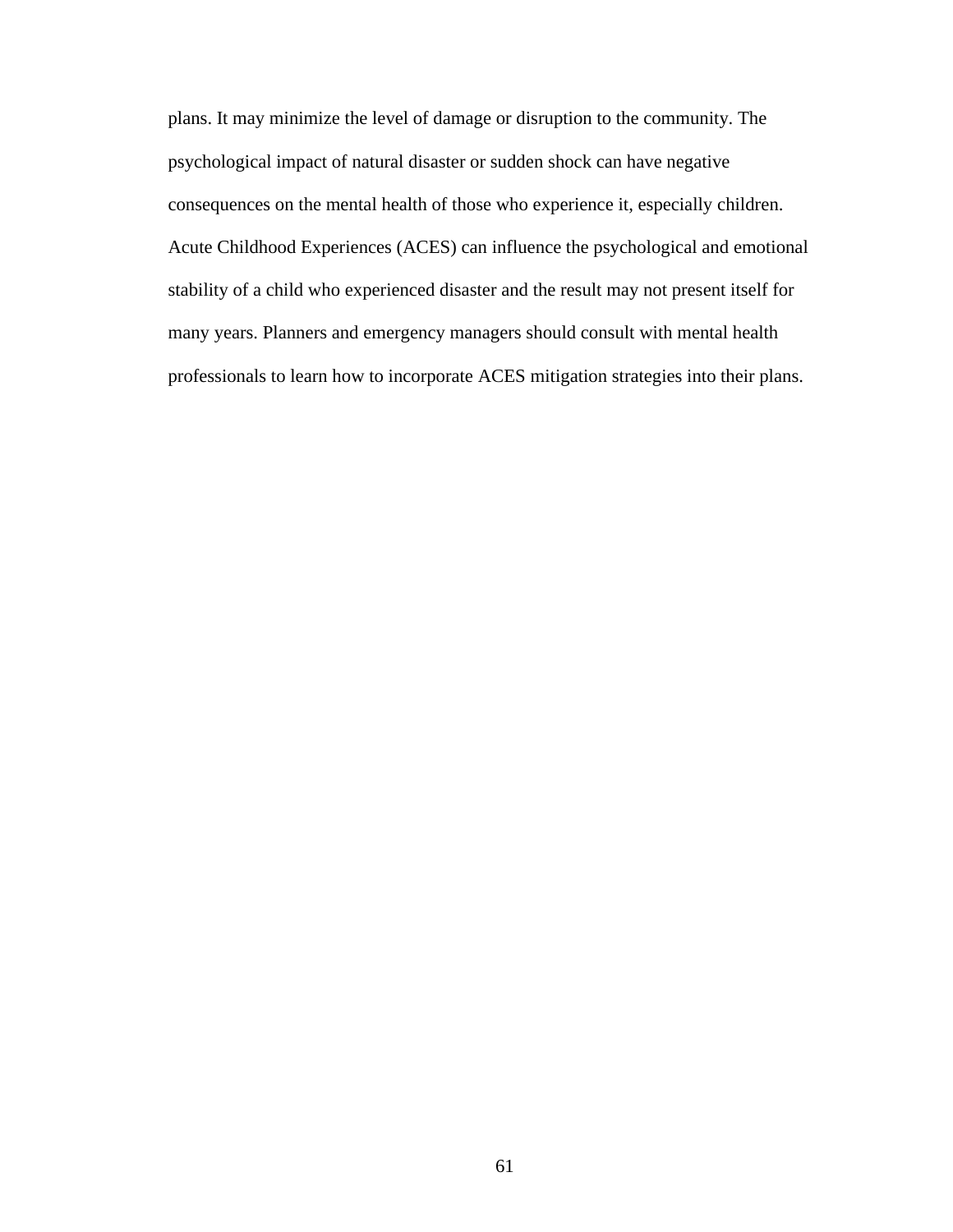## CHAPTER 7

## **CONCLUSION**

The importance of communities to prepare for and respond to disaster or disruption could not be any more clearly illustrated than right now. As the conclusion of this research is written, the United States and the rest of the world is grappling with the rapid spread of a global pandemic, Coronavirus (COVID-19).

COVID-19 could be considered a natural disaster, sudden shock, pandemic, or any other myriad of calamities combined into one global event. Communities across the world are relying on emergency managers, public health officials, economic forecasters, policymakers, and citizens to keep their communities safe from exposure to the virus. The disruption this pandemic is creating impacts economic markets, employment security, and social cohesion, which may result in instability, concern, and in the worst case, possibly panic among the populace. Planning for a pandemic may or may not already be incorporated in emergency or master plans. Communities that have developed plans for pandemic response are implementing their plans at this very moment; however, the speed of exposure and spread of the virus is threatening the community's ability to absorb the impact.

COVID-19 illustrates the various approaches which are needed for the successful planning, response, and recovery; similarly, there are different ways to view and interpret those approaches. An emergency management practitioner might see that systems of addressing the virus impact are being implemented based on established emergency management practices. There are organized management practices that are being used to dedicate resources accordingly, track cost expenditures, and ensure the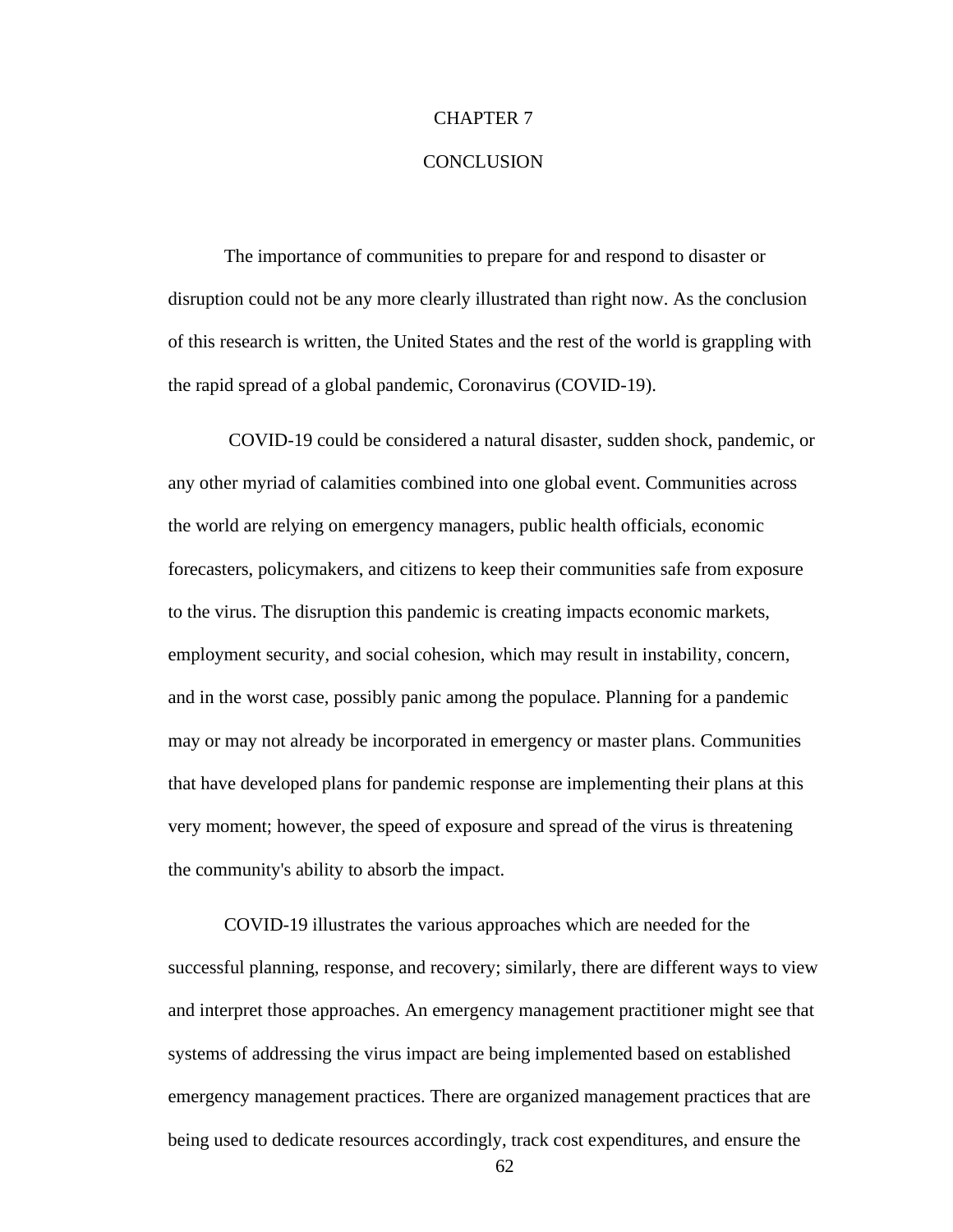safety of responders, healthcare workers, and community stakeholders. Bringing subject matter experts from various disciplines (e.g., public health, academic, first responders, government) together to provide their knowledge to the overall planning and response processes helps inform the response. This process of collaborative stakeholder involvement and decision making reduces the unknowns and better informs the decisions made in a rapidly changing and uncertain landscape. The COVID-19 decision-making process has seen changes. State and federal declarations of emergency have been declared. As described earlier, our country is entering the response phase of this emergency, and our democratic process of decision making is slowly being replaced with an autocratic one, issuing clear directions and making strategic decisions designed to keep us safer. Those strategic decisions must be informed with information that is provided by subject matter experts; policymakers providing direction cannot ignore subject matter expertise. Competing interests must be weighed and considered when making policy decisions. In this specific case, the public health risks and economic stability risks, are being debated and an educated, informed decision must be made to achieve a level of balance which minimizes risk as much as possible.

Rebuilding after a disaster often takes years to complete, and most emergency management plans do not account for this long-term process leaving planners to aid the community in returning to the "new normal." Through the lens of a regional planner, one can see that COVID-19 may severely impact our communities, unlike any flood, hurricane, or tornado has. Though property destruction is unlikely as a result of the virus, the death of a significant number of our population is a concern. Planners cannot prepare for this impact; however, planners and communities are forced to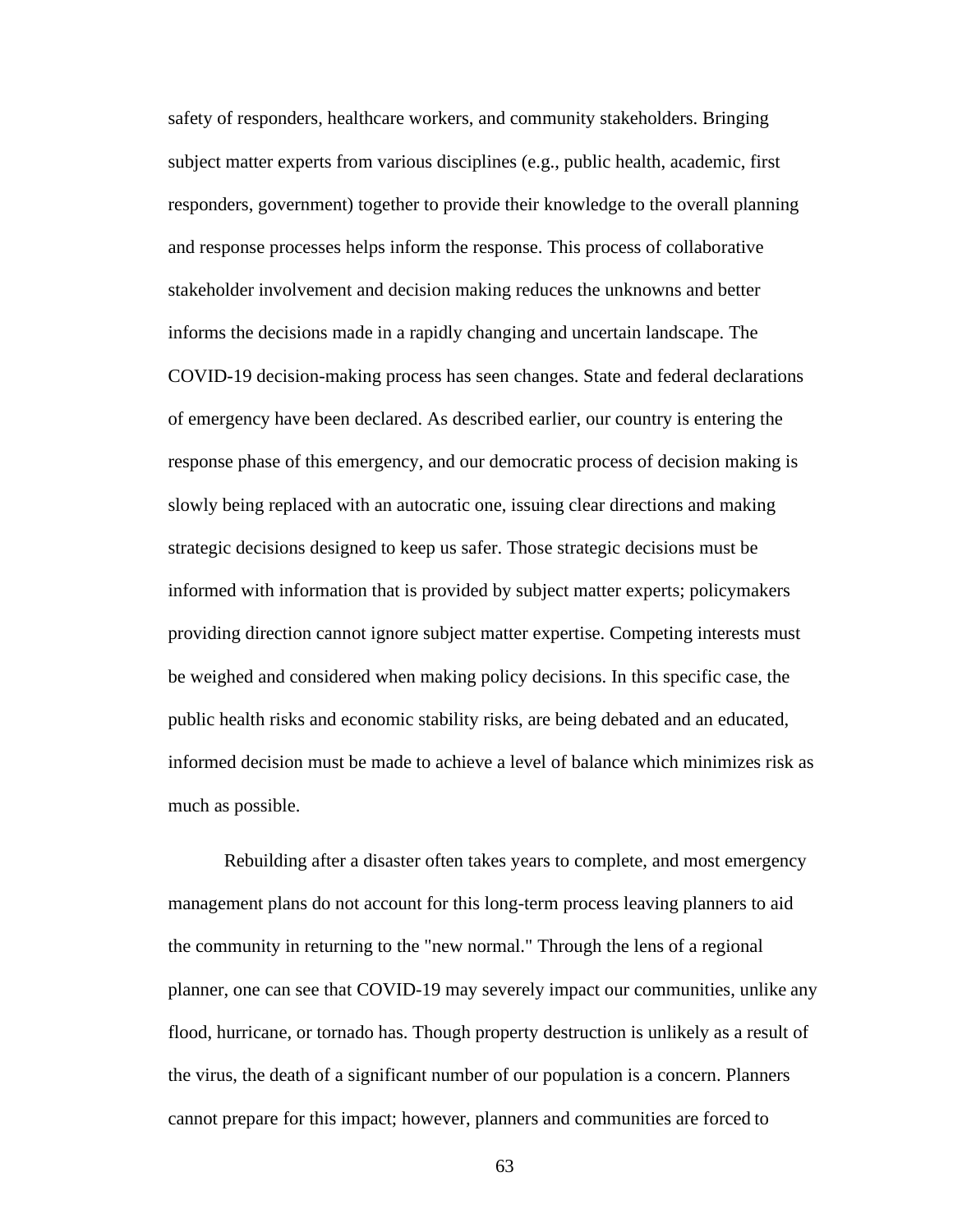manage the impact on our communities long after the emergency response has concluded. The economic impact of the pandemic is likely to create unforeseen joblessness in communities. The master planning process often considers the economic development of the community, and planners will likely be forced to make adjustments to master plans in a post-COVID-19 world. This outcome is an example of planners being charged with the long-term recovery after the responders, and immediate resources have addressed acute concerns of the disaster.

As our communities recover from the impact of COVID-19, we will have opportunities to meet with various stakeholders to review how we were impacted, how we responded, and how we can improve to reduce negative impacts. For example, planners can provide demographic information to emergency managers regarding high-risk populations, such as the elderly in assisted care facilities or elsewhere, so that rapid mitigation efforts can be provided to reduce exposure to the virus. Planners will enter these discussions at the policy-making level, responder level, and most certainly at the community level. Planners need to listen to the community. They will be one of the best sources of information regarding how this disaster was handled. Planners have a unique ability to serve as liaisons between the community and the local government, and this skill will be critical as our country, and our communities recover from this disaster.

A significant factor in rebuilding a community after a disaster is the attachment that the residents have to their communities in the physical sense (e.g., houses, neighbors) and the psychological and emotional sense through their attachment to social circles and sense of community belonging. Planners must also prepare for the long-term impacts of disaster and sudden shock. The psychological impact of disaster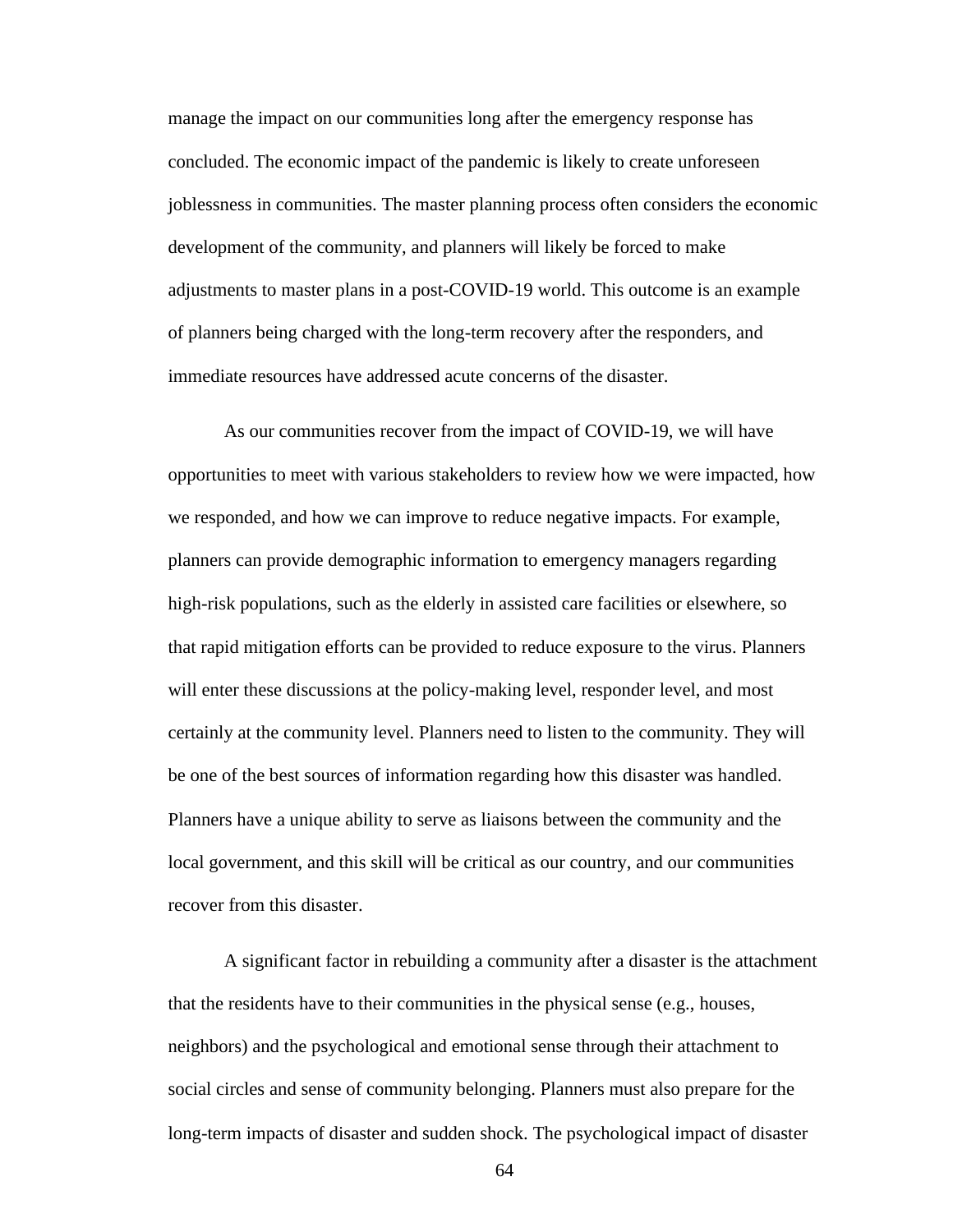trauma on people may be profound. It may be visible as anniversaries of the event come and go, or it may not present itself until many years after the event. As planners work with communities that have been impacted by disaster, there must be careful consideration of the strategies used to address planning concerns. The psychological impact of disaster may remain present for the community, and the planning process should take care to avoid re-traumatizing residents as plans are crafted. Subject matter experts who are trained in disaster trauma may be a valuable resource for planners so that re-traumatizing can be mitigated or avoided.

Public participation is critical to developing comprehensive and emergency management plans, and planners have a unique ability to facilitate public engagement, which assists in a whole community approach to the planning process. Through this process, civic capacity is identified and developed. Civic capacity increases the ability of a community to prepare for and absorb the impacts of disasters. The more a community can absorb, the more likely it is to recover quicker and reduce long-term negative impacts. Effective integration of hazard mitigation occurs when a community's planning framework leads to development patterns that do not increase risks from known hazards or leads to redevelopment that reduces risk from known hazards. Community planners share the responsibility to seek out their emergency management counterparts and become part of the emergency management team to determine what shared values and potential solutions are likely to work best for their community. The planning approaches taken by emergency managers and regional planners should identify each other and suggest or require the sharing of information during the planning process to best inform the respective plan development. Planners need not be experts in emergency planning or vice versa. Trained practitioners should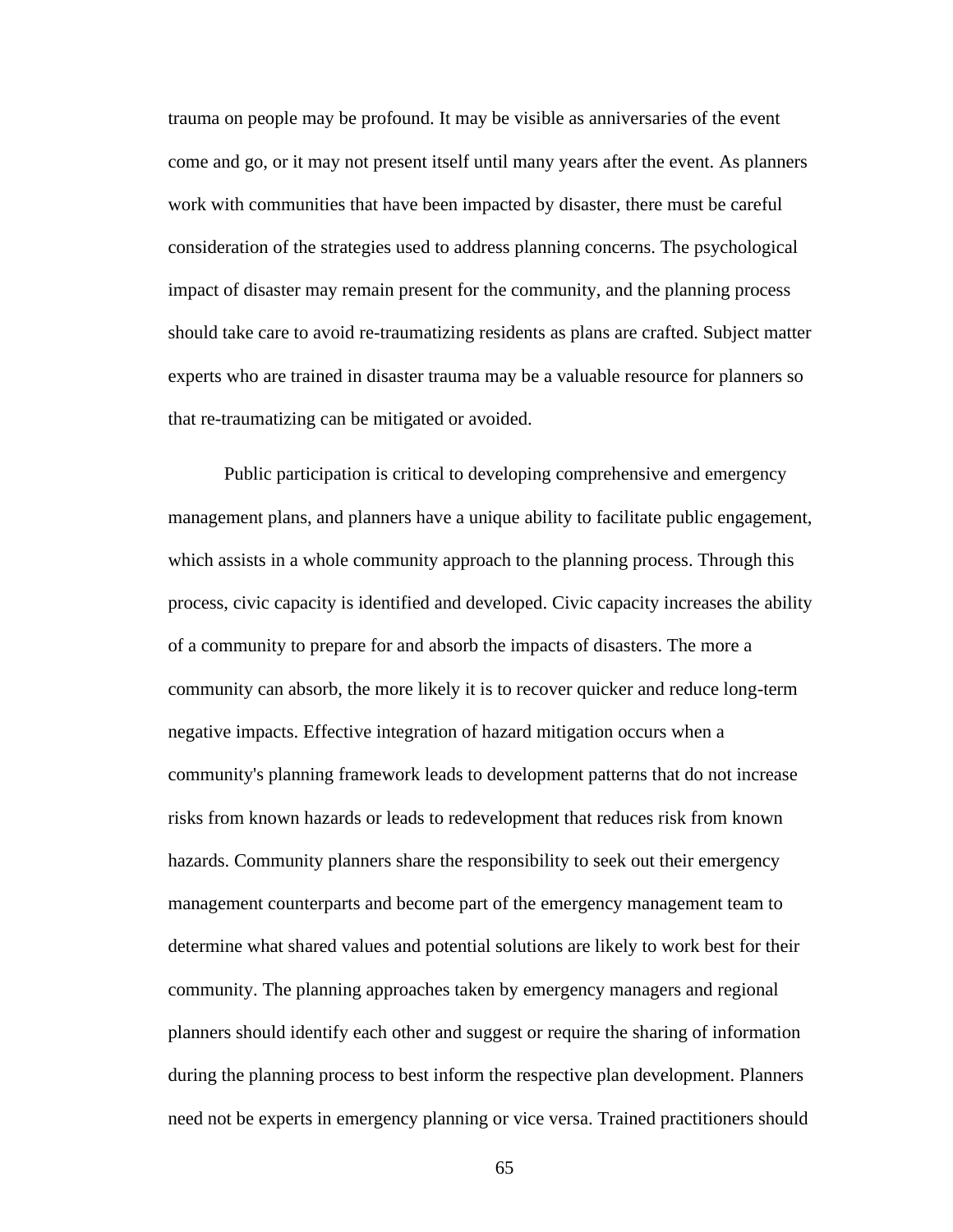complete the development of individual plans. What must be incorporated, however, is a mechanism of information sharing and a bridge that facilitates communication between the plans and a collaborative partnership before an emergency befalls the community.

Planning the future of a community requires assessing the immediate situation and predicting the future. During the development of New Orleans, the immediate needs of housing and commerce were addressed by advanced building processes that altered the physical environment. One of the lessons learned from this process, now 300 years later, is that the physical environment wants to return to how it was created. As subsidence has continued, New Orleans faces an enormous and never-ending process of addressing water management. The case study of Broadmoor, New Orleans, illustrates how disaster not only impacts the physical environment but may threaten the social and cultural structure of a community. Broadmoor and other neighborhoods in New Orleans faced a government taking in order to reduce the likelihood of future flooding and to assist in the overall drainage of floodwater in the city. From a planning theory perspective, this action may be appropriate, even necessary, to reduce future risk to the broader community. However, the execution of this action was overshadowed by perceived political corruption, lack of public participation in the process, and concerns about racial or socio-economic drivers influencing this action. A significant factor in the Broadmoor rebuilding process was the residents' sense of place and attachment to their neighborhood. As this neighborhood was threatened with forced buyouts, the people became galvanized and used their civic capacity to demonstrate that they would not be taken. Underlying community strength and organization from the Broadmoor Improvement Association (BIA) provided the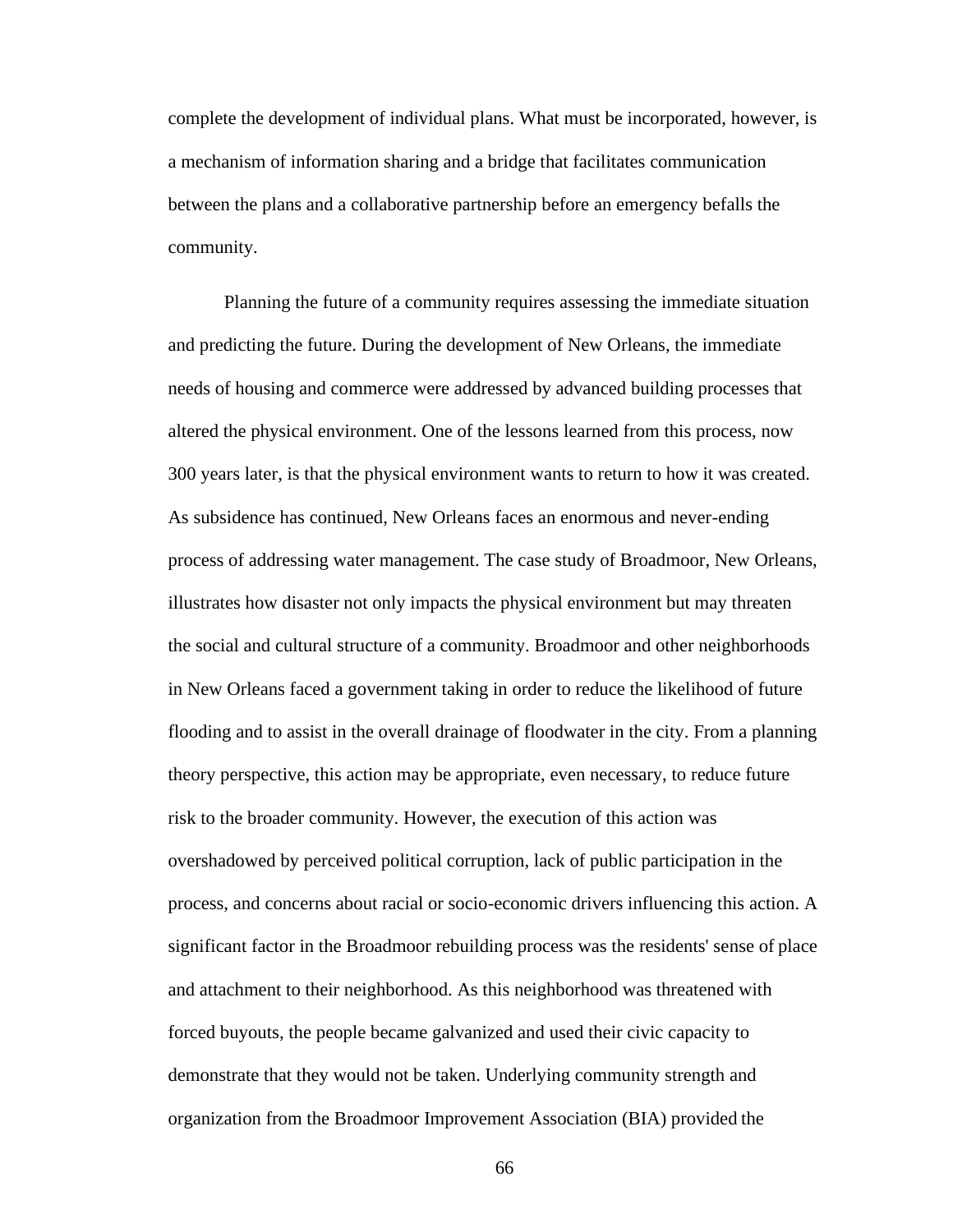structure of this grass-roots effort to succeed. Today, Broadmoor continues to provide community resources and education designed to prepare the residents for future disruption from flooding. The BIA maintains a robust planning function, which is based on continuous attention to the needs of the residents, including mental health resources, to address trauma from Hurricane Katrina and other flooding events.

The United States has robust emergency management and hazard mitigation structures. The Federal Emergency Management Agency (FEMA) provides overarching direction, training, and response capabilities to state and local governments during times of disaster or sudden shock. Similar systems at state and local levels provide more direct services to those communities. As the field of emergency management has developed, assessment processes have been created to aid communities in identifying known or unknown risks. Tools and strategies have also been developed to mitigate damages and respond to disasters more quickly and effectively. The processes that planners use to develop master plans can assist in the emergency management planning process. When there is a better understanding of the built environment, its inhabitants, its limitations, and its potential for impact from risks, the community is better prepared to safeguard against a threat.

In a post-disaster situation, it might be tempting for residents to wait for city, state, or federal leaders to take charge and tell them what to do to rebuild. It seems counterintuitive that the victims of the disaster should be the ones in charge of their recovery. However, the rebuilding of a community cannot be done by government alone. City planning departments, city councils, and mayors are vital to the rebuilding effort. However, the task of rebuilding an entire community requires the involvement of the entire community– a business as usual approach will not work. (Ahlers, 2007).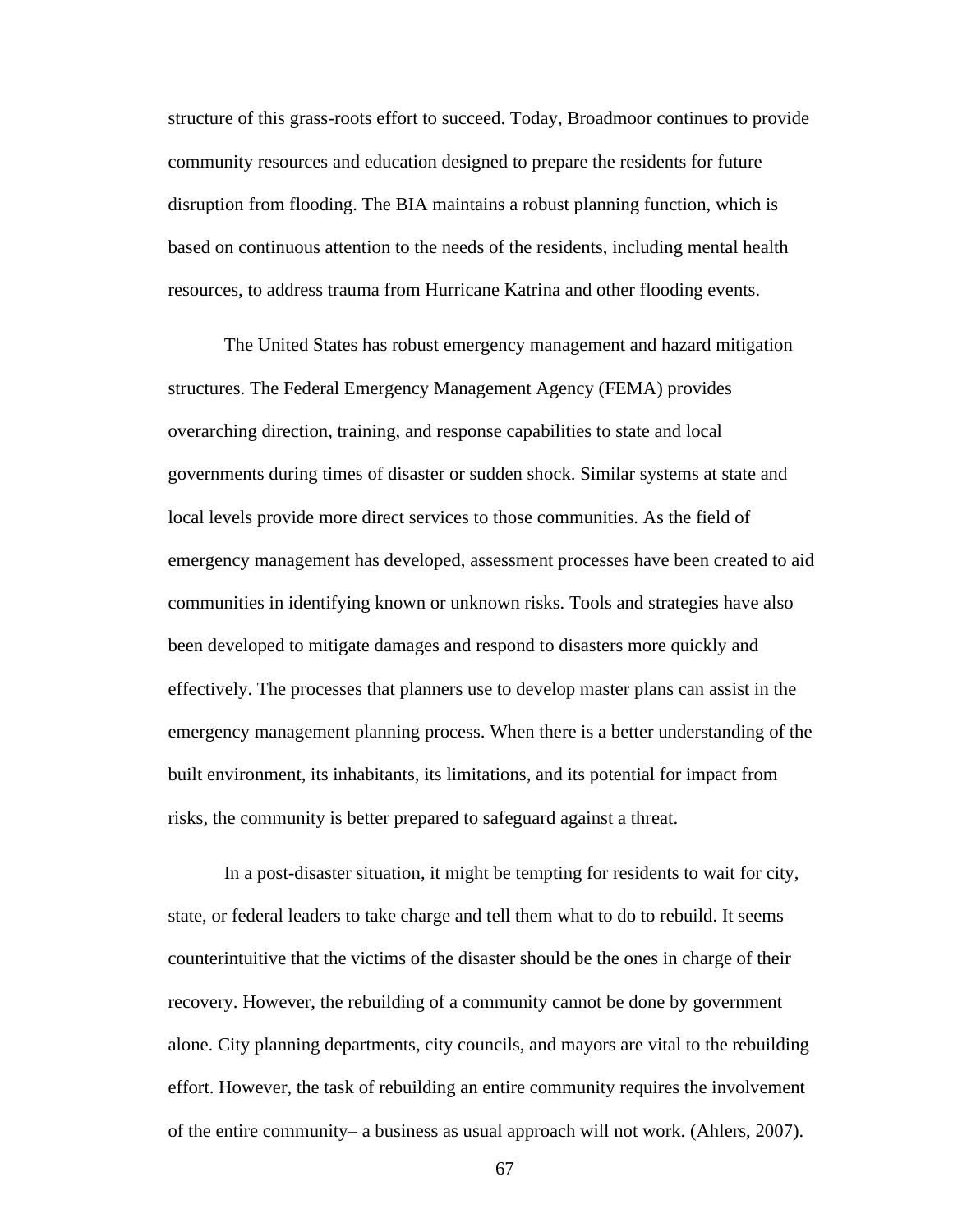The Broadmoor rebuilding plan was a community development plan. It happened to be the result of a natural disaster, but this served to inform the plan and make changes to improve the resiliency of the neighborhood as it transitioned to the new normal. The foundation of this process was both to rebuild and to not face a taking from the government. This became the base on which a robust public participation process was built. Much like rebuilding a house, as the Broadmoor rebuilding and repopulation structure took shape, details and finishing touches were identified and completed by residents, culminating in a citizen-created plan that received extensive support from the residents

The integration of emergency management and regional planning is supported by respective governing bodies and demonstrates the need for collaboration and resource sharing. FEMA encourages planners to participate in the emergency management planning process. The American Planning Association also encourages the integration of hazard mitigation into comprehensive and master plans. In *Hazard Mitigation: Integrating Best Practices into Planning* (2010), Schwab has suggested the following strategies to address gaps in collaboration.

• Act before a disaster. Funding will likely be a consideration, but planners should not wait for grant funds; by the time disaster strikes, much of the damage could have been prevented through proper planning (Schwab, 2010). Referring to the fourstep emergency planning process, this type of planning takes place in the Mitigation and Preparation phases. It may be difficult to begin or sustain planning for a disaster in the absence of immediate threat. Partnering with emergency management from the beginning of the planning process can leverage importance of coordinated processes and may increase the effectiveness of both plans respectively.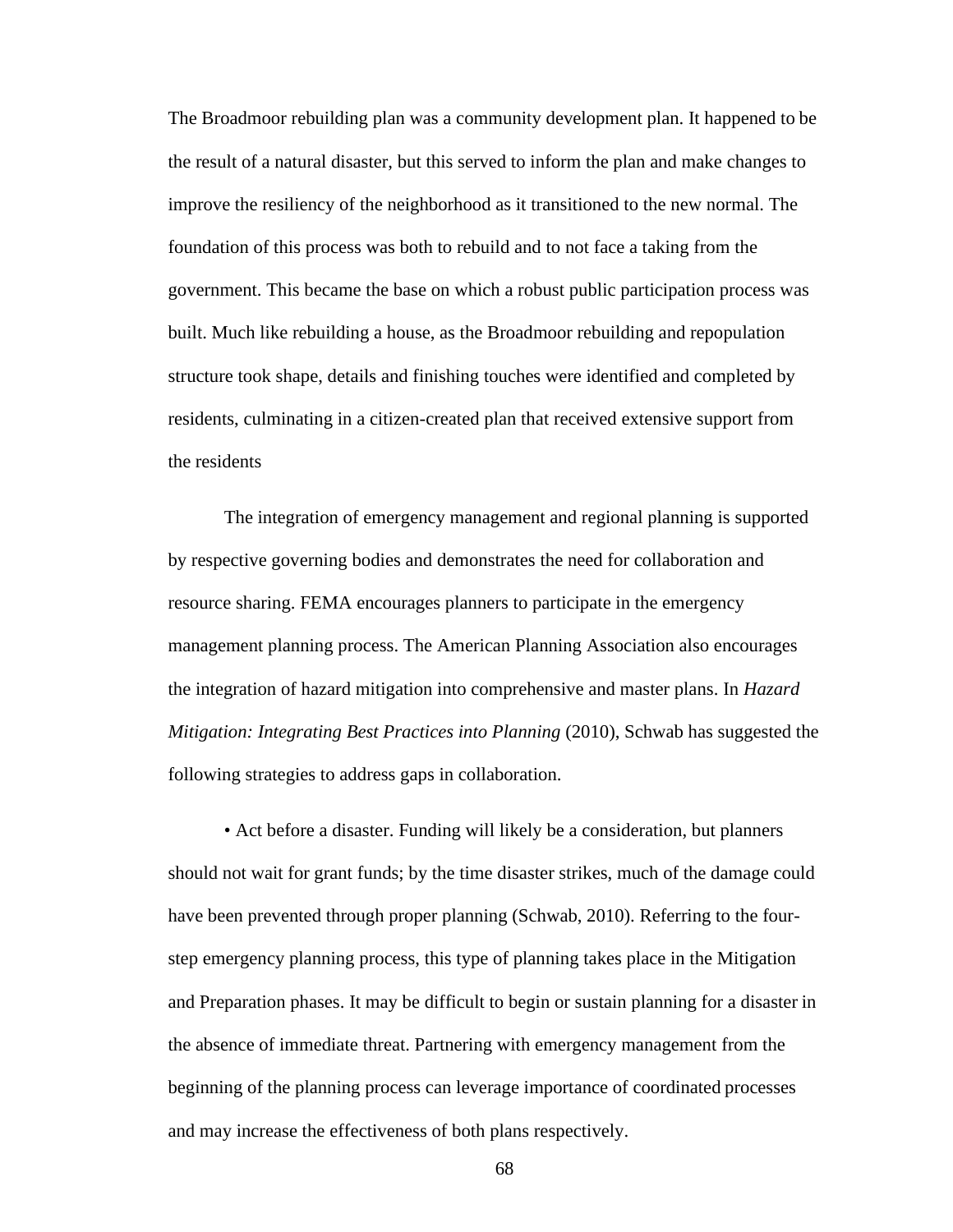• Mitigation requires patience, monitoring, and continuing evaluation. Disasters are not built in a day; they are the product of numerous planning and political decisions over many years. Mitigation is often hard work that requires diligence and political patience. Realize that implementation is often a messy process and develop the necessary tools to minimize vulnerability over time (Schwab, 2010). The development work that planners do may have a direct impact on the community's ability to mitigate, absorb, and recover from a disaster. Planners who understand emergency management, or who incorporate emergency managers in the planning process will likely mitigate future risk through a design process that provides for adequate emergency response to disruption.

• Planners must account for stakeholder values in light of hazard mitigation. They should perform an analysis of the interests of local stakeholders in order to identify both obstacles and opportunities, and to compare priorities and conflicts. Involve others wherever possible (Schwab, 2010). Much like subject matter experts who can lend technical expertise to the planning process, local stakeholders are a very valuable source of information during hazard and master planning processes. Public participation should be a requirement during phases of the planning, and emergency management planning process. The case study of Broadmoor, New Orleans illustrates that strict top-down policy decisions without stakeholder involvement may create larger issues and ultimate failure. Plans that address hazard mitigation and include stakeholder input will serve needs more effectively.

• Emphasize multiple-objective planning. Drawing on such analyses, determine where the same program or objective can serve multiple purposes, such as open space and bicycle paths in a floodplain that may draw support from fitness advocates,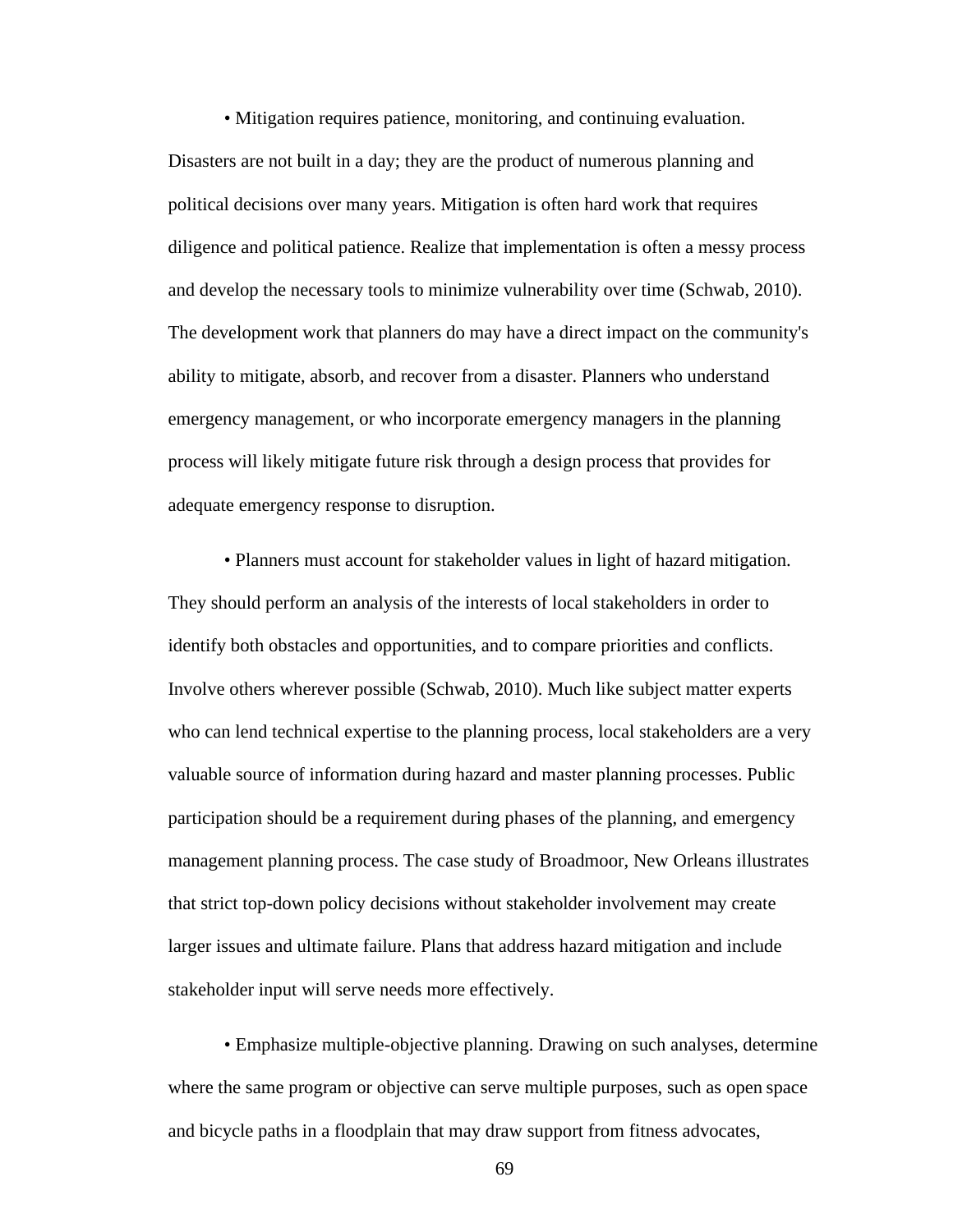environmentalists, and parks and recreation proponents. Find opportunities for the community to discover useful synergy in hazard mitigation (Schwab, 2010). The ability for one space to serve multiple purposes may be a significant factor in obtaining buy-in from government leaders and community stakeholders. The creation of spaces to absorb impact from floods, or wildfires while contributing to the development of the community will likely be received favorably.

• Communicate risks for hazards. Planning is not just concerned with the physical development of a community; it is also very much about public education, and planning staff must be able to communicate the elements of risk to planning commissions and the general public. The community can learn to take responsibility for the impacts of its decisions. Enabling those who wish to take foolish risks is not good planning (Schwab, 2010). This is a critical area for planners and emergency managers to collaborate efforts. A shared approach to communicating risks may be most effective as it demonstrates that no one singular voice is serving as an outlier voicing concern. Demonstrating the impact of decisions that impact planning and hazard mitigation better serves the community and informs policymakers and citizens, respectively.

• Above all, aim for resilience. The long-term goal is a community with the will, the resources, and the capacity to bounce back successfully from disaster (Schwab, 2010). Planners and emergency managers who share an understanding of the other's work can be better suited to develop plans that increase the capacity and resilience of the community. They need not work in isolation, a whole community, and the all-hazards approach will be the most successful. Both planning process should incorporate strategies for physical and emotional resilience. The physical restoration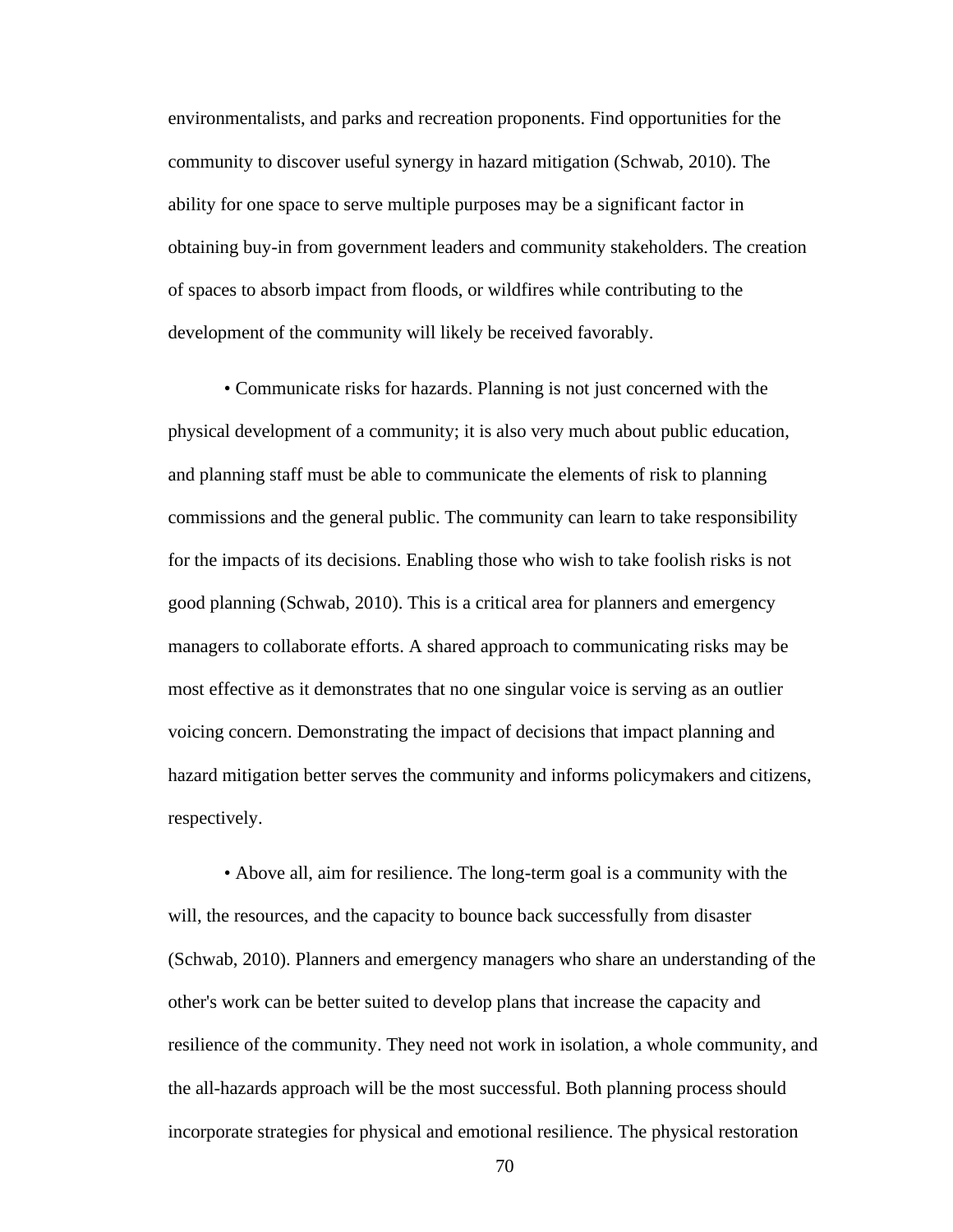from the impact of a disaster will likely be completed much faster than the psychological recovery. Plans should account for the immediate and long-term psychological needs of the impacted community. The existence of plans will not stop the occurrence of a disaster, but the outcome of the planning process, as described here, may reduce the negative impacts of the disaster and contribute to a more robust return, or perhaps the improvement of the community's pre-disaster state.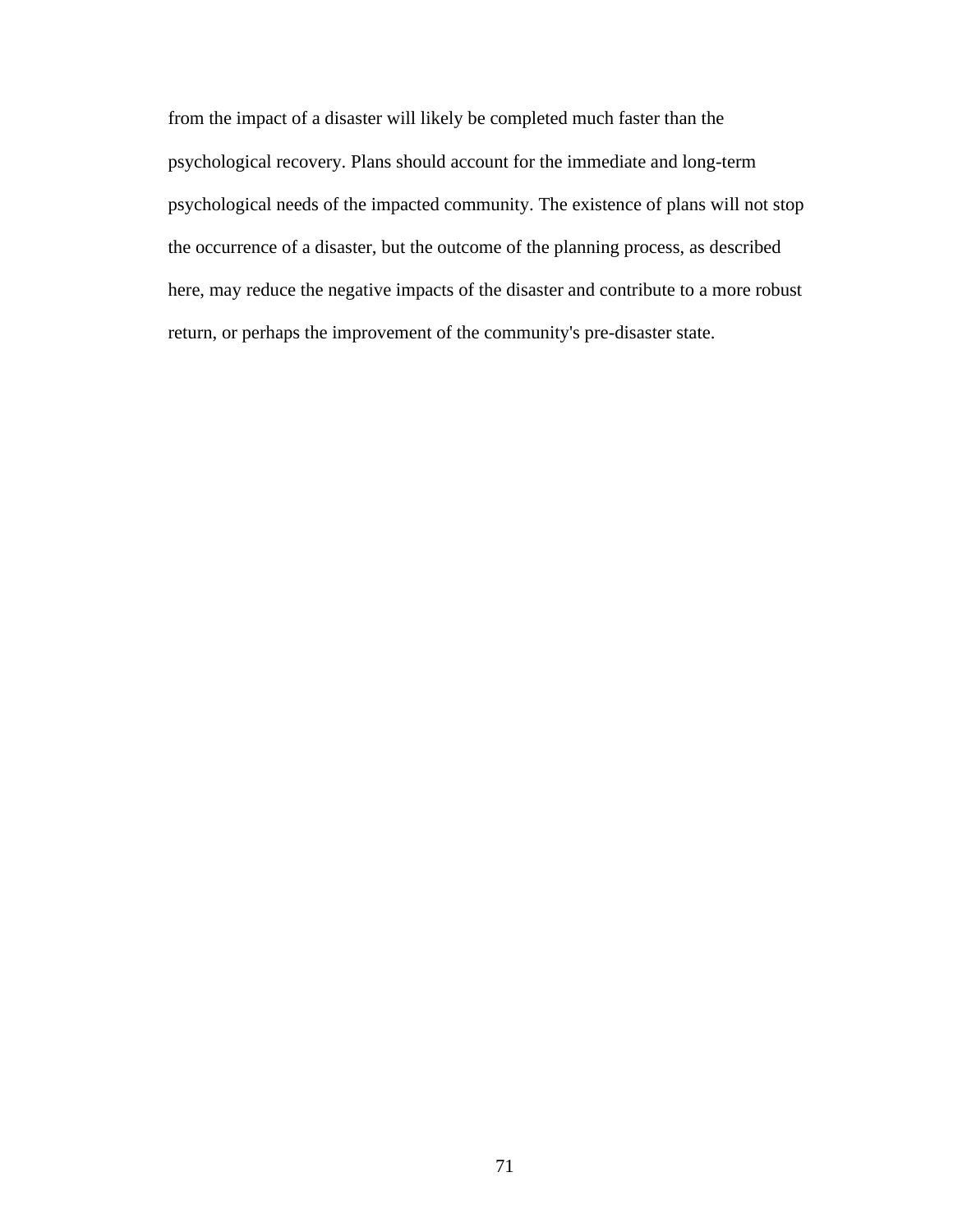## WORKS CITED

- Adger, W. N. (2005). Social-Ecological Resilience to Coastal Disasters. *Science*, *309*(5737), 1036–1039. doi: 10.1126/science.1112122
- Agrawal, S., & Monroe, M. C. (2006). *Using and improving social capital to increase community preparedness for wildlife*. Newton Square, PA: U.S. Dept. of Agriculture. Forest Service. Northern Research Station.
- Berke, P., Cooper, J., Aminto, M., Grabich, S., & Horney, J. (2014). Adaptive Planning for Disaster Recovery and Resiliency: An Evaluation of 87 Local Recovery Plans in Eight States. *Journal of the American Planning Association*, *80*(4), 310–323. doi: 10.1080/01944363.2014.976585
- Bihari, M., & Ryan, R. (2012). Influence of social capital on community preparedness for wildfires. *Landscape and Urban Planning*, *106*(3), 253–261. doi: 10.1016/j.landurbplan.2012.03.011
- Bliss, L., & Bliss, L. (2015, August 25). 8 Maps That Explain Why We May Never Fully Know Where Katrina Survivors Ended Up. Retrieved March 15, 2020, from [www.citylab.com/equity/2015/08/10-years-later-theres-still-a-lot-we-dont-know](http://www.citylab.com/equity/2015/08/10-years-later-theres-still-a-lot-we-dont-know-)about-where-katrina-survivors-ended-up/401216/
- Broadmoor Improvement Association. (2006). *The Redevelopment Plan for Broadmoor* (Vol. 1).
- Broadmoor Improvement Association. (2007). Neighborhood Association: New Orleans, LA. Retrieved from [www.broadmoorimprovement.com/](http://www.broadmoorimprovement.com/)
- Campanella, S. by R. (2018, February 7). How Humans Sank New Orleans. Retrieved from [www.theatlantic.com/technology/archive/2018/02/how-humans-sank-new](http://www.theatlantic.com/technology/archive/2018/02/how-humans-sank-new-)orleans/552323/
- Center for Disease Control and prevention. Preventing Adverse Childhood Experiences: Leveraging the Best Available Evidence, Preventing Adverse Childhood Experiences: Leveraging the Best Available Evidence (2019). Retrieved from [www.cdc.gov/violenceprevention/pdf/preventingACES.pdf](http://www.cdc.gov/violenceprevention/pdf/preventingACES.pdf)
- City of New Orleans. (n.d.). Plan for Emergencies. Retrieved April 30, 2020, from [www.ready.nola.gov/plan/hurricane/](http://www.ready.nola.gov/plan/hurricane/)
- Clement, J., Kayyem, J., Baron, J., Herzog, S., Malin, M. B., Allison, G., & O'Sullivan, M. L. (2016, January 1). Broadmoor Project, New Orleans: Looking Back and Ahead. Retrieved from [www.belfercenter.org/publication/broadmoor-project](http://www.belfercenter.org/publication/broadmoor-project) -new-orleans-looking back-and-ahead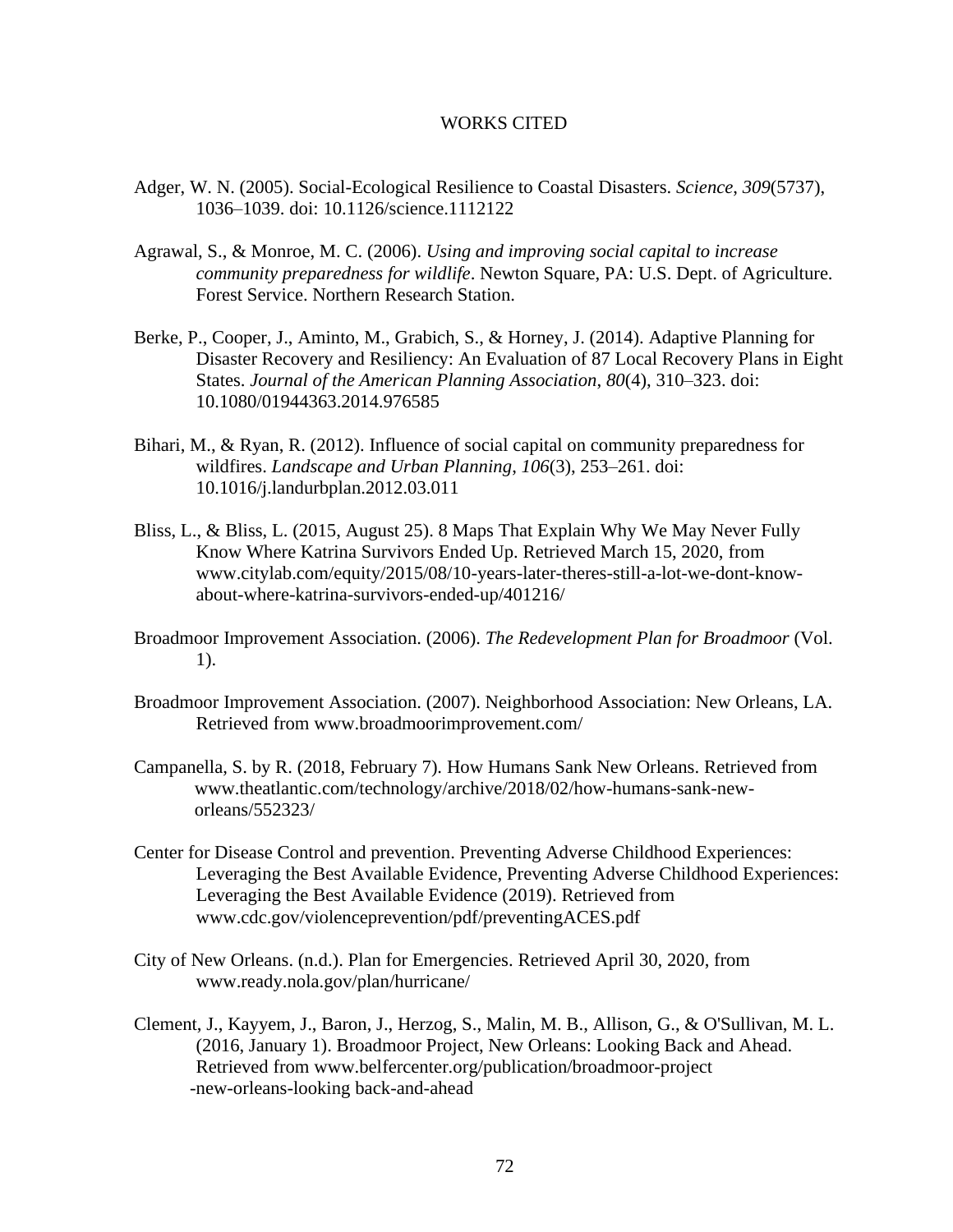- Collins, R. A. (n.d.). No More "Planning by Surprise": City Planning in New Orleans Ten Years after Katrina. Retrieved from [www.amazonaws.com/gnocdc/reports/](http://www.amazonaws.com/gnocdc/reports/) The Data Center - Land Use Planning in New Orleans.pdf
- Creighton, J. L. (2012). *Public participation handbook: making better decisions through citizen involvement*. Place of publication not identified: John Wiley & Sons Inc.
- Cutter, S. L., Burton, C. G., & Emrich, C. T. (2010). Disaster Resilience Indicators for Benchmarking Baseline Conditions. *Journal of Homeland Security and Emergency Management*, *7*(1). doi: 10.2202/1547-7355.1732
- Dewan, A. M. (2013). Hazards, Risk, and Vulnerability. *Floods in a Megacity*, 35–74. doi: 10.1007/978-94-007-5875-9\_2
- Easthope, H. (2004). A place called home. *Housing, Theory and Society*, *21*(3), 128–138. doi: 10.1080/14036090410021360
- Enarson, E. (2001). Lines That Divide, Ties That Bind: Race, Class, and Gender in Women's Flood Experiences in the US and Canada. Retrieved from [www.academia.edu/943606/Lines\\_That\\_Divide\\_Ties\\_That\\_Bind\\_Race\\_Class\\_and\\_G](http://www.academia.edu/943606/Lines_That_Divide_Ties_That_Bind_Race_Class_and_G) ender in Womens Flood Experiences in the US and Canada
- FEMA. (2004, September 1). Academic Emergency Management and Related Courses (AEMRC) for the Higher Education Program. Retrieved from [www.training.fema.gov/hiedu/aemrc/booksdownload/emoutline/](http://www.training.fema.gov/hiedu/aemrc/booksdownload/emoutline/)
- FEMA. (2010, November). CPG 101, Developing and Maintaining Emergency Operations Plans, Version 2. Retrieved from [www.fema.gov/media](http://www.fema.gov/media-)library/assets/documents/25975
- FEMA. (2011). A Whole Community Approach to Emergency Management: Principles, Themes, and Pathways for Action. *A Whole Community Approach to Emergency Management: Principles, Themes, and Pathways for Action*. Retrieved from [www.fema.gov/media-library-data/20130726-1813-25045-](http://www.fema.gov/media-library-data/20130726-1813-25045-) 0649/whole\_community\_dec2011 2\_.pdf
- FEMA. (2013, March 1). Integrating Hazard Mitigation Into Local Planning. Retrieved from [www.fema.gov/media-library-data/20130726-1908-25045-0016](http://www.fema.gov/media-library-data/20130726-1908-25045-0016) /integrating\_hazmit.pdf
- Fung, A. (2008). "Broadmoor Lives": A New Orleans Neighborhood's Battle To Recover from Hurricane Katrina (A). Retrieved from [www.case.hks.harvard.edu/](http://www.case.hks.harvard.edu/) broadmoor-lives-a-new-orleans-neighborhood-s-battle-to-recover-from-hurricanekatrina-a/
- Gesch, D. (n.d.). Topography-based Analysis of Hurricane Katrina Inundation ... Retrieved from [www.pubs.usgs.gov/circ/1306/pdf/c1306\\_ch3\\_g.pdf](http://www.pubs.usgs.gov/circ/1306/pdf/c1306_ch3_g.pdf)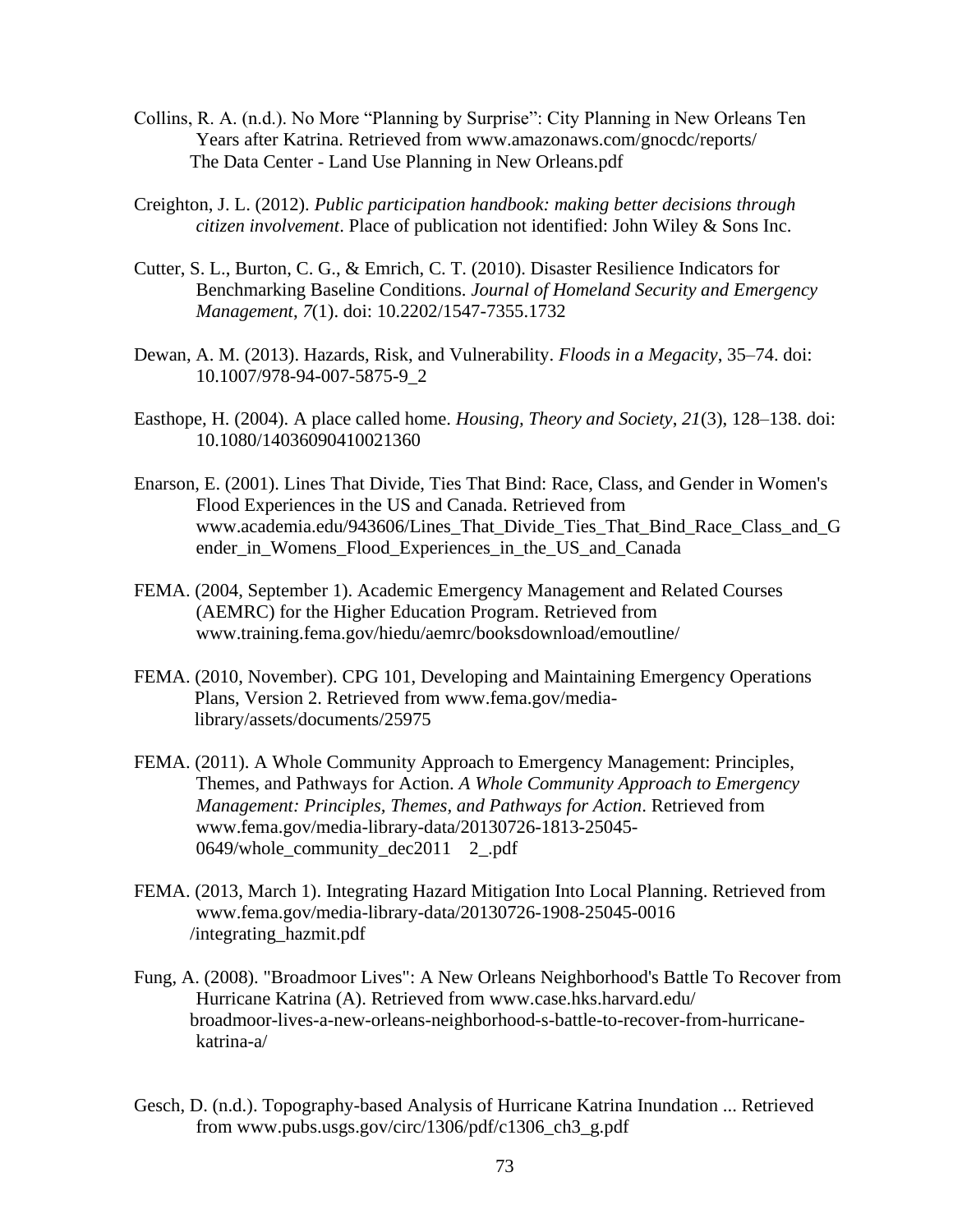- Haas, J. E., Kates, R. W., Bowden, M. J., & Amaral, D. (1977). *Reconstruction following disaster*. Cambridge MA: MIT Press.
- Jamali, M. M., & Nejat, P. A. (2016). Place attachment and disasters: Knowns and unknowns. *Journal of Emergency Management*, *14*(5), 349. doi: 10.5055/jem.2016.0299
- Johnson, R. W. (Ed.). (2018, June 20). The Truth About ACEs Infographic. Retrieved from [www.rwjf.org/en/library/infographics/the-truth-about-aces.](http://www.rwjf.org/en/library/infographics/the-truth-about-aces) html?cid=xsh\_rwjf\_ec\_0004
- Joseph Roundtree Foundation. (2017, September 18). The links between housing and poverty. Retrieved from [www.jrf.org.uk/report/links-between-housing](http://www.jrf.org.uk/report/links-between-housing) -and-poverty
- Kayyem, J., Allen, T., Wilke, S., Ahlers, D., O'Sullivan, M. L., Walt, S. M., … Blackwill, R. D. (2016, January 1). Broadmoor Project, New Orleans: Looking Back and Ahead. Retrieved from [www.belfercenter.org/publication/broadmoor-project](http://www.belfercenter.org/publication/broadmoor-project) -new-orleans-looking-back-and-ahead
- Kim, K., & Olshansky, R. B. (2014). The Theory and Practice of Building Back Better. *Journal of the American Planning Association*, *80*(4), 289–292. doi: 10.1080/01944363.2014.988597
- Kim, K. (2015). Planning for Post-Disaster Recovery: Next Generation, edited by James C. Schwab. *Journal of the American Planning Association*, *81*(2), 159–160. doi: 10.1080/01944363.2015.1054722
- Klinenberg, E. (2015). *Heat wave: a social autopsy of disaster in Chicago*. Chicago: The University of Chicago Press.
- Kweit, M. G., & Kweit, R. W. (2004). Citizen Participation and Citizen Evaluation in Disaster Recovery. *The American Review of Public Administration*, *34*(4), 354–373. doi: 10.1177/0275074004268573
- Lamb, Z. (2019). Connecting the Dots: The Origins, Evolutions, and Implications of the Map that Changed Post-Katrina Recovery Planning in New Orleans. *Louisianas Response to Extreme Weather Extreme Weather and Society*, 65–91. doi: 10.1007/978-3-030- 27205-0\_3
- Lindell, M. K. (2013). Recovery and Reconstruction After Disaster. *Encyclopedia of Natural Hazards Encyclopedia of Earth Sciences Series*, 812–824. doi: 10.1007/978-1-4020- 4399-4\_285
- Liu, A. (2011). *Resilience and opportunity: lessons from the U.S. Gulf Coast after Katrina and Rita*. Washington, D.C.: Brookings Institution.
- Marso, J. (2017, April). Diaster Risk Reduction Ambassador Curriculum Module 10: Integrating Hazard Mitigation into Local Planning. Retrieved from [www.nhma.info/drr-curriculum/](http://www.nhma.info/drr-curriculum/)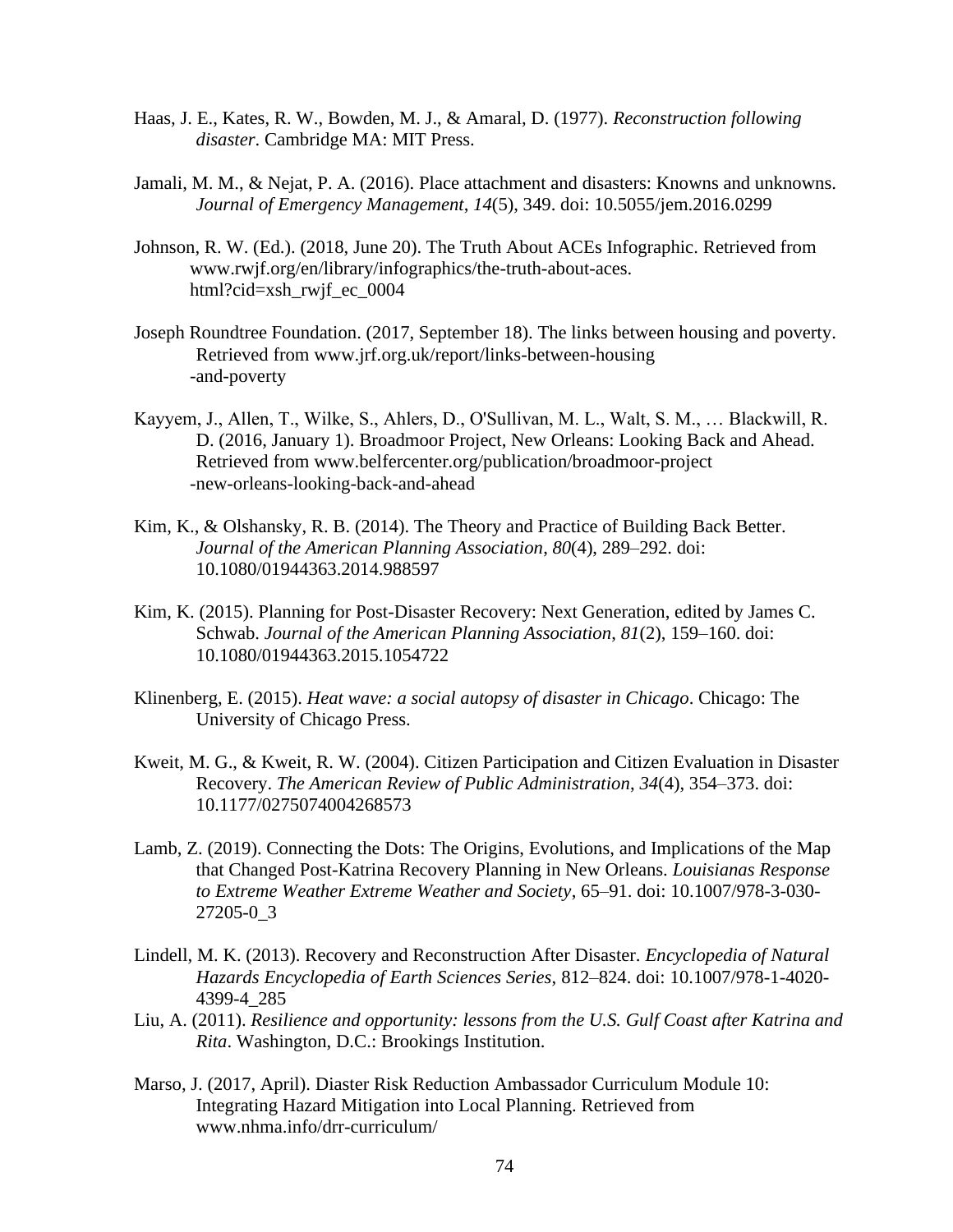- Maslow's Hierarchy Of Needs And Toronto Real Estate For Buyers. (2017, February). Retrieved from [www.urbaneer.com/blog/maslows\\_hierarchy\\_of\\_needs\\_and](http://www.urbaneer.com/blog/maslows_hierarchy_of_needs_and) \_toronto\_real\_estate\_for\_buyers
- Mccoll, G. J., & Burkle, F. M. (2012). The New Normal: Twelve Months of Resiliency and Recovery in Christchurch. *Disaster Medicine and Public Health Preparedness*, *6*(1), 33–43. doi: 10.1001/dmp.2012.8
- McPhee, J., & Kolbert, E. (1989). Atchafalaya. Retrieved from [www.newyorker.com/magazine/1987/02/23/atchafalaya](http://www.newyorker.com/magazine/1987/02/23/atchafalaya)
- Morrice, S. (2012). Heartache and Hurricane Katrina: recognising the influence of emotion in post-disaster return decisions. *Area*, *45*(1), 33–39. doi: 10.1111/j.1475- 4762.2012.01121.x
- Neighborhood Association: New Orleans, LA. (n.d.). Retrieved March 15, 2020, from [www.broadmoorimprovement.com/](http://www.broadmoorimprovement.com/)
- New Orleans.com. (2020). Neighborhood Guides: New Orleans. Retrieved from [www.neworleans.com/plan/neighborhoods/](http://www.neworleans.com/plan/neighborhoods/)
- Nigg, J. M. (1996, January 1). Policy Issues for Post-Disaster Mitigation: The Need for a Process. Retrieved from [www.core.ac.uk/display/55659694](http://www.core.ac.uk/display/55659694)
- Olshansky, R. B., Johnson, L. A., & Topping, K. C. (2006). Rebuilding Communities Following Disaster: Lessons from Kobe and Los Angeles. *Built Environment*, *32*(4), 354–374. doi: 10.2148/benv.32.4.354
- Olshansky, R., & Johnson, L. (2018). *Clear As Mud: planning for the rebuilding of new orleans*. S.l.: Routledge .
- Onyx, J., & Bullen, P. (2000). Measuring Social Capital in Five Communities. *The Journal of Applied Behavioral Science*, *36*(1), 23–42. doi: 10.1177/0021886300361002
- Peacock, W. G., Zandt, S. V., Zhang, Y., & Highfield, W. E. (2014). Inequities in Long-Term Housing Recovery After Disasters. *Journal of the American Planning Association*, *80*(4), 356–371. doi: 10.1080/01944363.2014.980440
- Prater, C., Peacock, W. G., Arlikatti, S., & Grover, H. (2006). Social Capacity in Nagapattinam, Tamil Nadu after the December 2004 Great Sumatra Earthquake and Tsunami. *Earthquake Spectra*, *22*(3\_suppl), 715–729. doi: 10.1193/1.2201968
- Qazimi, S. (2014). Sense of Place and Place Identity. *European Journal of Social Sciences Education and Research*, *1*(1), 306. doi: 10.26417/ejser.v1i1.p306-310
- Quarantelli, E. L. (1999, January 1). The Disaster Recovery Process: What We Know and Do Not Know From Research. Retrieved from [www.](http://www/) space.udel.edu/handle/19716/309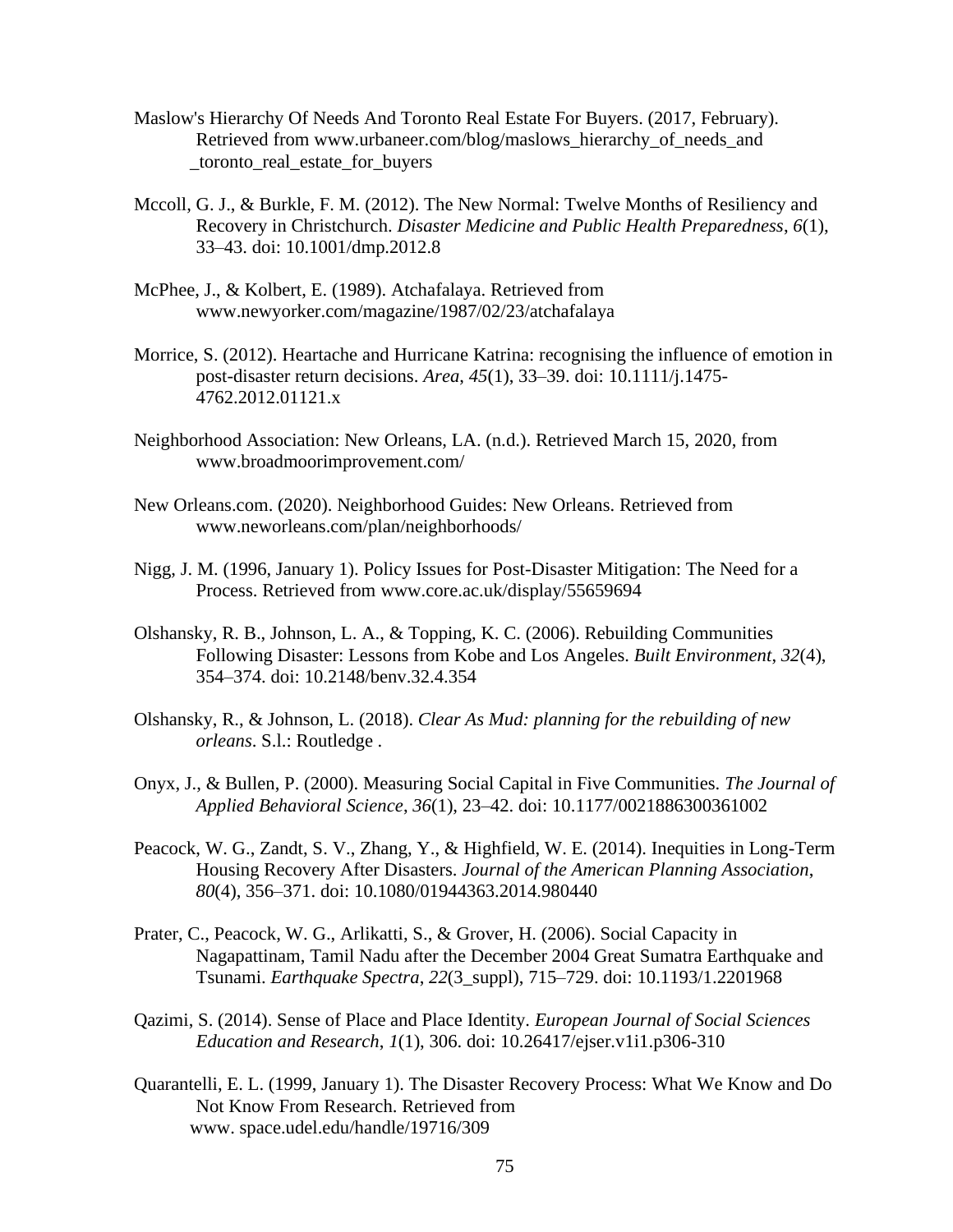- Rosenthal, S. (n.d.). Join Levees.Org. Retrieved January 14, 2020, from [www.levees.org/levee](http://www.levees.org/levee-)exhibition-full-length-version/
- Rumbach, A., & Foley, D. (2014). Indigenous Institutions and Their Role in Disaster Risk Reduction and Resilience: Evidence from the 2009 Tsunami in American Samoa. *Ecology and Society*, *19*(1). doi: 10.5751/es-06189-190119
- Rumbach, A., Makarewicz, C., & Németh, J. (2016). The importance of place in early disaster recovery: a case study of the 2013 Colorado floods. *Journal of Environmental Planning and Management*, *59*(11), 2045–2063. doi: 10.1080/09640568.2015.1116981
- Washington, E. (2020, February 25). Phases of Disaster. Retrieved from [www.samhsa.gov/dtac/recovering-disasters/phases-disaster](http://www.samhsa.gov/dtac/recovering-disasters/phases-disaster)
- Wikimedia Foundation. (2020, April 17). Sandy Hook Elementary School shooting. Retrieved from [www.en.wikipedia.org/wiki/Sandy\\_Hook\\_Elementary\\_School\\_shooting](http://www.en.wikipedia.org/wiki/Sandy_Hook_Elementary_School_shooting)
- Schwab, J. (2010). Hazard Mitigation (PAS 560). Retrieved from [www.planning.org/publications/report/9026884/](http://www.planning.org/publications/report/9026884/)
- Seidman, K. F. (2013). *Coming home to New Orleans neighborhood rebuilding after Katrina*. New York: Oxford University Press.
- Sherly, M. A., Karmakar, S., Parthasarathy, D., Chan, T., & Rau, C. (2015). Disaster Vulnerability Mapping for a Densely Populated Coastal Urban Area: An Application to Mumbai, India. *Annals of the Association of American Geographers*, *105*(6), 1198– 1220. doi: 10.1080/00045608.2015.1072792
- Sills, G. L., Vroman, N. D., Wahl, R. E., & Schwanz, N. T. (2008). Overview of New Orleans Levee Failures: Lessons Learned and Their Impact on National Levee Design and Assessment. *Journal of Geotechnical and Geoenvironmental Engineering*, *134*(5), 556–565. doi: 10.1061/(asce)1090-0241(2008)134:5(556)
- Smith, G. P., & Wenger, D. (2007). Sustainable Disaster Recovery: Operationalizing An Existing Agenda. *Handbook of Disaster Research Handbooks of Sociology and Social Research*, 234–257. doi: 10.1007/978-0-387-32353-4\_14
- Smith, G. (2011). *Planning for post-disaster recovery: a review of the United States disaster assistance framework*. Fairfax, VA: Public Entity Risk Institute.
- Smith, G. (2014). Involving Land Use Planners in Pre-Event Planning for Post-Disaster Recovery. *Journal of the American Planning Association*, *80*(4), 306–307. doi: 10.1080/01944363.2014.990789
- The Project for Public Spaces. (n.d.). What Makes a Successful Place? Retrieved from [www.pps.org/article/grplacefeat](http://www.pps.org/article/grplacefeat)
- Tumarkin, M. M., & OReilly, M. (2006). *Traumascapes: The Power and Fate of Places Transformed by Tragedy*. Sydney, N.S.W.: Vision Australia Information and Library Service.